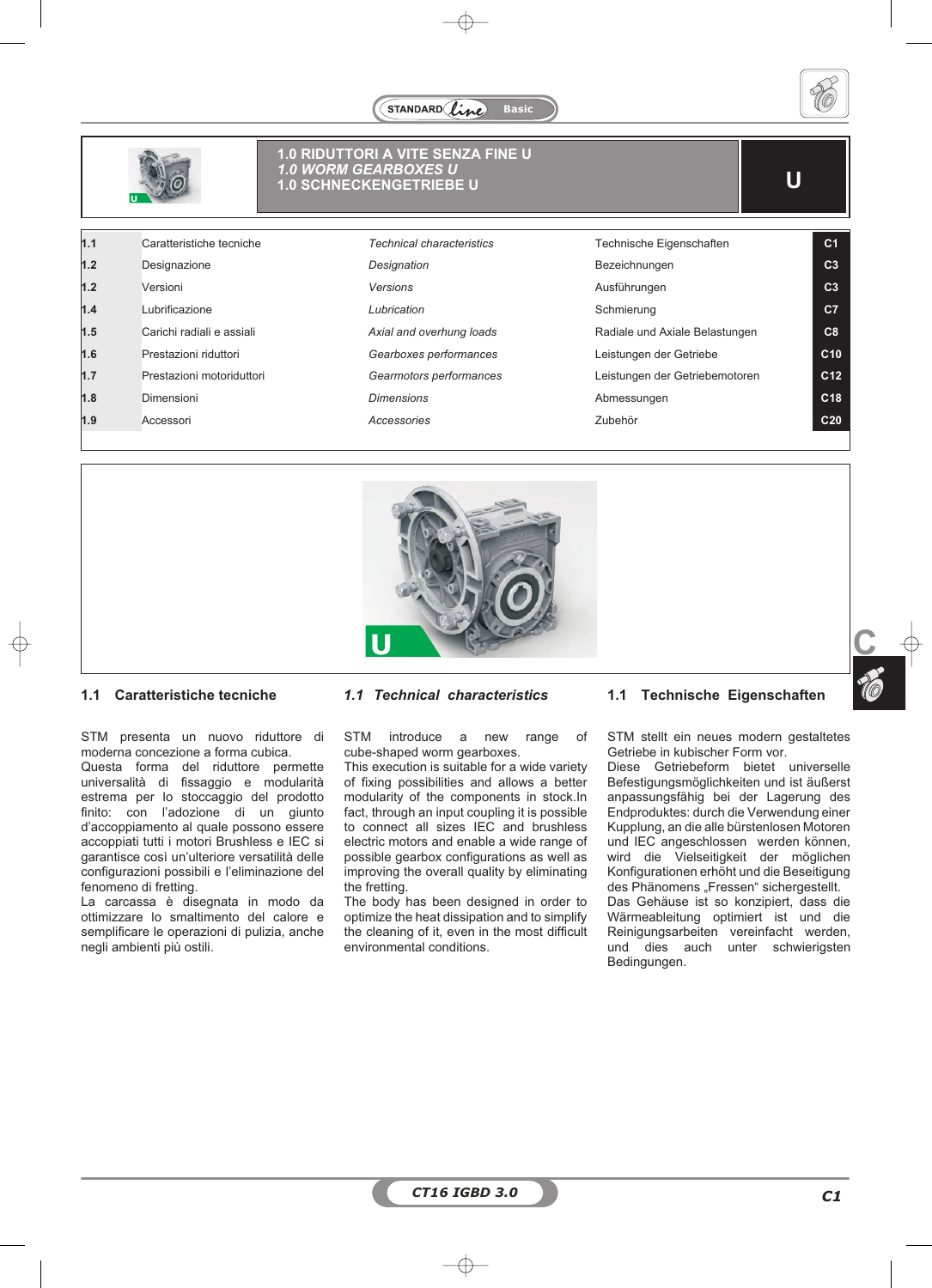





## - Ingombri *Ridotti*;

- Semplicità di connessione; - *NO* Fretting;

- *NO* Vibrazioni;

- Progettato per garantire efficienza e affidabilità con servizi gravosi in presenza di urti e con numerosi avviamenti.

## **Carattestiche giunto STM** *STM Special features - Coupling* **Die STM Sondernmerkmale -**



*-Reduced Sizes -Simplified connections -No fretting -No vibrations -Designed in order to warrant*

*efficiency and reliability with heavy duty in case of bumps and frequent start-upsSimplified connections*

## **1.1 Caratteristiche tecniche** *1.1 Technical characteristics* **1.1 Technische Eigenschaften**

# **Kupplung:**



-Verringerter Platzbedarf; -Einfacher Anschluss; -Keine Abnutzung; -Keine Vibrationen; -Gewährleistet Effizienz und

Zuverlässigkeit bei hoher Belastung, Stossbeeinträchtigung und zahlreichen Maschinen-Starts.



## **MATERIALE:**

1 - Vite senza fine

- Acciaio Cementazione;
- 2 Pioli - Acciaio per cuscinetti
- 3 Giunto Tecnopolimero PA 46
- 4 -Semigiunto Acciaio da bonifica.

#### **MANUTENZIONE:**

-Facilità di Montaggio motore; -Facilità di Smontaggio

#### **MODULARITA':**

-Possibilità di utilizzare il giunto sulle serie "**RMI**"-"**CRMI".**

#### **TEMPI DI CONSEGNA:**

-Maggiore modularità del prodotto; -Stock a magazzino del prodottoassemblato.

#### *MATERIAL:*

- *1 - Worm gear cementation steel*
- *2 Pin bearing steel*
- *3 - Coupling techno polymer PA 46*
- *4 Coupling half tempered steel*

## *MAINTEINANCE:*

*-Easy motor assembly; -Easy disassembly.*

#### *MODULARITY:*

*Possibility of coupling's using specially those of "RMI"-"CRMI" series.*

## *DELIVERY DATES*

*-Higher product's modularity -Stock warehouse finished product.*

#### **MATERIAL:**

- 1 Schneckenwelle Einsatzstahl
- 2 Stifte Lagerstahl
- 3 Kupplung Technopolymer PA

46<br>4 4 – Kupplungshälfte – Stahl wärmebehandelt

#### **WARTUNG:**

-Einfacher Motoreinbau; -Einfacher Ausbau.

#### **MODULARITÄT**

Die Kupplung kann in den Serien "RMI" -"**CRMI...G**" verwendet werden.

## **LIEFERZEITEN:**

-Größere Modularität des Produktes; -Montiertes Produkt imLaberbestand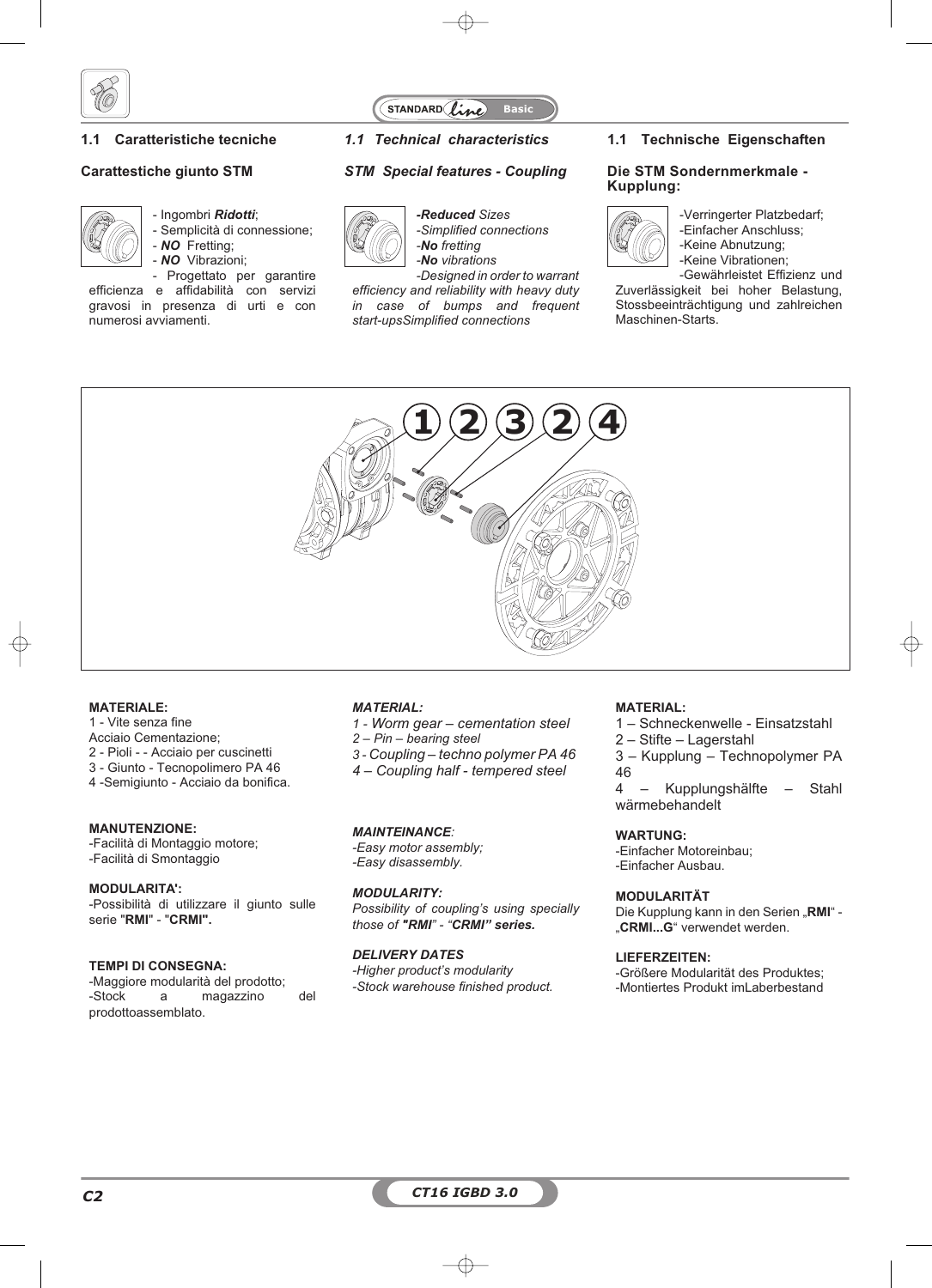





*CT16 IGBD 3.0 C3*

To

**6**

**7**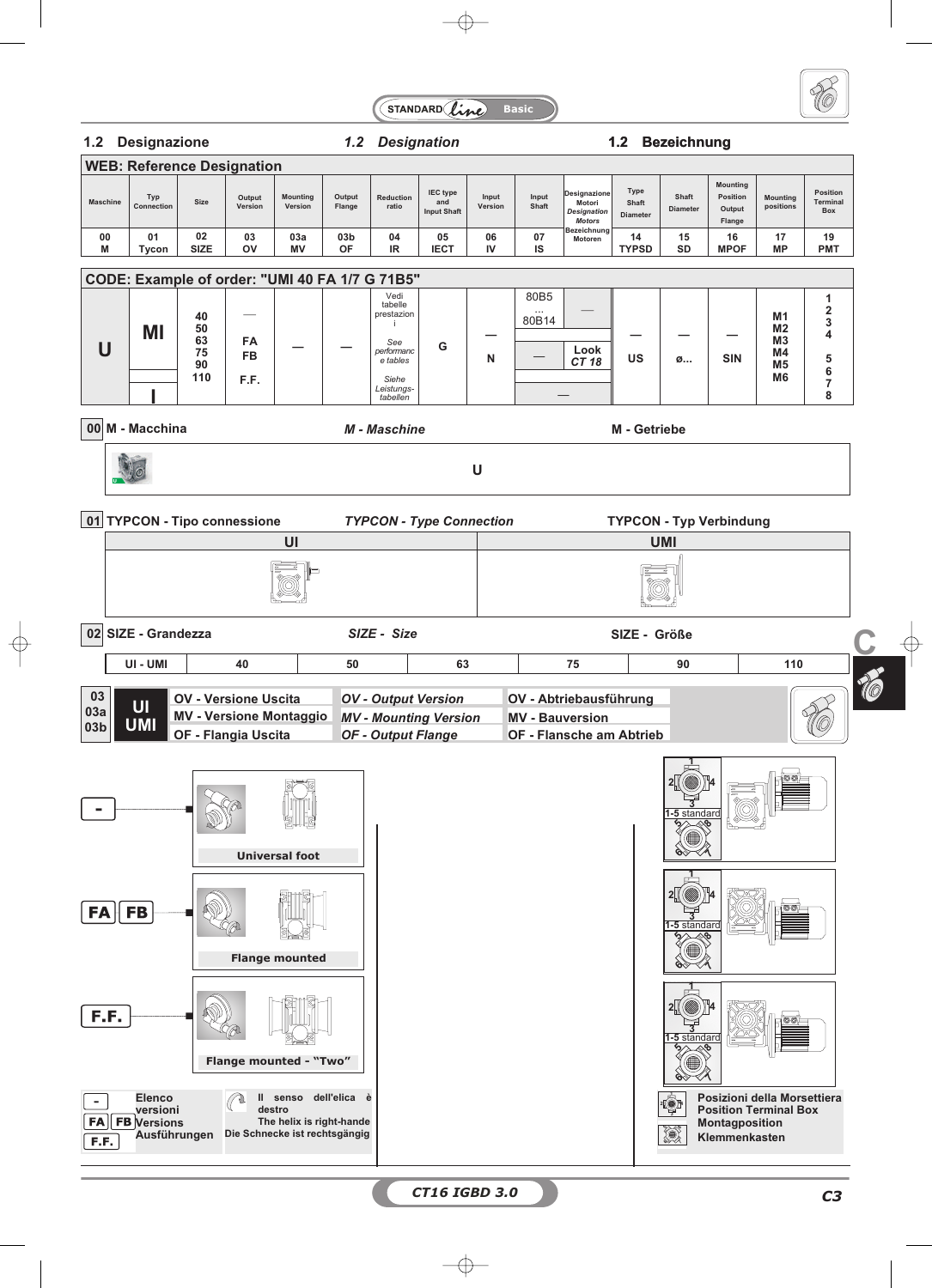

 $\zeta$ STANDARD $\zeta_{\mathcal{U}}$ **Basic**

## **1.2 Designazione 1.2 Bezeichnung** *1.2 Designation*

## **04 IR- Rapporto di riduzione** *IR - Reduction ratio* **IR - Übersetzungsverhältnis**

(Vedi prestazioni). Tutti i valori dei rapporti sono approssimati. Per applicazioni dove necessita il valore esatto consultare il ns. servizio tecnico.

*(See ratings). Ratios are approximate values. If you need exact values for a specific application, please contact our Engineering.*

(Siehe "Leistungen"). Bei allen Werten der Übersetzungen handelt es sich um approximative Wertangaben. Bei Applikationen, bei denen die exakte Wertangabe erforderlich ist, muss unser<br>Technischer Kundendienst konsultiert Kundendienst konsultiert werden.

| 05 |                                                                     |                           | <b>IECT - Tipo IEC e Albero Entrata IECT - IEC type and Input Shaft OV - IEC Typ und Antriebswelle</b> |  |
|----|---------------------------------------------------------------------|---------------------------|--------------------------------------------------------------------------------------------------------|--|
|    | <b>195 UMI IV - Versione Entrata</b><br>197 UMI IS - Albero Entrata | <b>IV - Input Version</b> | <b>IV - Antriebausführung</b>                                                                          |  |
|    | <b>IS - Albero Entrata</b>                                          | <b>IS - Input shaft</b>   | <b>IS - Antriebswelle</b>                                                                              |  |

|     | Possibili accoppiamenti con motori IEC - Possible couplings with IEC motors - Mögliche Verbindungen mit IEC-Motoren |    |           |                |                                                                         |    |        |                                                                 |    |    |    |    |    |     |  |
|-----|---------------------------------------------------------------------------------------------------------------------|----|-----------|----------------|-------------------------------------------------------------------------|----|--------|-----------------------------------------------------------------|----|----|----|----|----|-----|--|
|     |                                                                                                                     |    |           |                | ir - (Rapporto di riduzione / Reduction ratio / Übersetzungsverhältnis) |    |        |                                                                 |    |    |    |    |    |     |  |
|     | <b>IECT</b>                                                                                                         | IV | <b>IS</b> | $\overline{7}$ | 10                                                                      | 15 | 20     | 28                                                              | 40 | 49 | 56 | 70 | 80 | 100 |  |
|     |                                                                                                                     |    | 71        |                |                                                                         |    |        | 14/160 (B5) - 14/105 (B14) - 14/140 - 14/120 - 14/90.           |    |    |    |    |    |     |  |
| 40  | G                                                                                                                   |    | 63        |                | 11/140 (B5) - 11/90• (B14) - 11/160 - 11/120 - 11/105                   |    |        |                                                                 |    |    |    |    |    |     |  |
|     |                                                                                                                     |    | 56        |                | $9/120$ (B5) - $9/160$ - $9/140$ - $9/105$ - $9/90\bullet$              |    |        |                                                                 |    |    |    |    |    |     |  |
|     |                                                                                                                     |    | 80        |                |                                                                         |    |        | 19/120 (B14) - 19/200 (B5) - 19/160 - 19/140 - 19/105 - 19/90 - |    |    |    |    |    |     |  |
| 50  | G                                                                                                                   |    | 71        |                |                                                                         |    |        | 14/160 (B5) - 14/105• (B14) - 14/200 - 14/140 - 14/120 - 14/90• |    |    |    |    |    |     |  |
|     |                                                                                                                     |    | 63        |                |                                                                         |    |        | 11/140 (B5) - 11/90• (B14) - 11/200 - 11/160 - 11/120 - 11/105• |    |    |    |    |    |     |  |
|     | G                                                                                                                   |    | 90        |                |                                                                         |    |        | 24/200 (B5) - 24/140 (B14) - 24/160 - 24/120 - 24/105.          |    |    |    |    |    |     |  |
| 63  |                                                                                                                     |    | 80        |                | 19/200 (B5) - 19/120 (B14) - 19/160 - 19/140 - 19/105.                  |    |        |                                                                 |    |    |    |    |    |     |  |
|     |                                                                                                                     |    | 71        |                |                                                                         |    |        | 14/160 (B5) - 14/105• (B14) - 14/200 - 14/140 - 14/120          |    |    |    |    |    |     |  |
|     | G                                                                                                                   |    | 112 $(1)$ |                |                                                                         |    | 28/140 |                                                                 |    |    |    |    |    |     |  |
|     |                                                                                                                     |    | 100 $(1)$ |                | 28/250 (B5) - 28/160 (B14)<br>28/250 (B5) - 28/160 (B14)<br>28/140      |    |        |                                                                 |    |    |    |    |    |     |  |
| 75  |                                                                                                                     |    | 90        |                | 24/200 (B5) - 24/140 (B14) - 24/250 - 24/160 - 24/120.                  |    |        |                                                                 |    |    |    |    |    |     |  |
|     |                                                                                                                     |    | 80        |                |                                                                         |    |        | 19/200 (B5) - 19/120 (B14) - 19/250 - 19/160 - 19/140           |    |    |    |    |    |     |  |
|     |                                                                                                                     |    | 112 $(1)$ |                | 28/250 (B5) - 28/160 (B14)                                              |    |        |                                                                 |    |    |    |    |    |     |  |
|     |                                                                                                                     |    | 100 $(1)$ |                |                                                                         |    |        |                                                                 |    |    |    |    |    |     |  |
| 90  | G                                                                                                                   |    |           |                | 28/250 (B5) - 28/160 (B14)                                              |    |        |                                                                 |    |    |    |    |    |     |  |
|     |                                                                                                                     |    | 90<br>80  |                |                                                                         |    |        | 24/200 (B5) - 24/140 (B14) - 24/250 - 24/160 - 24/120           |    |    |    |    |    |     |  |
|     |                                                                                                                     |    |           |                |                                                                         |    |        | 19/200 (B5) - 19/120 (B14) - 19/250 - 19/160 - 19/140           |    |    |    |    |    |     |  |
|     |                                                                                                                     |    | 132 $(1)$ |                | 38/300 (B5) - 38/250 - 38/160                                           |    |        |                                                                 |    |    |    |    |    |     |  |
| 110 | G                                                                                                                   |    | 112       |                |                                                                         |    |        | 28/250 (B5) - 28/160 (B14) - 28/200 - 28/300                    |    |    |    |    |    |     |  |
|     |                                                                                                                     |    | 100       |                |                                                                         |    |        | 28/250 (B5) - 28/160 (B14) - 28/200 - 28/300                    |    |    |    |    |    |     |  |
|     |                                                                                                                     |    | 90        |                | 24/200 (B5) - 24/250 - 24/160 - 24/300                                  |    |        |                                                                 |    |    |    |    |    |     |  |

*(1)***ATTENZIONE!**

(Vedere Paragrafo 1.12).

*(1)WARNING! (Look at chapter 1.12).* *(1)***ACHTUNG!** (s. S. 1.12).

Nella tab. sono riportate le grandezze motore accoppiabili (IEC) unitamente alle dimensioni albero/flangia motore standard Legenda:

**11/140 (B5):** combinazioni albero/flangia standard

11/120 : combinazioni albero/flangia a richiesta

*In table the possible shaft/flange dimensions IEC standard are listed. Key: 11/140 : standard shaft/flange combination 11/120 : shaft/flange combinations upon request*

In Tabelle sind die möglichen Welle/Flansch- Abmessungen IEC-Standard aufgelistet.

Legende:

**11/140** : Standardkombinationen Welle/Flansch

11/120 : Sonderkombinationen Welle/Flansch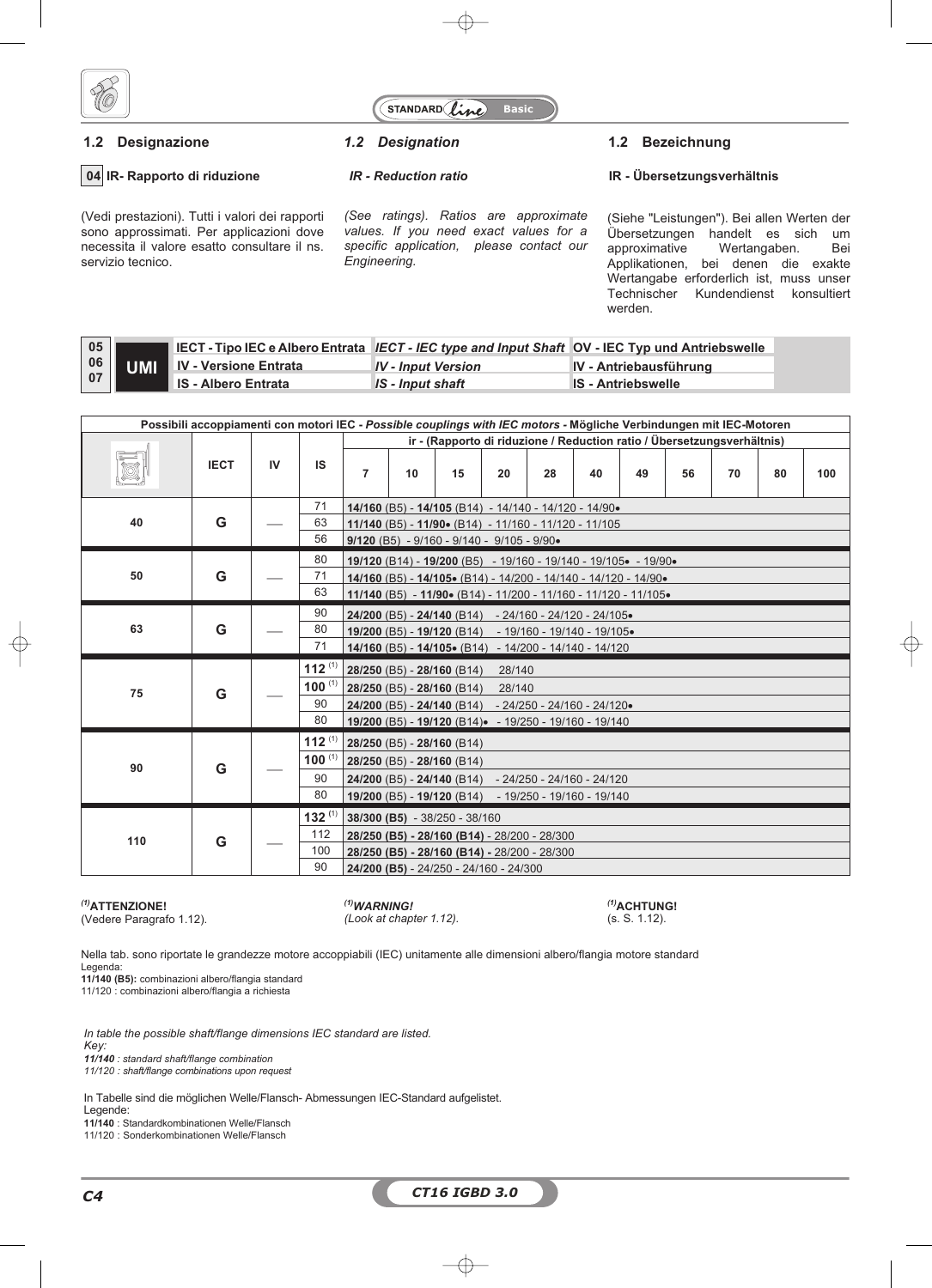



## **1.2 Designazione 1.2 Bezeichnung** *1.2 Designation*

| <b>IECT</b> | G           | Accoppiamento con Giunto / Direct with coupling / Direkte mit Kupplung                                                                                                                              |  |  |  |  |  |  |  |
|-------------|-------------|-----------------------------------------------------------------------------------------------------------------------------------------------------------------------------------------------------|--|--|--|--|--|--|--|
|             |             | Predisposto per accoppiamento con Unità Motrice IEC / pre arrangement motor IEC / geeignet für die Kombination mit<br>Antriebseinheit IEC                                                           |  |  |  |  |  |  |  |
| IV          | N           | A richiesta / on Request / Auf Anfrage<br>Predisposto per accoppiamento con Unità Motrice NEMA/ pre arrangement motor NEMA / geeignet für die Kombination mit<br>Antriebseinheit NEMA - CT 36 US GB |  |  |  |  |  |  |  |
| IS          | <b>A 10</b> | Grandezza IEC / Size IEC /                                                                                                                                                                          |  |  |  |  |  |  |  |



#### **Posizione morsettiera - Vedere - 19 - PMT - Pagina C6** *Terminal board position - Look - 19 - PMT - Page C6* **Lage des Klemmenkastens - Siehe - 19 - PMT - Auf Seite C6**

| Designazione motore elettrico<br>Se è richiesto un motoriduttore completo di motore è<br>necessario riportare la designazione di quest'ultimo.<br>A tale proposito consultare il ns. catalogo dei motori<br>elettrici Electronic Line. | Electric motor designation<br>For applications requiring a gearmotor, motor<br>designation must be specified. To this end, please refer<br>to our Electronic Line electric motor catalogue. | Bezeichnung des Elektromotors<br>Wird ein Getriebemotor komplett mit Elektromotor angefordert, müssen dessen<br>Daten angegeben werden.<br>Diesbezüglich verweisen wir auf unseren Katalog der Elektromotoren "Electronic<br>Line' |
|----------------------------------------------------------------------------------------------------------------------------------------------------------------------------------------------------------------------------------------|---------------------------------------------------------------------------------------------------------------------------------------------------------------------------------------------|------------------------------------------------------------------------------------------------------------------------------------------------------------------------------------------------------------------------------------|
|----------------------------------------------------------------------------------------------------------------------------------------------------------------------------------------------------------------------------------------|---------------------------------------------------------------------------------------------------------------------------------------------------------------------------------------------|------------------------------------------------------------------------------------------------------------------------------------------------------------------------------------------------------------------------------------|

| 05          |    |                            |                           | IECT - Tipo IEC e Albero Entrata IECT - IEC type and Input Shaft OV - IEC Typ und Antriebswelle |
|-------------|----|----------------------------|---------------------------|-------------------------------------------------------------------------------------------------|
| 06          | UI | IIV - Versione Entrata     | <b>IV - Input Version</b> | <b>IV - Antriebausführung</b>                                                                   |
| $\sqrt{07}$ |    | <b>IS - Albero Entrata</b> | <b>IS</b> - Input shaft   | <b>IS - Antriebswelle</b>                                                                       |

**—** Nessuna indicazione = diametro standard;

|    |              | 40               | 50              | $\sim$<br>ხა     | $\rightarrow$ $\rightarrow$ | 90              | 110              |  |
|----|--------------|------------------|-----------------|------------------|-----------------------------|-----------------|------------------|--|
| UI | ig p<br>യം—യ | $(\emptyset$ 11) | $(\emptyset$ 14 | $(\emptyset$ 18) | $(\emptyset$ 24)            | $(\emptyset$ 24 | $(\emptyset 28)$ |  |
|    |              |                  |                 |                  |                             |                 |                  |  |

## **14 TYPSD - Tipo Albero uscita** *TYPSD - Typ output shaft* **TYPSD - Typ Abtriebwelle**

- Nessuna indicazione = le dimensioni dell' albero sono secondo il sistema di misura SI (mm);

**US** = a richiesta

è possibile richiedere alberi con le dimensioni secondo il sistema di misura US (inch).

**CT 36 US GB**



**Diametro albero**: - Nessuna indicazione = diametro foro standard.

 *No indications = The shaft dimensions are subject to the system of units SI (mm)*.

**US** = On request It's possible to request shafts dimensions according US measurement system (inch).

**CT 36 US GB**

## **SD** - Shaft diameter

*Shaft Diameter:*

No indications = standard hole diameter.

**—** No indications = standard diameter; **—** Keine Angabe = Standard-durchmesser

- Keine Angabe = Die Wellendimensionen unterliegen dem Einheitensystem SI (mm)

**US** = Auf Anfrage es ist möglich Wellen anzuforden, die den<br>amerikanischen Abmessungen (inch) Abmessungen entsprechen. **CT 36 US GB**

## **15 SD - Diametro Albero** *SD - Shaft diameter* **SD - Durchmesser Abtirebswelle**

Wellendurchmesser: -Keine Angabe Standard-Bohrungsdurchmesser.

| UI - UMI      | 40 | 50           | $\sim$<br>ບປ | $\rightarrow$ $\rightarrow$ | 90                   | '10 |
|---------------|----|--------------|--------------|-----------------------------|----------------------|-----|
|               |    |              |              |                             |                      |     |
| Standard (mm) |    | $\sim$<br>ںے | $\sim$<br>ںے | 28<br>(30)                  | $\sim$ $\sim$<br>ັບປ | т.  |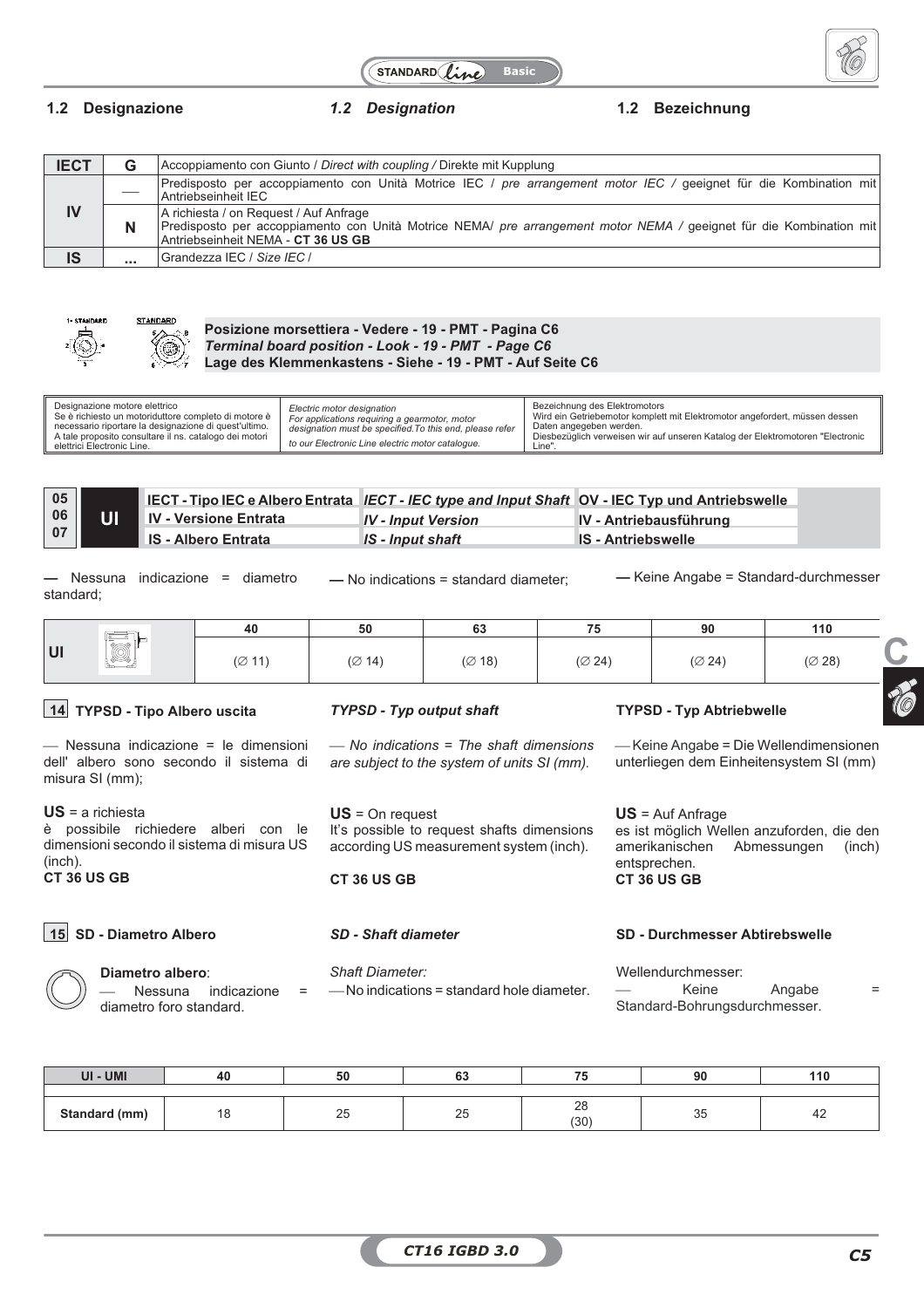

 $\frac{1}{2}$  STANDARD $\frac{1}{2}$ **Basic**

## **1.2 Designazione 1.2 Bezeichnung** *1.2 Designation*

 Nessuna indicazione = flangia uscita con montaggio destro (flange dal lato come indicato nelle figure);

**SIN** = flange uscita con montaggio sinistro (flange dal lato opposto alle figure indicate).

 No indication (standard) = output flange on right side (like indicated in the figures);

*SIN = output flange on left side (flanges on the opposite side like indicated in figures).*

## **16 MPOF - Lato Flangia Uscita** *MPOF - Mounting Position Output* **MPOF - Montageseite Abtiebsflansch**

 Keine Angabe (Standard) = Abtriebs- flansch rechts (wie in den Abbildungen dargestellt)

**SIN** = Abtriebsflansch links (gegenüber der Position in den Katalogabbildungen).



**17 MP - Posizioni di montaggio** *MP - Mounting positions* **MP - Einbaulagen**

**[M2, M3, M4, M5, M6]** Posizioni di montaggio con indicazione dei tappi di livello, carico e scarico; se non specificato si considera standard la posizione **M1** (vedi par. 1.4)

*[M2, M3, M4, M5, M6] Mounting position with indication of breatherm level and drain plugs; if not specified, standard position is M1 (see par. 1.4).*

*Montageposition* **[M2, M3, M4, M5, M6]** mit Angabe von . Entlüftung, Schaugläsern und Ablaßschraube. Wenn nicht näher spezifiziert, wird die Standard - position **M1** zugrunde gelegt (s. Abschnitt 1.4).

## **18 OPT-ACC. - Opzioni** *OPT-ACC - Options* **OPT-ACC. - Optionen**

|                                 |                                    | <b>AL</b>        | Alberi lenti - AL                         | Output shafts - AL                   | Abtriebswellen - AL                        |  |  |
|---------------------------------|------------------------------------|------------------|-------------------------------------------|--------------------------------------|--------------------------------------------|--|--|
| vedi par. 1.9                   | ACC <sub>1</sub>                   | AL BU            | Alberi lenti Bisporgenti - AL BU          | Double Output shafts - AL BU         | Beidseitige Abtriebswellen - AL BU         |  |  |
| see pa. 1.9<br>s. Abschnitt 1.9 |                                    | PROT.            | Coperchio di protezione                   | Protection cover                     | Schultzvorrichtungdeckel                   |  |  |
|                                 | <b>BRS VKL</b><br>ACC <sub>3</sub> |                  | Braccio Reazione Semplice con boccola VKL | Torque arm - Single with VKL bushing | Drehmomentstütze - Normal mit VKL - Buchse |  |  |
|                                 | ACC <sub>9</sub>                   | <b>ELSX</b>      | Vite senza fine - Elica Sinistra          | Worm Geraboxe - Left helix           | Linksgängige Schraubenlinie der Schneke    |  |  |
|                                 |                                    |                  |                                           |                                      |                                            |  |  |
| vedi Sezione A-1.12             |                                    | <b>OPT</b>       | Materiale degli anelli di tenuta          | Materials of Seals                   | Dichtungsstoffe                            |  |  |
| see Section A-1.12              | OPT.                               | OPT <sub>1</sub> | Stato fornitura olio                      | Scope of the supply - Options - OIL  | Optionen - Lieferzustand - Optionen - Öl   |  |  |
| s. Abschnitt A-1.12             |                                    | OPT <sub>2</sub> | Verniciatura                              | Painting and surface protection      | Lackierung und Oberflächenschutzl          |  |  |

1- STANDARD **[2, 3, 4]** Posizione della morsettiera del motore se diversa da quella standard (1).



**STANDARD** 

#### **La configurazione standard della flangia at- tacco motore prevede 4 fori a 45°.**

Per le flange contrassegnate con il simbolo (•) (**vedi pagina B10)** i fori per il fissaggio al motore sono

disposti in croce (esempio +). Pertanto è opportuno valutare l'ingombro della morsettiera del motore che verrà installato in quanto essa verrà a trovarsi orientata a 45° rispetto agli assi. Per la scelta della posizione della morsettiera rispetto agli assi fare riferimento allo schema seguente (in cui la posizione 5 è quella standard):

*[2, 3, 4] Position of the motor terminal box if different from the standard one (1).*

#### *Note.*

#### *The standard configuration for the 4 holes is 45° to the axles (like an x: see par 2.3).*

*For the flanges marked with (•) (see page B10) the holes to fit the motor are on the axles (like a +). Therefore we suggest to check the dimensions of the terminal board of the motor as it will be at 45° to the axles. Please choose the terminal board position refering to the following sketch (in which n° 5 is the standard position):*

#### **19 PMT - Posizioni della Morsettiera** *PMT - Position Terminal Box* **PMT - Montagposition Klemmenkasten**

Montageposition Klemmenkasten **[2, 3, 4],** wenn abweichend von Standardposition [1] (für Motorgetriebe).

#### **HINWEIS.**

#### **In der Standardkonfiguration sind die 4 Flansch- bohrungen im 45°-Winkel zu den Achsen angeordnet**

Bei Flanschen, die mit (•) (**Siehe auf Seite B10)** gekennzeichnet sind, sind die Bohrungen auf den Achsen angeord- net (wie ein +). Es sollte<br>deshalb der Platzbedarf des Platzbedarf Motorklemmenkastens beachtet werden, da er sich in 45°-Position zu den Achsen befinden wird. Die Lage des Klemmenkastens des Motors wählen Sie bitte anhand der folgenden Skizze (Pos. 5 ist Standardposition):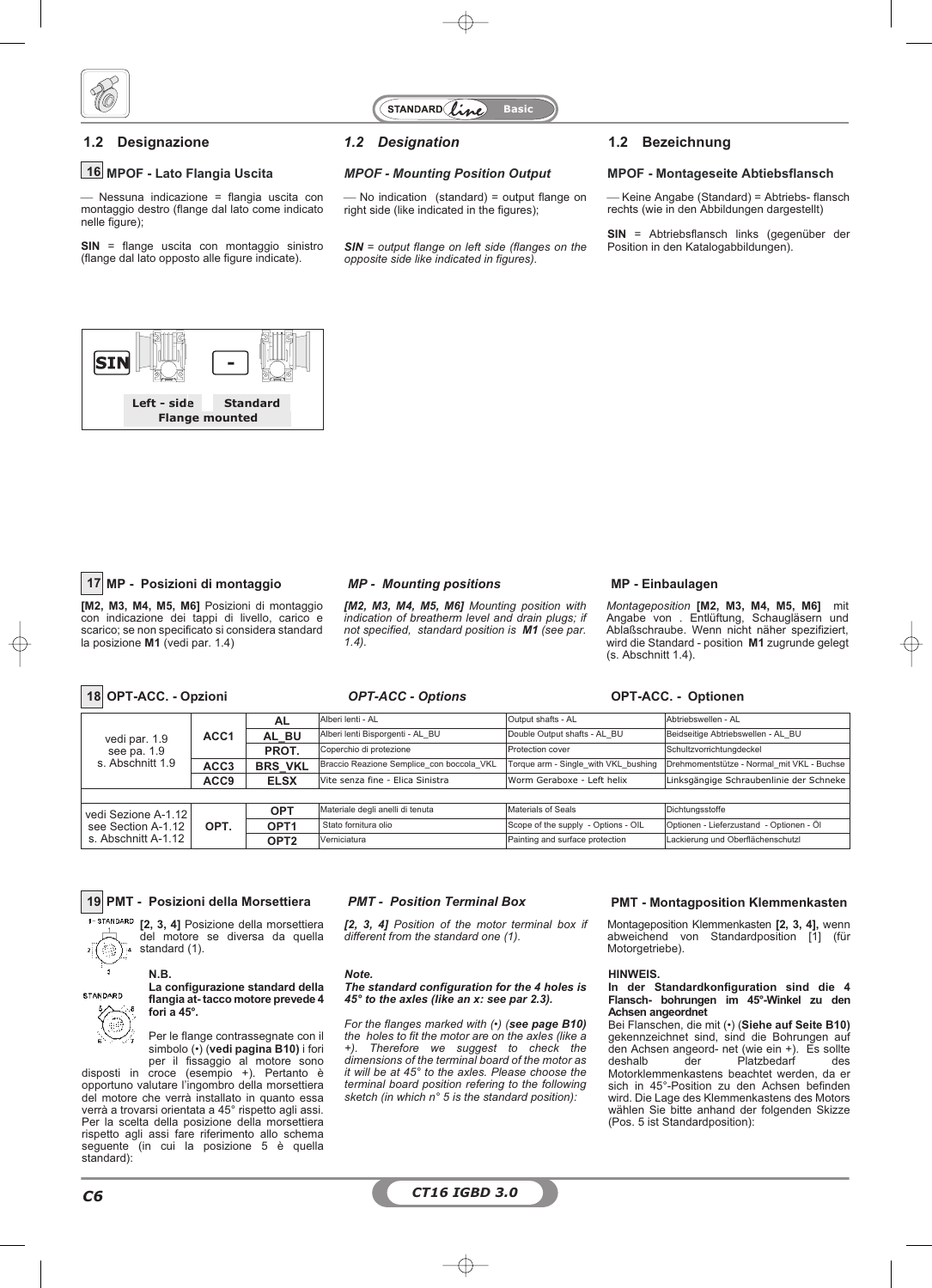

## **1.4 Lubrificazione 1.4 Schmierung** *1.4 Lubrication*



|           |     |                        | Posizioni di montaggio - Mounting positions - Montagepositionen    |
|-----------|-----|------------------------|--------------------------------------------------------------------|
|           |     | Posizioni<br>Positions | Prescrizioni da indicare in fase d'ordine<br>Ordering requirements |
|           |     | Positionen             | Anforderungen bei der Bestellung                                   |
|           | 40  | $M1-M2$                |                                                                    |
| UI        | 50  | <b>M3-M4</b>           | Non necessaria                                                     |
| <b>UM</b> | 63  |                        | Not necessary<br>Nicht erforderlich                                |
|           | 75  | <b>M5-M6</b>           |                                                                    |
|           |     |                        |                                                                    |
|           | 90  | $M1-M2$                | <b>Necessaria</b>                                                  |
|           | 110 | <b>M3-M4</b>           | <b>Necessary</b>                                                   |
|           |     | <b>M5-M6</b>           | <b>Erforderlich</b>                                                |

#### **M3-M4**

Particolare attenzione va posta per i riduttori montati nelle posizioni M3 e M4 che sono forniti con il cuscinetto schermato.

#### **TARGHETTA - RIDUTTORE**

## **NON NECESSARIA**

Indicata sempre nella targhetta del riduttore la posizione di montaggio "M1"**.**

#### **NECESSARIA**

La posizione richiesta è indicata nella targhetta del riduttore

#### **M3-M4**

Particular attention should be paid to worm gearboxes with a shielded bearing mounted in positions M3 and M4.

#### **Identification Plate - Gearbox**

#### **NOT NECESSARY**

The mounting position is always indicated on the nameplate "M1".

#### **NECESSARY**

The indication it on the label of the gearbox

#### **M3-M4**

Besondere Aufmerksamkeit sollte den Getrieben zukommen, die in den Einbaulagen M3 und M4 montiert werden und mit abgeschirmtem Lager geliefert werden.

#### **Typeschild - Getriebe**

#### **NICHT ERFORDERLICH**

Die Einbaulage ist immer auf dem Typenschild angegeben "M1".

#### **ERFORDERLICH**

Findet man die angefragte Position auf dem Typenschild des Getriebe

| $\sqrt{\text{Lub}}$ | Quantità di lubrificante - Lubricant Quantity - Schmiermittelmenge - [Kg] |     |                |                |       |       |                | OPT <sub>1</sub> |                  |  |    |                       |      |
|---------------------|---------------------------------------------------------------------------|-----|----------------|----------------|-------|-------|----------------|------------------|------------------|--|----|-----------------------|------|
|                     |                                                                           |     | M <sub>1</sub> | M <sub>2</sub> | M3    | M4    | M <sub>5</sub> | M6               |                  |  | Ν° | Diameter <sup>1</sup> | Type |
|                     | <b>UI-RMI</b>                                                             | 40  |                | 0.070          |       |       |                |                  |                  |  |    |                       |      |
|                     | UI                                                                        |     |                | 0.170          |       |       |                |                  |                  |  |    |                       |      |
| UI                  | <b>UMI</b>                                                                | 50  |                |                | 0.130 |       |                |                  |                  |  |    |                       |      |
| <b>UMI</b>          | UI                                                                        | 63  |                | 0.350          |       |       |                |                  |                  |  |    | 1/4"                  | r es |
|                     | <b>UMI</b>                                                                |     |                | 0.240          |       |       |                |                  | <b>INOIL STD</b> |  |    | $\nabla$              |      |
|                     | UI-UMI                                                                    | 75  |                | 0.450          |       |       |                |                  |                  |  |    |                       |      |
|                     |                                                                           | 90  | 1.000          |                |       |       | 0.600          |                  |                  |  |    |                       |      |
|                     | <b>UI-UMI</b>                                                             | 110 | 1.600          |                |       | 1.300 |                |                  |                  |  |    | 3/8"                  |      |



#### **Attentione !:**

ll tappo di sfiato è allegato solo nei riduttori che hanno più di un tappo olio

**Nota**: Se in fase d'ordine la posizione di montaggio è omessa, il riduttore verrà fornito con i tappi predisposti per la posizione M1.

**Eventuali forniture con predisposizioni tappi diverse da quella indicata in tabella, dovranno essere concordate.**

#### **Warning!:**

A breather plug is supplied only with worm gearboxes that have more than one oil plug

**Note**: If the mounting position is not specified in the order, the worm gearbox supplied will have plugs pre-arranged for position M1.

*The supply of gearboxes with different plug pre-arrangements has to be agreed with the manufacturer.*

#### **Achtung!:**

Der Entlüftungsstopfen ist lediglich bei den Getrieben vorhanden, die über mehr als einen Ölfüllstopfen verfügen

**Anmerkung**:Sollte in der Auftragsphase die Einbaulage nicht angegeben werden, wird das Getriebe mit Stopfen für die Einbaulage M1.

**Lieferungen, die eine Auslegung hinsichtlich der Stopfen aufweisen, die von den Angaben in** Tabelle abweichen, **vereinbart werden.**.

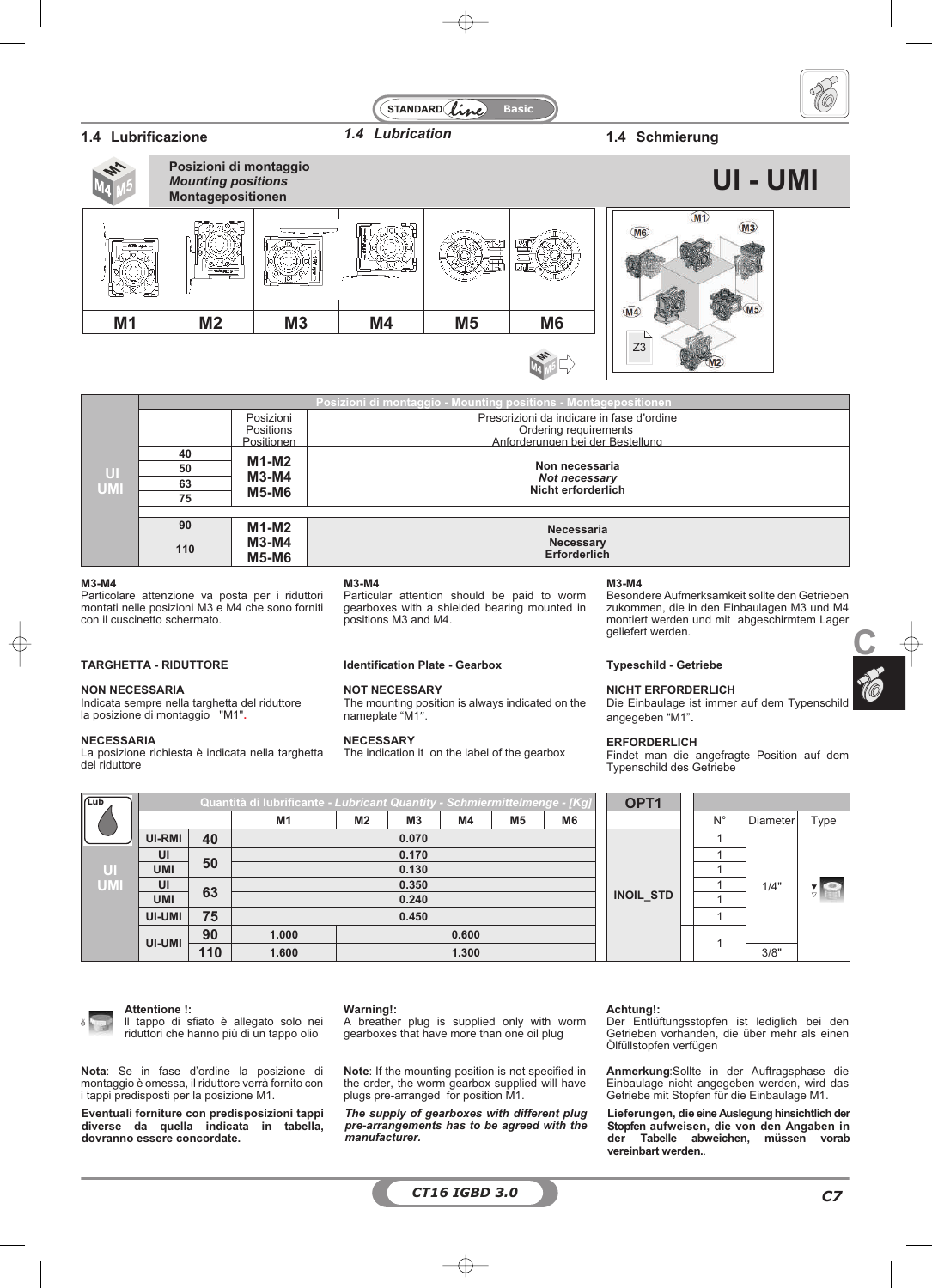

Quando la trasmissione del moto avviene tramite meccanismi che generano carichi radiali sull'estremità dell'albero,è necessario verificare che i valori risultanti non eccedono quelli indicati nelle tabelle.

Nella Tab. 2.5 sono riportati i valori dei carichi radiali ammissibili per l'albero veloce  $(Fr<sub>1</sub>)$ . Come carico assiale ammissibile contemporaneo si ha:

$$
Fa_1 = 0.2 \times Fr_1
$$

**UI**

Tab. 2.5



#### **1.5 Carichi radiali e assiali 1.5 Radiale und Axiale** *1.5 Axial and overhung loads*

*Should transmission movement determine radial loads on the angular shaft end, it is necessary to make sure that resulting values do not exceed the ones indicated in the tables.*

*In Table 2.5 permissible radial load for input shaft are listed (Fr<sub>1</sub>). Contemporary permissible axial load is given by the following formula:*

$$
Fa_1=0.2\times Fr_1
$$

# **Belastungen**

Wird das Wellenende auch durch Radialkräfte belastet, so muß sichergestellt werden, daß die resultierenden Werte die in der Tabelle angegebenen nicht überschreiten.

In Tabelle 2.5 sind die Werte der zulässigen Radialbelastungen für die Antriebswelle (Fr<sub>1</sub>) angegeben. Die Axialbelastung beträgt dann:

$$
Fa_1 = 0.2 \times Fr_1
$$

In Tab. 2.7 sono riportati i valori dei carichi radiali ammissibili per l'albero lento  $(Fr_2)$ .<br>Come carico assiale ammissibile ammissibile contemporaneo si ha:

 $Fa_2 = 0.2 \times Fr_2$ 

Tab. 2.7

| MI<br><b>Service Service</b> |
|------------------------------|

| $n_1$      | . .<br>$\cdots$ |     |     |     |      |      |  |  |  |  |  |  |  |
|------------|-----------------|-----|-----|-----|------|------|--|--|--|--|--|--|--|
| $min^{-1}$ |                 | UI  |     |     |      |      |  |  |  |  |  |  |  |
|            | 40              | 50  | 63  | 75  | 90   | 110  |  |  |  |  |  |  |  |
| 2800       | 187             | 272 | 357 | 510 | 700  | 850  |  |  |  |  |  |  |  |
| 1400       | 220             | 320 | 420 | 600 | 800  | 1000 |  |  |  |  |  |  |  |
| 900        | 250             | 350 | 460 | 660 | 900  | 1200 |  |  |  |  |  |  |  |
| 700        | 280             | 400 | 500 | 730 | 1000 | 1300 |  |  |  |  |  |  |  |
| 500        | 310             | 450 | 530 | 800 | 1100 | 1450 |  |  |  |  |  |  |  |

 $Fr.$  (N)

*In Table 2.7 permissible radial loads for* output shaft are listed (Fr<sub>2</sub>).

*Permissible axial load is given by the following formula:*

*Fa2 = 0.2 x Fr2*

In Tabelle 2.7 sind die Werte der zulässigen Radialbelastungen für die Abtriebswelle angegeben.

Als zulässige Axialbelastung gilt:  $Fa_2 = 0.2 \times Fr_2$ 

|                        | $Fr2$ (N) |      |          |      |      |      |  |  |  |  |  |  |
|------------------------|-----------|------|----------|------|------|------|--|--|--|--|--|--|
| $\frac{n_2}{min^{-1}}$ |           |      | UI - UMI |      |      |      |  |  |  |  |  |  |
|                        | 40        | 50   | 63       | 75   | 90   | 110  |  |  |  |  |  |  |
| 400                    | 686       | 925  | 946      | 1400 | 1897 | 2168 |  |  |  |  |  |  |
| 280                    | 808       | 1088 | 1114     | 1700 | 2232 | 2550 |  |  |  |  |  |  |
| 200                    | 950       | 1280 | 1310     | 2000 | 2625 | 3000 |  |  |  |  |  |  |
| 140                    | 1050      | 1450 | 1680     | 2300 | 2775 | 3150 |  |  |  |  |  |  |
| 93                     | 1200      | 1620 | 1740     | 2600 | 3050 | 3600 |  |  |  |  |  |  |
| 70                     | 1350      | 1850 | 1930     | 2800 | 3400 | 4150 |  |  |  |  |  |  |
| 50                     | 1500      | 2100 | 2150     | 3400 | 4205 | 4850 |  |  |  |  |  |  |
| 35                     | 1600      | 2230 | 2300     | 3700 | 4775 | 5700 |  |  |  |  |  |  |
| 29                     | 1700      | 2400 | 2500     | 4100 | 5300 | 6200 |  |  |  |  |  |  |
| 25                     | 1800      | 2580 | 2700     | 4300 | 5610 | 6600 |  |  |  |  |  |  |
| 20                     | 1950      | 2700 | 2900     | 4700 | 6175 | 7200 |  |  |  |  |  |  |
| 18                     | 2100      | 2850 | 3100     | 4900 | 6650 | 7800 |  |  |  |  |  |  |
| 14                     | 2300      | 3200 | 3300     | 5200 | 7025 | 8250 |  |  |  |  |  |  |

A richiesta possono essere fornite versioni rinforzate con cuscinetti a rulli conici sulla corona in grado di sopportare carichi superiori a quelli ammessi dalle versioni normali.

Si veda a tal proposito la tabella 2.9, in cui sono riportati i valori dei carichi radiali e assiali ammissibili sull'albero uscita nel caso di cuscinetti conici sulla corona. Si consiglia, in questi casi, di adottare versioni flangiate, verificando che il carico assiale venga interamente assorbito dal cuscinetto alloggiato nella flangia di fissaggio.

*In order to increase the load capacity of the gearboxes it is possible to fit taper roller bearings on to the output shaft. Such reinforced versions are available upon request.*

*With regard to this reinforced version, let see output radial and axial load values shown on tab. 2.9. It's advisable to use flange mounted versions and to make sure that the axial load is absorbed by the bearing, housed in the fixing flange.*

Für größere Belastungen stehen auf Wunsch auch verstärkte Ausführungen mit Kegelrollenlagern für die Schneckenwelle zur Verfügung.

Tabelle 2.9 listet die zulässigen Radial- und Axiallasten bei Verwendung von Kegelrollenlagern auf. Es wird in diesen Fällen empfohlen, Flanschausführungen zu verwenden und sicherzustellen, daß die axiale Last vollständig vom Lager, das sich im Befestigungsflansch befindet, aufgenommen wird.

*C8 CT16 IGBD 3.0*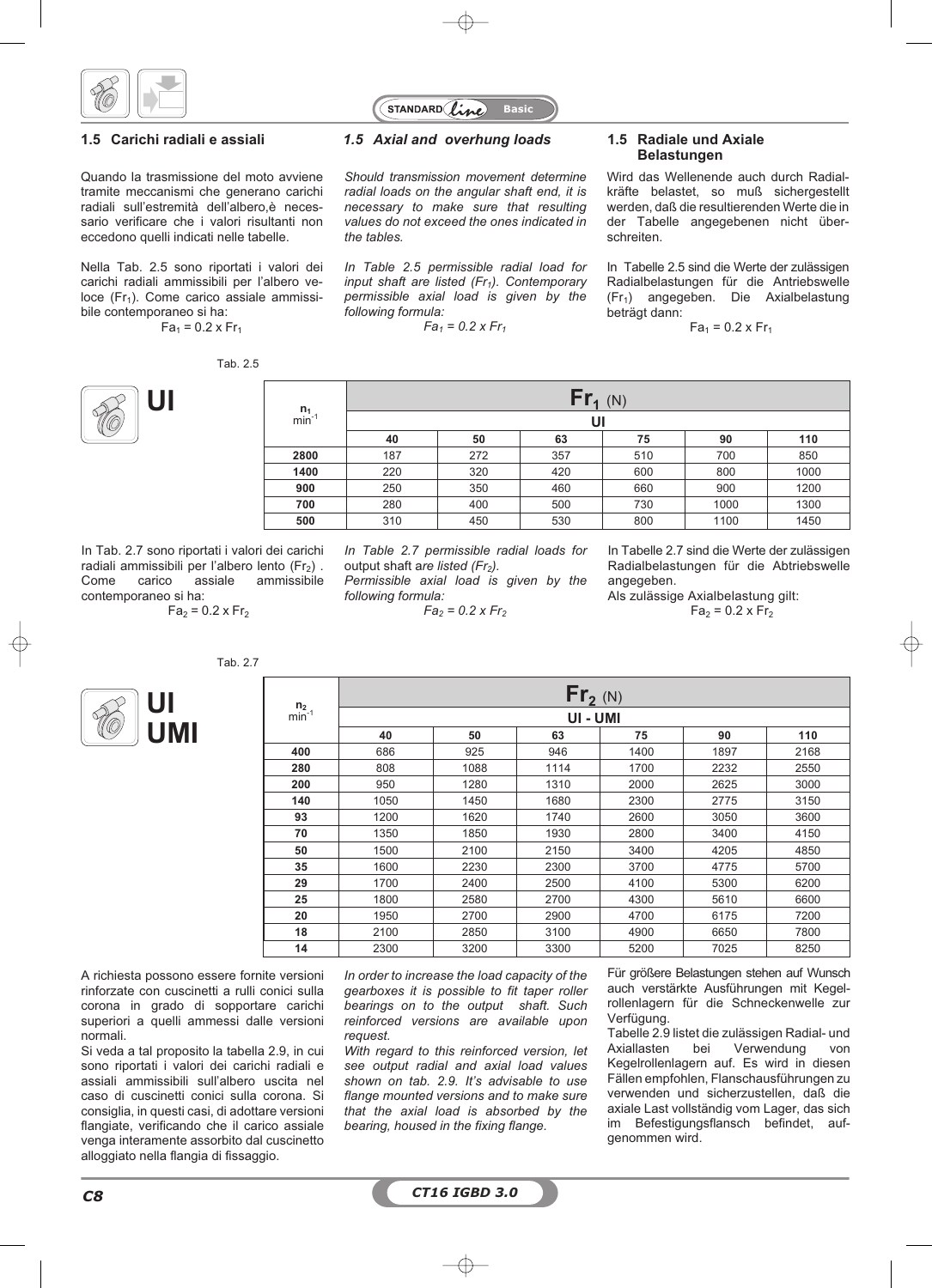

Tab. 2.9

# **UI**

**UMI**

**CARICHI RADIALI - ASSIALI CON CUSCINETTI CONICI SULLA CORONA** *AXIAL AND OVERHUNG LOADS WITH TAPER ROLLER BEARINGS ON WORMWHEEL* **RADIALE UND AXIALE BELASTUNGEN MIT KEGELROLLENLAGERN AUF DEM SCHNECKENRAD n**<sub>2</sub> **(rpm) UI - UMI 40 50 63 75 90 110** Fr $_2$  | Fa $_2$  | Fr $_2$  | Fa $_2$  | Fr $_2$  | Fr $_2$  | Fa $_2$  | Fr $_2$  | F $_2$  | F $_2$  | F $_2$  | F $_2$  | F $_2$  | F $_2$  | F $_2$ **400** | 2076 | 2708 | 4603 | 5325 | 4693 | 5415 | 5415 | 6588 | 6543 | 8529 | 7671 | 9837 **280** | 2185 | 2850 | 4845 | 5605 | 4940 | 5700 | 5700 | 6935 | 6888 | 8978 | 8075 | 10355 **200** | 2300 | 3000 | 5100 | 5900 | 5200 | 6000 | 6000 | 7300 | 7250 | 9450 | 8500 | 10900 **140** | 2300 | 3000 | 5600 | 6500 | 5750 | 6650 | 6700 | 8200 | 7900 | 10300 | 9200 | 11800 **93** | 2300 | 3000 | 6300 | 7300 | 6500 | 7550 | 7500 | 9150 | 8400 | 10950 | 9200 | 11800 **70** 2300 3000 6550 7600 6200 7200 7600 9300 7850 10225 9200 11800 **50** | 2300 | 3000 | 6900 | 8000 | 6900 | 8000 | 8700 | 10600 | 9250 | 12050 | 10600 | 13600

 | 2300 | 3000 | 6900 | 8000 | 6900 | 8000 | 9000 | 11000 | 11450 | 14900 | 13900 | 13600 | 2300 | 3000 | 6900 | 8000 | 6900 | 8000 | 9000 | 11000 | 11900 | 15500 | 14800 | 17800 | 2300 | 3000 | 6900 | 8000 | 6900 | 8000 | 9000 | 11000 | 11900 | 15500 | 14800 | 19000 | 2300 | 3000 | 6900 | 8000 | 6900 | 8000 | 9000 | 11000 | 11900 | 15500 | 14800 | 19000 | 2300 | 3000 | 6900 | 8000 | 6900 | 8000 | 9000 | 11000 | 11900 | 15500 | 14800 | 19000

I carichi radiali indicati nelle tabelle si intendono applicati a metà della sporgenza dell'albero e sono riferiti ai riduttori operanti con fattore di servizio 1.

Valori intermedi relativi a velocità non riportate possono essere ottenuti per interpolazione considerando però che Fr $_1$  a 500 min $^{-1}$  e Fr<sub>2</sub> a 14 min<sup>-1</sup> rappresentano i carichi massimi consentiti.

Per i carichi non agenti sulla mezzeria dell'albero lento o veloce si ha:

a 0.3 della sporgenza:  $Fr_x = 1.25 \times Fr_{1-2}$ a 0.8 dalla sporgenza:  $Fr_x = 0.8 \times Fr_{1-2}$ 

Tab. 2.11

*The radial loads shown in the tables are applied on the centre line of the shaft extension and are related to gearboxes working with service factor 1.*

*Intermediate values of speeds that are not listed can be obtained through interpolation but it must be considered that Fr<sub>1</sub> at 500 min-1 and Fr2 at 14 min-1 represent the maximum allowable loads.*

*For loads which are not applied on the centre line of the output or input shaft, following values will be obtained:*

*at 0.3 from extension:*  $Fr_x = 1.25 \times Fr_{1-2}$ *at 0.8 from extension:*  $Fr_x = 0.8 \times Fr_{1-2}$ 

**C** Bei den in der Tabelle angegebenen Ra dialbelastungen wird eine Krafteinwirkung auf die Mitte des Wellenendes zugrunde gelegt; außerdem arbeiten die Getriebe mit Betriebsfaktor 1. Zwischenwerte für nicht aufgeführte Drehzahlen können durch Interpolation ermittelt werden. Hierbei ist jedoch zu berücksichtigen, daß die Werte von Fr<sub>1</sub> bei 500 min<sup>-1</sup> und von Fr<sub>2</sub> bei 14 min<sup>-1</sup> die Maximalbelastungen repräsentieren. Bei Lasten, die nicht auf die Mitte der Abbzw. Antriebswellen wirken, legt man folgende Werte zugrunde:

0.3 vom Wellenabsatz:  $Fr_x = 1.25 \times Fr_{1-2}$ 0.8 vom Wellenabsatz:  $Fr_x = 0.8 \times Fr_{1-2}$ 



((O)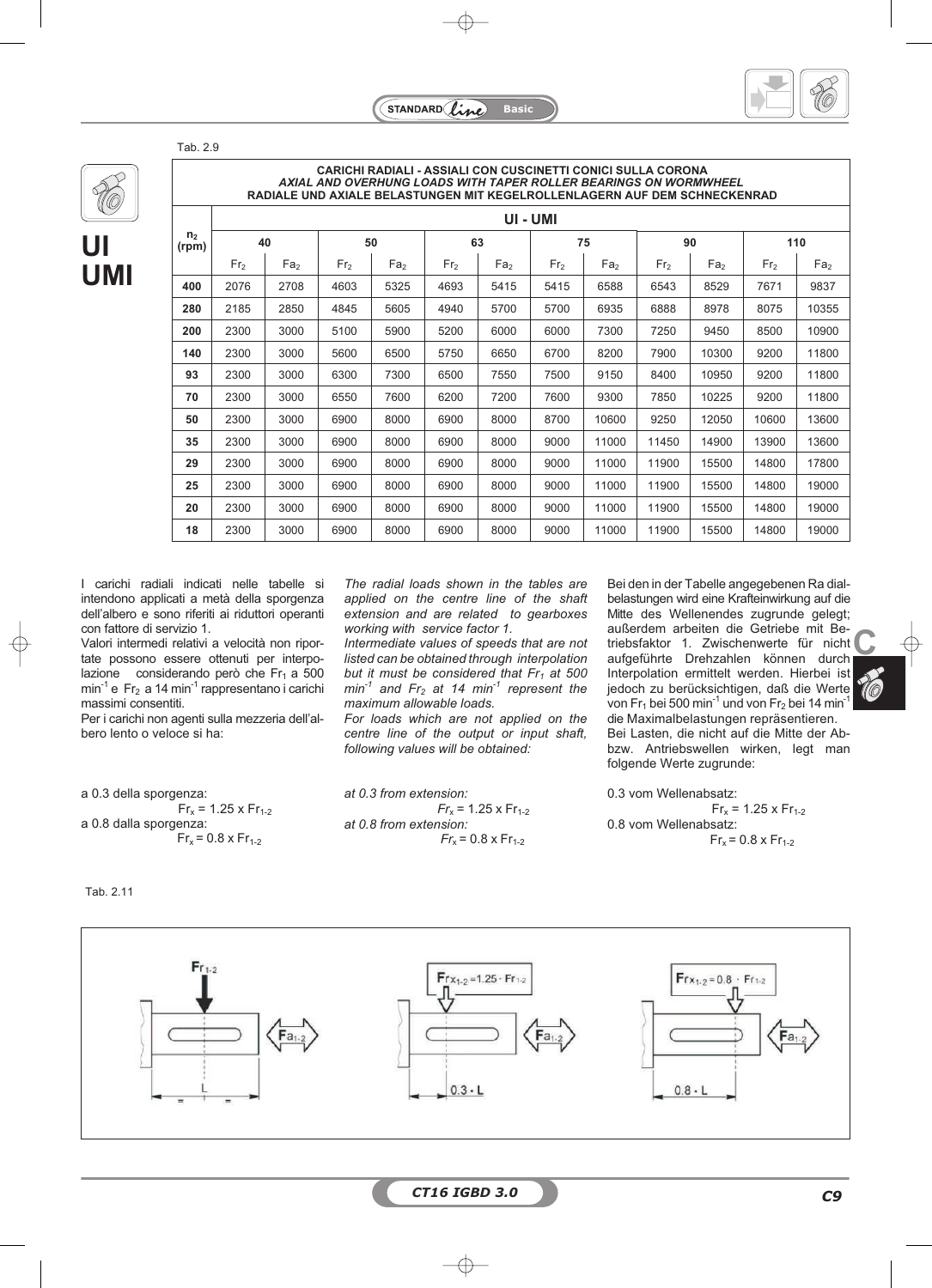



## **1.6 Prestazioni riduttori UI** *1.6 UI Gearboxes performances* **1.6 Leistungen der UI-Getriebe**

90-80

| <b>UI 40</b>             |                              |                |                                |                   |                           |                |                                |                   |                              | kg             | 2.1                           |                            |                              |                |                               |                   |            |     |
|--------------------------|------------------------------|----------------|--------------------------------|-------------------|---------------------------|----------------|--------------------------------|-------------------|------------------------------|----------------|-------------------------------|----------------------------|------------------------------|----------------|-------------------------------|-------------------|------------|-----|
|                          |                              |                | $n_1$ = 2800 min <sup>-1</sup> | Δ                 |                           |                | $n_1$ = 1400 min <sup>-1</sup> |                   |                              |                | $n_1 = 900$ min <sup>-1</sup> |                            |                              |                | $n_1 = 500$ min <sup>-1</sup> |                   |            |     |
| ir                       | n <sub>2</sub><br>$min^{-1}$ | $T_{2M}$<br>Nm | P<br>kW                        | <b>RD</b><br>$\%$ | n <sub>2</sub><br>$min-1$ | $T_{2M}$<br>Nm | P<br>kW                        | <b>RD</b><br>%    | n <sub>2</sub>               | $T_{2M}$<br>Nm | P<br>kW                       | <b>RD</b><br>$\frac{0}{0}$ | n <sub>2</sub><br>$min^{-1}$ | $T_{2M}$<br>Nm | P<br>kW                       | <b>RD</b><br>%    | <b>IEC</b> |     |
| $\overline{7}$           | 400                          | 27             | 1.3                            | 84                | 200                       | 37             | 0.93                           | 83                | $min^{-1}$<br>129            | 44             | 0.73                          | 81                         | 71                           | 54             | 0.50                          | 80                |            |     |
| 10                       | 280                          | 31             | 1.1                            | 83                | 140                       | 42             | 0.76                           | 81                | 90                           | 49             | 0.58                          | 79                         | 50                           | 59             | 0.40                          | 78                |            |     |
| 15                       | 187                          | 32             | 0.78                           | 80                | 93                        | 42             | 0.53                           | 77                | 60                           | 49             | 0.41                          | 75                         | 33                           | 59             | 0.28                          | 73                |            |     |
| 20<br>28                 | 140<br>100                   | 29<br>34       | 0.56<br>0.50                   | 76<br>71          | 70<br>50                  | 37             | 0.37                           | 73<br>67          | 45<br>32                     | 43<br>50       | 0.29                          | 70                         | 25<br>17.9                   | 51<br>59       | 0.20                          | 67                |            |     |
| 40                       | 70                           | 32             | 0.36                           | 65                | 35                        | 43<br>40       | 0.34<br>0.24                   | 60                | 23                           | 45             | 0.26<br>0.19                  | 64<br>56                   | 12.5                         | 53             | 0.18<br>0.13                  | 61<br>53          | 71-63-56   |     |
| 49                       | 57                           | 30             | 0.29                           | 62                | 29                        | 38             | 0.20                           | 57                | 18.4                         | 43             | 0.16                          | 53                         | 10.2                         | 50             | 0.11                          | 49                |            |     |
| 56                       | 50                           | 28             | 0.24                           | 60                | 25                        | 36             | 0.17                           | 54                | 16.1                         | 40             | 0.13                          | 51                         | 8.9                          | 47             | 0.09                          | 47                |            |     |
| 70                       | 40                           | 23             | 0.18                           | 53                | 20                        | 28             | 0.12                           | 47                | 12.9                         | 32             | 0.10                          | 44                         | 7.1                          | 37             | 0.07                          | 39                |            |     |
| 80<br>100                | 35<br>28                     | 21<br>23       | 0.15<br>0.13                   | 50<br>51          | 17.5<br>14.0              | 26<br>28       | 0.11<br>0.09                   | 44<br>45          | 11.3<br>9.0                  | 29<br>30       | 0.09<br>0.07                  | 40<br>41                   | 6.3<br>5.0                   | 34<br>31       | 0.06<br>0.04                  | 36<br>38          |            |     |
|                          |                              |                |                                |                   |                           |                |                                |                   |                              |                |                               |                            |                              |                |                               |                   |            |     |
| 哅<br><b>UI 50</b><br>3.5 |                              |                |                                |                   |                           |                |                                |                   |                              |                |                               |                            |                              |                |                               |                   |            |     |
|                          |                              |                | $n_1$ = 2800 min <sup>-1</sup> | Δ                 |                           |                | $n_1$ = 1400 min <sup>-1</sup> |                   |                              |                | $n_1$ = 900 min <sup>-1</sup> |                            |                              |                | $n_1$ = 500 min <sup>-1</sup> |                   |            |     |
| ir                       | n <sub>2</sub>               | $T_{2M}$       | P                              | <b>RD</b>         | n <sub>2</sub>            | $T_{2M}$       | P                              | <b>RD</b>         | n <sub>2</sub>               | $T_{2M}$       | P                             | <b>RD</b>                  | n <sub>2</sub>               | $T_{2M}$       | P                             | <b>RD</b>         | <b>IEC</b> |     |
| $\overline{7}$           | $min^{-1}$<br>400            | Nm<br>50       | kW<br>2.5                      | %<br>85           | $min^{-1}$<br>200         | Nm<br>68       | kW<br>1.7                      | %<br>84           | $min^{-1}$<br>129            | Nm<br>81       | kW<br>1.3                     | $\%$<br>83                 | $min^{-1}$<br>71             | Nm<br>100      | kW<br>0.91                    | %<br>82           |            |     |
| 10                       | 280                          | 55             | 1.9                            | 84                | 140                       | 73             | 1.3                            | 82                | 90                           | 86             | 1.0                           | 81                         | 50                           | 105            | 0.70                          | 79                |            |     |
| 15                       | 187                          | 58             | 1.4                            | 82                | 93                        | 76             | 0.93                           | 80                | 60                           | 89             | 0.71                          | 79                         | 33                           | 106            | 0.48                          | 77                |            |     |
| 20                       | 140                          | 57             | 1.1                            | 79                | 70                        | 74             | 0.71                           | 76                | 45                           | 86             | 0.55                          | 74                         | 25                           | 102            | 0.38                          | 71                |            |     |
| 28<br>40                 | 100<br>70                    | 62<br>64       | 0.88<br>0.67                   | 74<br>70          | 50<br>35                  | 80<br>81       | 0.60<br>0.45                   | 70<br>66          | 32<br>23                     | 92<br>92       | 0.46<br>0.34                  | 67<br>63                   | 17.9<br>12.5                 | 109<br>108     | 0.32<br>0.24                  | 64<br>59          | 80-71-63   |     |
| 49                       | 57                           | 57             | 0.51                           | 67                | 29                        | 72             | 0.34                           | 63                | 18.4                         | 82             | 0.27                          | 59                         | 10.2                         | 96             | 0.19                          | 55                |            |     |
| 56                       | 50                           | 55             | 0.44                           | 65                | 25                        | 69             | 0.30                           | 60                | 16.1                         | 78             | 0.23                          | 56                         | 8.9                          | 91             | 0.16                          | 53                |            |     |
| 70                       | 40                           | 52             | 0.36                           | 61                | 20                        | 64             | 0.24                           | 56                | 12.9                         | 72             | 0.19                          | 52                         | 7.1                          | 84             | 0.13                          | 48                |            |     |
| 80<br>100                | 35<br>28                     | 47<br>42       | 0.30<br>0.23                   | 57<br>54          | 17.5<br>14.0              | 58<br>52       | 0.21                           | 51<br>48          | 11.3                         | 66<br>59       | 0.17                          | 47<br>44                   | 6.3<br>5.0                   | 75<br>60       | 0.11                          | 43<br>40          |            |     |
|                          |                              |                |                                |                   |                           |                | 0.16                           |                   | 9.0                          |                | 0.13                          |                            |                              |                | 0.08                          |                   |            |     |
|                          | <b>UI 63</b>                 |                |                                |                   |                           |                |                                |                   |                              |                |                               |                            |                              |                |                               |                   | 凾          | 6.0 |
|                          |                              |                | $n_1$ = 2800 min <sup>-1</sup> | ▲                 |                           |                | $n_1$ = 1400 min <sup>-1</sup> |                   |                              |                | $n_1 = 900$ min <sup>-1</sup> |                            |                              |                | $n_1$ = 500 min <sup>-1</sup> |                   |            |     |
| ir                       | n <sub>2</sub><br>$min^{-1}$ | $T_{2M}$<br>Nm | P<br>kW                        | <b>RD</b><br>$\%$ | n <sub>2</sub><br>$min-1$ | $T_{2M}$<br>Nm | P<br>kW                        | <b>RD</b><br>$\%$ | n <sub>2</sub><br>$min^{-1}$ | $T_{2M}$<br>Nm | P<br>kW                       | <b>RD</b><br>$\frac{0}{0}$ | n <sub>2</sub><br>$min^{-1}$ | $T_{2M}$<br>Nm | P<br>kW                       | <b>RD</b><br>$\%$ | <b>IEC</b> |     |
| $\overline{7}$           | 400                          | 84             | 4.1                            | 86                | 200                       | 115            | 2.9                            | 84                | 129                          | 137            | 2.2                           | 84                         | 71                           | 169            | 1.5                           | 83                |            |     |
| 10                       | 280                          | 93             | 3.2                            | 84                | 140                       | 126            | 2.2                            | 83                | 90                           | 149            | 1.7                           | 81                         | 50                           | 182            | 1.2                           | 80                |            |     |
| 15                       | 187<br>140                   | 98<br>104      | 2.3                            | 82<br>80          | 93                        | 131            | 1.6                            | 80<br>$77 \,$     | 60<br>45                     | 153<br>158     | 1.2                           | 78<br>75                   | 33<br>25                     | 184<br>189     | 0.85                          | 76<br>72          |            |     |
| ${\bf 20}$<br>28         | 100                          | 105            | $1.9\,$<br>1.5                 | 75                | 70<br>50                  | 136<br>135     | $1.3$<br>1.0                   | 71                | 32                           | 156            | 0.99<br>0.77                  | 68                         | 17.9                         | 186            | 0.69<br>0.54                  | 65                |            |     |
| 40                       | 70                           | 113            | 1.2                            | 71                | 35                        | 145            | 0.79                           | 67                | 23                           | 166            | 0.61                          | 64                         | 12.5                         | 195            | 0.43                          | 60                | 90-80-71   |     |
| 49                       | 57                           | 98             | 0.85                           | 69                | 29                        | 125            | 0.58                           | 64                | 18.4                         | 142            | 0.45                          | 61                         | 10.2                         | 166            | 0.31                          | 57                |            |     |
| 56                       | 50                           | 101<br>94      | 0.79                           | 67                | 25                        | 127            | 0.54                           | 62                | 16.1                         | 145            | 0.42                          | 58                         | 8.9                          | 169            | 0.29                          | 54                |            |     |
| ${\bf 70}$<br>80         | 40<br>35                     | 88             | 0.62<br>0.53                   | 63<br>61          | 20<br>17.5                | 117<br>110     | 0.42<br>0.37                   | 58<br>55          | 12.9<br>11.3                 | 133<br>124     | 0.33<br>0.29                  | 54<br>51                   | 7.1<br>6.3                   | 154<br>144     | 0.23<br>0.20                  | 50<br>47          |            |     |
| 100                      | 28                           | 80             | 0.41                           | 57                | 14.0                      | 99             | 0.28                           | 51                | 9.0                          | 112            | 0.22                          | 47                         | 5.0                          | 125            | 0.15                          | 43                |            |     |
| 哅<br><b>UI 75</b>        |                              |                |                                |                   |                           |                |                                |                   |                              | 9.0            |                               |                            |                              |                |                               |                   |            |     |
|                          |                              |                | $n_1$ = 2800 min <sup>-1</sup> | Δ                 |                           |                | $n_1$ = 1400 min <sup>-1</sup> |                   |                              |                | $n_1 = 900$ min <sup>-1</sup> |                            |                              |                | $n_1 = 500$ min <sup>-1</sup> |                   |            |     |
| ir                       | n <sub>2</sub><br>$min^{-1}$ | $T_{2M}$<br>Nm | P<br>kW                        | <b>RD</b><br>$\%$ | n <sub>2</sub><br>$min-1$ | $T_{2M}$<br>Nm | P<br>kW                        | <b>RD</b><br>%    | n <sub>2</sub><br>$min^{-1}$ | $T_{2M}$<br>Nm | P<br>kW                       | <b>RD</b><br>$\%$          | n <sub>2</sub><br>$min-1$    | $T_{2M}$<br>Nm | Ρ<br>kW                       | <b>RD</b><br>$\%$ | <b>IEC</b> |     |
| $\bf 7$                  | 400                          | 146            | 7,11                           | 86                | 200                       | 205            | 5,05                           | 85                | 129                          | 241            | 3,86                          | 84                         | 71                           | 298            | 2,69                          | 83                |            |     |
| 10                       | 280                          | 163            | 5,66                           | 85                | 140                       | 220            | 3,86                           | 84                | 90                           | 261            | 2,98                          | 83                         | 50                           | 320            | 2,08                          | 81                |            |     |
| 15<br>20                 | 187<br>140                   | 173<br>161     | 4,12<br>2,93                   | 82<br>81          | 93<br>70                  | 230<br>220     | 2,79<br>2,07                   | 81<br>78          | 60<br>45                     | 270<br>245     | 2,16<br>1,52                  | 79<br>76                   | 33<br>25                     | 325<br>293     | 1,48<br>1,05                  | $77$<br>73        |            |     |
| 28                       | 100                          | 193            | 2,71                           | $75\,$            | 50                        | 255            | 1,87                           | 72                | 32                           | 290            | 1,42                          | 69                         | 18                           | 345            | 1,00                          | 65                |            |     |
|                          | 70                           | 470            | 4.00                           |                   | $\Omega$                  | 0.20           | 4.04                           |                   | $\cap$                       | 0.50           | 0.01                          |                            | $\overline{1}$               | 200            | 0.05                          | $\sim$            | 100-112    |     |

*C10 CT16 IGBD 3.0*

 || 70 | 176 || 1,80 || 72 || 35 || 230 || 1,24 || 68 || 23 || 258 || 0,94 || 65 || 13 || 303 || 0,65 || 61  $\begin{bmatrix} 57 \end{bmatrix}$  169  $\begin{bmatrix} 1,47 \end{bmatrix}$  69  $\begin{bmatrix} 29 \end{bmatrix}$  220  $\begin{bmatrix} 1,02 \end{bmatrix}$  65  $\begin{bmatrix} 18 \end{bmatrix}$  245  $\begin{bmatrix} 0,77 \end{bmatrix}$  61  $\begin{bmatrix} 1 & 10 \end{bmatrix}$  287  $\begin{bmatrix} 0,54 \end{bmatrix}$  57 || 50 || 153 || 1,17 || 69 || 25 || 200 || 0,82 || 64 || 16 || 219 || 0,61 || 60 || || 9 || 256 || 0,43 || 56 | 40 | 153 | 1,00 | 64 || 20 | 195 | 0,69 | 59 || 13 | 217 | 0,53 | 56 || 7 | 252 | 0,37 | 51 || 35 | 145 | 0,86 | 62 || 18 | 185 | 0,61 | 56 || 11 | 205 | 0,46 | 52 || 6 | 237 | 0,32 | 48 || 28 | 131 | 0,66 | 59 || 14 | 170 | 0,48 | 52 || 9 | 183 | 0,36 | 49 || 5 | 206 | 0,25 | 44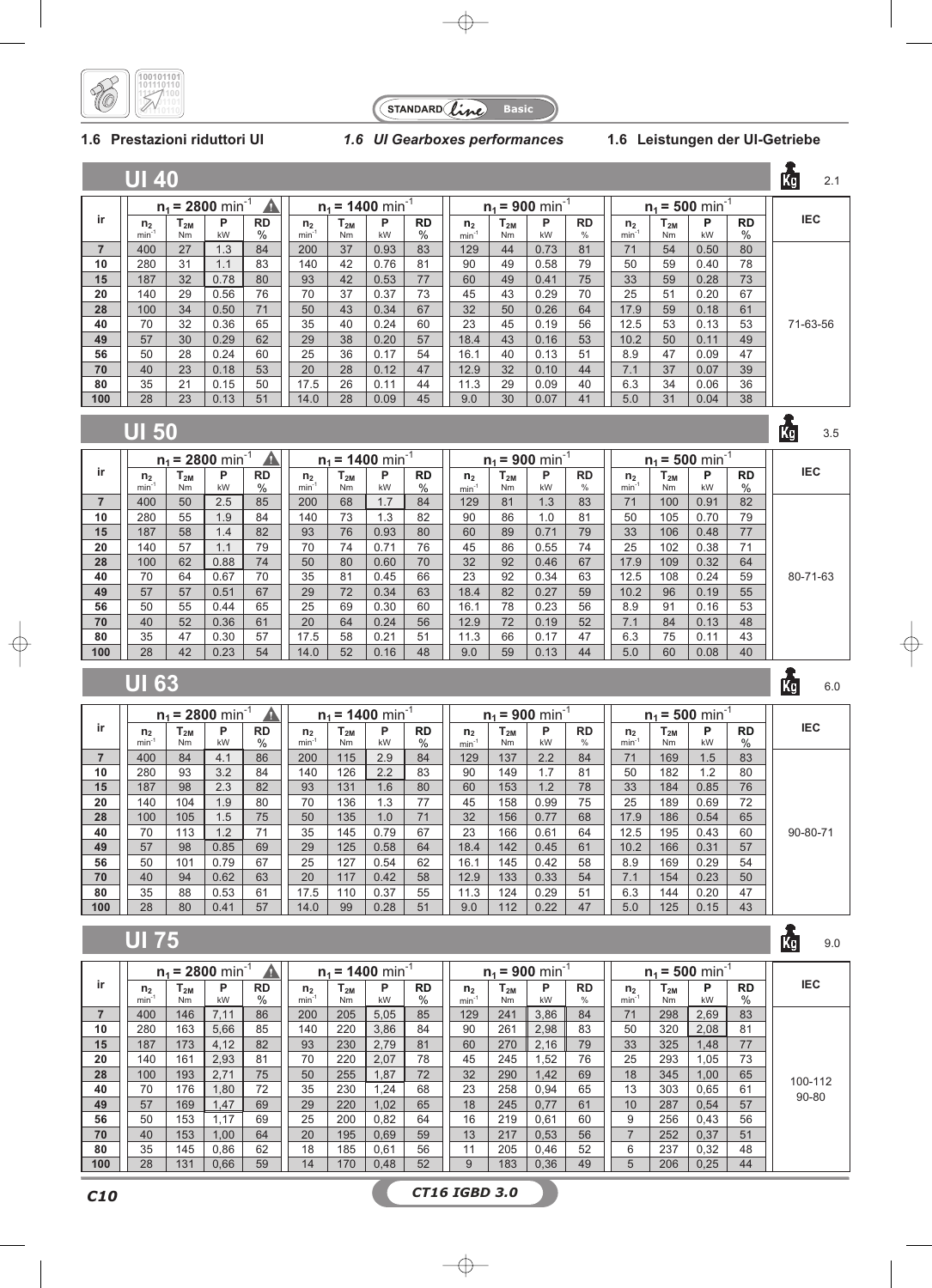(STANDARD (Line) **Basic**



|                | UI 90                        |                                  |                                |                   |                              |                          |                                |                |                              |                                  |         |                   |                               |                |         |                | [Kg<br>14.0 |
|----------------|------------------------------|----------------------------------|--------------------------------|-------------------|------------------------------|--------------------------|--------------------------------|----------------|------------------------------|----------------------------------|---------|-------------------|-------------------------------|----------------|---------|----------------|-------------|
|                |                              |                                  | $n_1$ = 2800 min <sup>-1</sup> |                   |                              |                          | $n_1$ = 1400 min <sup>-1</sup> |                |                              | $n_1$ = 900 min <sup>-1</sup>    |         |                   | $n_1$ = 500 min <sup>-1</sup> |                |         |                |             |
| ir             | n <sub>2</sub><br>$min^{-1}$ | $\mathsf{T}_{\mathsf{2M}}$<br>Nm | P<br>kW                        | <b>RD</b><br>$\%$ | n <sub>2</sub><br>$min^{-1}$ | ${\sf T}_{\sf 2M}$<br>Nm | P<br>kW                        | <b>RD</b><br>% | n <sub>2</sub><br>$min^{-1}$ | $\mathsf{T}_{\mathsf{2M}}$<br>Nm | P<br>kW | <b>RD</b><br>$\%$ | n <sub>2</sub><br>$min^{-1}$  | $T_{2M}$<br>Nm | P<br>kW | <b>RD</b><br>% | <b>IEC</b>  |
| $\overline{7}$ | 400                          | 230                              | 11,2                           | 86                | 200                          | 320                      | 7,8                            | 86             | 129                          | 382                              | 6.1     | 85                | 71                            | 474            | 4,2     | 84             |             |
| 10             | 280                          | 255                              | 8,8                            | 85                | 140                          | 347                      | 6,0                            | 85             | 90                           | 412                              | 4,6     | 84                | 50                            | 505            | 3,2     | 82             |             |
| 15             | 187                          | 278                              | 6.6                            | 83                | 93                           | 371                      | 4,4                            | 82             | 60                           | 436                              | 3,4     | 80                | 33                            | 526            | 2,4     | 78             |             |
| 20             | 140                          | 290                              | 5,2                            | 82                | 70                           | 381                      | 3,5                            | 80             | 45                           | 444                              | 2,7     | 78                | 25                            | 531            | 1.9     | 75             |             |
| 28             | 100                          | 318                              | 4,4                            | 76                | 50                           | 414                      | 2,9                            | 74             | 32                           | 480                              | 2,3     | 71                | 18                            | 572            | 1,6     | 67             | 100-112     |
| 40             | 70                           | 316                              | 3,2                            | 73                | 35                           | 406                      | 2,1                            | 71             | 23                           | 466                              | 1,6     | 67                | 13                            | 550            | 1,1     | 64             | $90 - 80$   |
| 49             | 57                           | 290                              | 2,4                            | 71                | 29                           | 368                      | 1,6                            | 67             | 18                           | 421                              | 1,3     | 64                | 10                            | 494            | 0,9     | 60             |             |
| 56             | 50                           | 272                              | 2,0                            | 71                | 25                           | 344                      | 1,3                            | 68             | 16                           | 392                              | 1,0     | 63                | 9                             | 458            | 0.7     | 59             |             |
| 70             | 40                           | 246                              | 1.5                            | 67                | 20                           | 309                      | 1,0                            | 63             | 13                           | 350                              | 0,8     | 59                | $\overline{7}$                | 408            | 0,6     | 54             |             |
| 80             | 35                           | 238                              | 1,4                            | 65                | 18                           | 297                      | 0,9                            | 60             | 11                           | 336                              | 0.7     | 56                | 6                             | 390            | 0,5     | 52             |             |
| 100            | 28                           | 217                              | 1.1                            | 61                | 14                           | 270                      | 0.7                            | 55             | 9                            | 296                              | 0.5     | 52                | 5                             | 313            | 0.4     | 47             |             |

# **UI 110** 22.0

|     | <b>UI 110</b>                |                                 |                                |                   |                              |                |                                |                |                               |                            |         |                            |                               |                                          |         |                | Kg<br>22.0        | 20 |
|-----|------------------------------|---------------------------------|--------------------------------|-------------------|------------------------------|----------------|--------------------------------|----------------|-------------------------------|----------------------------|---------|----------------------------|-------------------------------|------------------------------------------|---------|----------------|-------------------|----|
|     |                              |                                 | $n_1 = 2800$ min <sup>-1</sup> |                   |                              |                | $n_1$ = 1400 min <sup>-1</sup> |                | $n_1$ = 900 min <sup>-1</sup> |                            |         |                            | $n_1$ = 500 min <sup>-1</sup> |                                          |         |                |                   |    |
| ir  | n <sub>2</sub><br>$min^{-1}$ | ${\sf T}_{\sf 2M}$<br><b>Nm</b> | P<br>kW                        | <b>RD</b><br>$\%$ | n <sub>2</sub><br>$min^{-1}$ | $T_{2M}$<br>Nm | P<br>kW                        | <b>RD</b><br>% | n <sub>2</sub><br>$min^{-1}$  | $T_{2M}$<br>N <sub>m</sub> | P<br>kW | <b>RD</b><br>$\frac{0}{0}$ | n <sub>2</sub><br>$min^{-1}$  | ${\mathsf T}_{\mathsf{2M}}$<br><b>Nm</b> | P<br>kW | <b>RD</b><br>% | <b>IEC</b>        |    |
|     | 400                          | 341                             | 16.6                           | 86                | 200                          | 478            | 11.6                           | 86             | 129                           | 577                        | 9.1     | 85                         | 71                            | 720                                      | 6.4     | 84             |                   |    |
| 10  | 280                          | 391                             | 13.5                           | 85                | 140                          | 537            | 9.3                            | 85             | 90                            | 640                        | 7.2     | 84                         | 50                            | 788                                      | 5.0     | 82             |                   |    |
| 15  | 187                          | 396                             | 9.3                            | 83                | 93                           | 535            | 6.4                            | 82             | 60                            | 632                        | 5.0     | 80                         | 33                            | 769                                      | 3.4     | 78             |                   |    |
| 20  | 140                          | 465                             | 8.3                            | 82                | 70                           | 617            | 5.6                            | 81             | 45                            | 722                        | 4.3     | 79                         | 25                            | 869                                      | 3.0     | 76             |                   |    |
| 28  | 100                          | 433                             | 5.9                            | 77                | 50                           | 570            | 4.0                            | 75             | 32                            | 665                        | 3.1     | 72                         | 17.9                          | 796                                      | 2.2     | 69             |                   |    |
| 40  | 70                           | 493                             | 4.9                            | 74                | 35                           | 638            | 3.2                            | 72             | 23                            | 737                        | 2.6     | 68                         | 12.5                          | 873                                      | 1.8     | 65             | 132<br>112-100-90 |    |
| 49  | 57                           | 452                             | 3.8                            | 72                | 29                           | 581            | 2.5                            | 69             | 18.4                          | 667                        | 1.9     | 66                         | 10.2                          | 786                                      | 1.4     | 62             |                   |    |
| 56  | 50                           | 364                             | 2.7                            | 71                | 25                           | 465            | 1.8                            | 69             | 16.1                          | 532                        | 1.4     | 64                         | 8.9                           | 624                                      | 0.97    | 60             |                   |    |
| 70  | 40                           | 381                             | 2.3                            | 68                | 20                           | 483            | 1.6                            | 64             | 12.9                          | 551                        | 1.2     | 60                         | 7.1                           | 644                                      | 0.88    | 55             |                   |    |
| 80  | 35                           | 390                             | 2.2                            | 66                | 17.5                         | 491            | 1.5                            | 62             | 11.3                          | 559                        | 1.1     | 58                         | 6.3                           | 651                                      | 0.80    | 53             |                   |    |
| 100 | 28                           | 355                             | 1.7                            | 62                | 14.0                         | 444            | 1.1                            | 57             | 9.0                           | 503                        | 0.89    | 53                         | 5.0                           | 583                                      | 0.62    | 49             |                   |    |

## **A** ATTENZIONE! **A** WARNING! **A** ACHTUNG!

Per situazioni con velocità di ingresso particolari attenersi alla tabella sotto riportata che evidenzia situazioni critiche per ogni riduttore.

*If in presence of non standard input speed please attain to the chart below considering*  $extreme$  usage conditions *gearbox.*

Mit unstandardisierte Antriebsgeschwindigkeit bitte auf folgende Liste Bezug nehmen in Betrachtung der schwierigen Arbeitsbedingungen fuer jede Getriebe).

|                                                                   |    | UI - RI |    |                                                                                     |  |                                    |  |  |  |     |  |  |  |  |
|-------------------------------------------------------------------|----|---------|----|-------------------------------------------------------------------------------------|--|------------------------------------|--|--|--|-----|--|--|--|--|
| 28<br>70<br>90<br>110<br>130<br>63<br>150<br>40<br>50<br>75<br>85 |    |         |    |                                                                                     |  |                                    |  |  |  | 180 |  |  |  |  |
| $1500 < n_1 < 3000$                                               | ΟK | ОΚ      | ΟK |                                                                                     |  | Contattare il ns. servizio tecnico |  |  |  |     |  |  |  |  |
| $n_1 > 3000$                                                      |    |         |    | <b>Contact our technical dept</b><br>Wenden Sie sich an unseren technischen Service |  |                                    |  |  |  |     |  |  |  |  |

I pesi riportati sono indicativi e possono variare in funzione della versione del riduttore.

N.B. Per i riduttori evidenziati dal doppio bordo nella colonna delle potenze è necessario verificare lo scambio termico del riduttore (come nel par. 1.7-A). Per maggiori informazioni contattare l'ufficio tecnico STM.

*Listed weights are for reference only and can vary according to the gearbox version.*

*NOTE. Please pay attention to the frame around the input power value: for this gearboxes it's important to check the thermal capacity (comp. chapter 1.7-A). For details please contact our technical department.*

Die angegebenen Gewichte sind Richtwerte und können je nach Getriebeversion etwas variieren.

HINWEIS. Sind in den Tabellen Nennleistungen eingerahmt, so ist die thermische Leistungsgrenze der Getriebe zu beachten (s. S. 1.7-A).

Für weitere Informationen wenden Sie sich bitte and unser technisches Büro.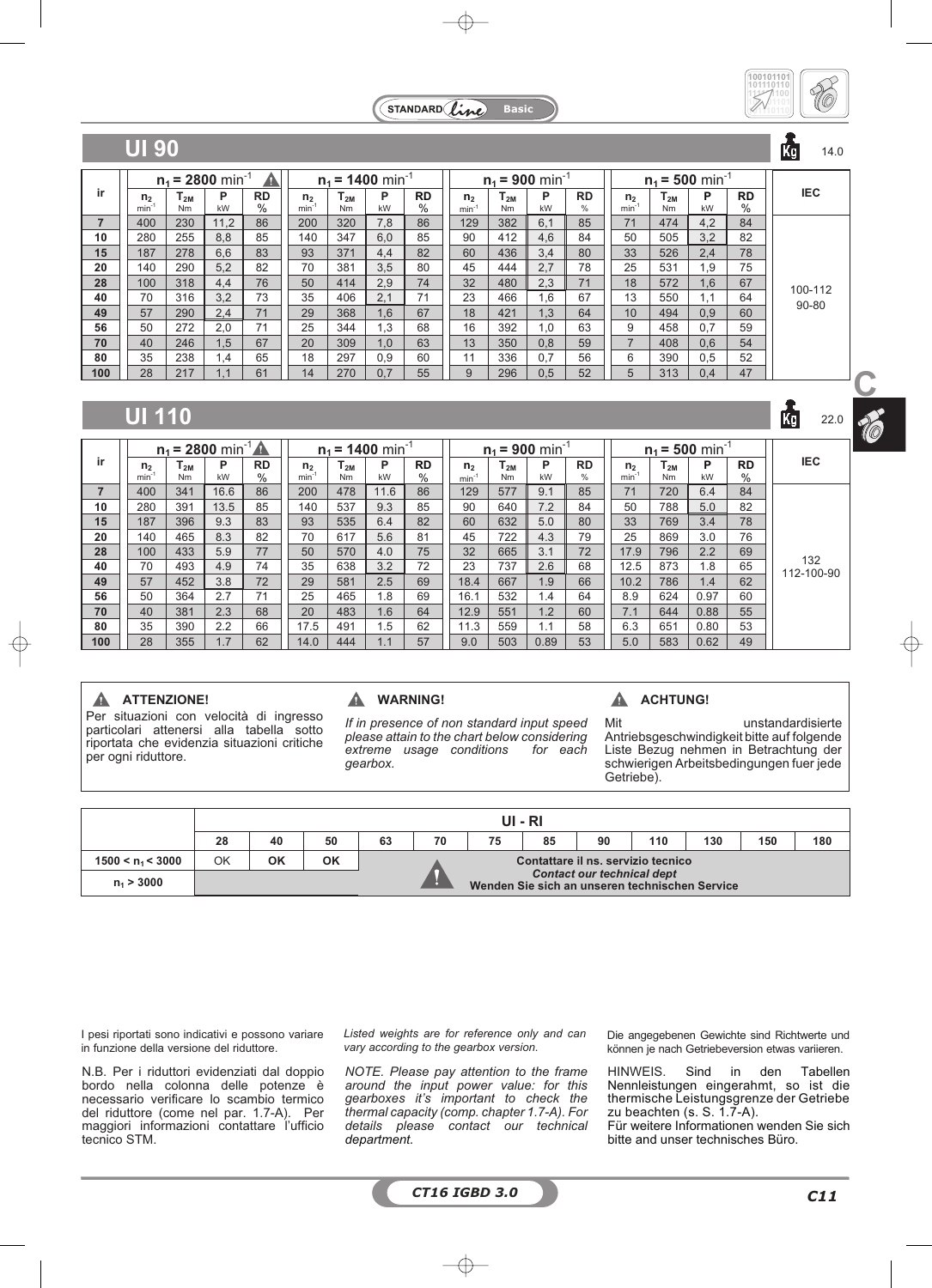



| 1.7 Prestazioni motoriduttori |             |                      |     |                                                                                                   |                       |  |  |  |  |  |
|-------------------------------|-------------|----------------------|-----|---------------------------------------------------------------------------------------------------|-----------------------|--|--|--|--|--|
| $n_{2,1}$<br>min <sup>-</sup> | ir          | T <sub>2</sub><br>Nm | FS' |                                                                                                   |                       |  |  |  |  |  |
|                               | $0.09$ $kW$ |                      |     | $n_1$ = 2740 min <sup>-1</sup><br>$n_1$ = 1360 min <sup>-1</sup><br>$n_1$ = 860 min <sup>-1</sup> | 56A2<br>56B 4<br>63B6 |  |  |  |  |  |
| 49                            | 28          | 12                   | 3.6 | <b>UMI 40</b>                                                                                     | 56B 4                 |  |  |  |  |  |
| 43                            | 20          | 14                   | 3.1 | <b>UMI 40</b>                                                                                     | 63B6                  |  |  |  |  |  |
| 34                            | 40          | 15                   | 2.6 | <b>UMI 40</b>                                                                                     | 56B 4                 |  |  |  |  |  |
| 31                            | 28          | 18                   | 2.8 | <b>UMI 40</b>                                                                                     | 63B6                  |  |  |  |  |  |
| 28                            | 49          | 18                   | 2.2 | <b>UMI 40</b>                                                                                     | 56B 4                 |  |  |  |  |  |
| 24                            | 56          | 19                   | 1.9 | <b>UMI 40</b>                                                                                     | 56B 4                 |  |  |  |  |  |
| 19.4                          | 70          | 21                   | 1.3 | <b>UMI 40</b>                                                                                     | 56B 4                 |  |  |  |  |  |
| 17.0                          | 80          | 22                   | 1.2 | <b>UMI 40</b>                                                                                     | 56B 4                 |  |  |  |  |  |
| 15.4                          | 56          | 29                   | 1.4 | <b>UMI 40</b>                                                                                     | 63B6                  |  |  |  |  |  |
| 13.6                          | 100         | 28                   | 1.0 | <b>UMI 40</b>                                                                                     | 56B 4                 |  |  |  |  |  |
| 12.3                          | 70          | 31                   | 1.0 | <b>UMI 40</b>                                                                                     | 63B6                  |  |  |  |  |  |
|                               | 0.11 kW     |                      |     | $n_1$ = 1360 min <sup>-1</sup>                                                                    | 56C 4                 |  |  |  |  |  |
| 68                            | 20          | 11                   | 3.3 | <b>UMI 40</b>                                                                                     | 56C 4                 |  |  |  |  |  |
| 49                            | 28          | 14                   | 3.0 | <b>UMI 40</b>                                                                                     | 56C 4                 |  |  |  |  |  |
| 34                            | 40          | 19                   | 2.2 | <b>UMI 40</b>                                                                                     | 56C 4                 |  |  |  |  |  |
| 28                            | 49          | 22                   | 1.8 | <b>UMI 40</b>                                                                                     | 56C 4                 |  |  |  |  |  |
| 24                            | 56          | 23                   | 1.5 | <b>UMI 40</b>                                                                                     | 56C 4                 |  |  |  |  |  |
| 19.4                          | 70          | 25                   | 1.1 | <b>UMI 40</b>                                                                                     | 56C 4                 |  |  |  |  |  |
| 17.0                          | 80          | 27                   | 1.0 | <b>UMI 40</b>                                                                                     | 56C 4                 |  |  |  |  |  |
| 13.6                          | 100         | 35                   | 0.8 | <b>UMI 40</b>                                                                                     | 56C 4                 |  |  |  |  |  |

| $n_1 = 2750$ min <sup>-1</sup><br>$n_1 = 1360$ min <sup>-1</sup><br><b>kW</b><br>0.13<br>$n_1 = 860$ min <sup>-1</sup> |  |
|------------------------------------------------------------------------------------------------------------------------|--|
|------------------------------------------------------------------------------------------------------------------------|--|

56B 2 63A 4 63C 6

| 393  | $\overline{7}$ | 3              | 10.2 | <b>UMI 40</b> | 56B <sub>2</sub> |
|------|----------------|----------------|------|---------------|------------------|
| 393  | 7              | 3              | 9.8  | <b>UMI 40</b> | 56B <sub>2</sub> |
| 275  | 10             | $\overline{4}$ | 8.3  | <b>UMI 40</b> | 56B <sub>2</sub> |
| 275  | 10             | 4              | 8.0  | <b>UMI 40</b> | 56B <sub>2</sub> |
| 194  | $\overline{7}$ | 5              | 7.0  | <b>UMI 40</b> | 63A 4            |
| 136  | 10             | $\overline{7}$ | 5.7  | <b>UMI 40</b> | 63A 4            |
| 91   | 15             | 11             | 4.0  | <b>UMI 40</b> | 63A 4            |
| 68   | 20             | 13             | 2.8  | <b>UMI 40</b> | 63A 4            |
| 56   | 49             | 14             | 2.2  | <b>UMI 40</b> | 56B <sub>2</sub> |
| 56   | 49             | 14             | 2.1  | <b>UMI 40</b> | 56B <sub>2</sub> |
| 49   | 28             | 17             | 2.5  | <b>UMI 40</b> | 63A 4            |
| 34   | 40             | 24             | 3.4  | <b>UMI 50</b> | 63A 4            |
| 34   | 40             | 22             | 1.8  | <b>UMI 40</b> | 63A 4            |
| 28   | 49             | 28             | 2.6  | <b>UMI 50</b> | 63A 4            |
| 28   | 49             | 25             | 1.5  | <b>UMI 40</b> | 63A 4            |
| 24   | 56             | 31             | 2.2  | <b>UMI 50</b> | 63A 4            |
| 24   | 56             | 28             | 1.3  | <b>UMI 40</b> | 63A 4            |
| 22   | 40             | 36             | 2.5  | <b>UMI 50</b> | 63C 6            |
| 22   | 40             | 32             | 1.4  | <b>UMI 40</b> | 63C6             |
| 19.4 | 70             | 36             | 1.8  | <b>UMI 50</b> | 63A 4            |
| 19.4 | 70             | 30             | 0.9  | <b>UMI 40</b> | 63A4             |
| 17.0 | 80             | 37             | 1.6  | <b>UMI 50</b> | 63A 4            |
| 17.0 | 80             | 32             | 0.8  | <b>UMI 40</b> | 63A 4            |
| 13.6 | 100            | 44             | 1.2  | <b>UMI 50</b> | 63A 4            |
| 12.3 | 70             | 53             | 1.4  | <b>UMI 50</b> | 63C6             |
| 8.6  | 100            | 64             | 0.9  | <b>UMI 50</b> | 63C6             |

| 1.7 Gearmotors performances |  |
|-----------------------------|--|
|                             |  |

$$
\begin{array}{c|c|c|c|c|c|c|c|c} n_2 & \text{ir} & T2 & \text{FS'} & \text{FS'} & \text{F5'} & \text{F1} & \text{m1} \\ \hline \text{min} & & \text{Nm} & & \text{m1} & \text{m2} & \text{m2} & \text{m3} \\ \end{array}
$$

|      | 0.18 kW        |                |     | $n_1 = 2760$ min <sup>-1</sup><br>$n_1 = 1370$ min <sup>-1</sup><br>$870$ min <sup>-1</sup><br>$n_1 =$ | 63A 2<br>63B 4<br>71A6 |
|------|----------------|----------------|-----|--------------------------------------------------------------------------------------------------------|------------------------|
| 394  | $\overline{7}$ | 4              | 7.4 | <b>UMI 40</b>                                                                                          | 63A 2                  |
| 276  | 10             | 5              | 6.0 | UMI 40                                                                                                 | 63A 2                  |
| 196  | $\overline{7}$ | $\overline{7}$ | 5.1 | <b>UMI 40</b>                                                                                          | 63B 4                  |
| 137  | 10             | 10             | 4.1 | <b>UMI 40</b>                                                                                          | 63B 4                  |
| 124  | $\overline{7}$ | 11             | 3.9 | <b>UMI 40</b>                                                                                          | 71A6                   |
| 91   | 15             | 14             | 2.9 | <b>UMI 40</b>                                                                                          | 63B 4                  |
| 69   | 20             | 18             | 2.0 | UMI 40                                                                                                 | 63B 4                  |
| 58   | 15             | 22             | 2.2 | <b>UMI 40</b>                                                                                          | 71A6                   |
| 49   | 28             | 25             | 3.3 | <b>UMI 50</b>                                                                                          | 63B 4                  |
| 49   | 28             | 24             | 1.8 | <b>UMI 40</b>                                                                                          | 63B 4                  |
| 44   | 20             | 29             | 2.9 | <b>UMI 50</b>                                                                                          | 71A6                   |
| 44   | 20             | 28             | 1.6 | UMI 40                                                                                                 | 71A6                   |
| 34   | 40             | 33             | 2.4 | <b>UMI 50</b>                                                                                          | 63B 4                  |
| 34   | 40             | 30             | 1.3 | <b>UMI 40</b>                                                                                          | 63B 4                  |
| 28   | 49             | 39             | 1.9 | <b>UMI 50</b>                                                                                          | 63B 4                  |
| 28   | 49             | 35             | 1.1 | <b>UMI 40</b>                                                                                          | 63B 4                  |
| 24   | 56             | 42             | 1.6 | <b>UMI 50</b>                                                                                          | 63B 4                  |
| 24   | 56             | 38             | 0.9 | <b>UMI 40</b>                                                                                          | 63B 4                  |
| 19.6 | 70             | 49             | 1.3 | <b>UMI 50</b>                                                                                          | 63B 4                  |
| 17.1 | 80             | 51             | 1.1 | <b>UMI 50</b>                                                                                          | 63B 4                  |
| 15.5 | 56             | 64             | 2.3 | UMI 63                                                                                                 | 71A6                   |
| 15.5 | 56             | 62             | 1.3 | UMI 50                                                                                                 | 71A6                   |
| 13.7 | 100            | 60             | 0.9 | <b>UMI 50</b>                                                                                          | 63B 4                  |
| 12.4 | 70             | 75             | 1.8 | UMI 63                                                                                                 | 71A6                   |
| 12.4 | 70             | 72             | 1.0 | <b>UMI 50</b>                                                                                          | 71A6                   |
| 10.9 | 80             | 81             | 1.5 | <b>UMI 63</b>                                                                                          | 71A6                   |
| 10.9 | 80             | 74             | 0.9 | <b>UMI 50</b>                                                                                          | 71A6                   |
| 8.7  | 100            | 93             | 1.2 | UMI 63                                                                                                 | 71A6                   |
|      | 0.22 kW        |                |     | $n_1$ = 1400 min <sup>-1</sup>                                                                         | 63C 4                  |
| 200  | 7              | 9              | 4.2 | UMI 40                                                                                                 | 63C 4                  |
| 140  | 10             | 12             | 3.5 | UMI 40                                                                                                 | 63C 4                  |
| 93   | 15             | 17             | 2.4 | <b>UMI 40</b>                                                                                          | 63C 4                  |
| 70   | 20             | 22             | 1.7 | UMI 40                                                                                                 | 63C 4                  |
| 50   | 28             | 29             | 2.7 | UMI 50                                                                                                 | 63C 4                  |
| 50   | 28             | 28             | 1.5 | <b>UMI 40</b>                                                                                          | 63C 4                  |

#### *1.7 Gearmotors performances* **1.7 Leistungen der Getriebemotoren**

| <u>ouu iuwui iuu ui u</u> |    |          |     |  |  |  |  |  |
|---------------------------|----|----------|-----|--|--|--|--|--|
| n <sub>2</sub><br>min     | ir | T2<br>Nm | FS' |  |  |  |  |  |

|      | $0.25$ kW      |                |     | $n_1 = 2790$ min <sup>-1</sup><br>$n_1$ = 1370 min <sup>-1</sup><br>870 min <sup>-1</sup><br>$n_1 =$                              | 63B 2<br>71A 4<br>71B6          |
|------|----------------|----------------|-----|-----------------------------------------------------------------------------------------------------------------------------------|---------------------------------|
| 399  | 7              | 5              | 5.4 | <b>UMI 40</b>                                                                                                                     | 63B <sub>2</sub>                |
| 399  | $\overline{7}$ | 5              | 5.4 | <b>UMI 40</b>                                                                                                                     | 63B <sub>2</sub>                |
| 279  | 10             | $\overline{7}$ | 4.4 | <b>UMI 40</b>                                                                                                                     | 63B <sub>2</sub>                |
| 196  | $\overline{7}$ | 10             | 6.6 | <b>UMI 50</b>                                                                                                                     | 71A4                            |
| 196  | 7              | 10             | 3.7 | <b>UMI 40</b>                                                                                                                     | 71A4                            |
| 137  | 10             | 14             | 5.1 | UMI 50                                                                                                                            | 71A 4                           |
| 137  | 10             | 14             | 3.0 | <b>UMI 40</b>                                                                                                                     | 71A4                            |
| 124  | 7              | 16             | 5.1 | <b>UMI 50</b>                                                                                                                     | 71B6                            |
| 124  | 7              | 16             | 2.8 | UMI 40                                                                                                                            | 71B 6                           |
| 91   | 15             | 21             | 3.6 | <b>UMI 50</b>                                                                                                                     | 71A4                            |
| 91   | 15             | 20             | 2.1 | <b>UMI 40</b>                                                                                                                     | 71A4                            |
| 69   | 20             | 26             | 2.8 | <b>UMI 50</b>                                                                                                                     | 71A4                            |
| 69   | 20             | 25             | 1.5 | <b>UMI 40</b>                                                                                                                     | 71A4                            |
| 58   | 15             | 33             | 2.7 | <b>UMI 50</b>                                                                                                                     | 71B6                            |
| 58   | 15             | 31             | 1.6 | <b>UMI 40</b>                                                                                                                     | 71B6                            |
| 49   | 28             | 34             | 2.3 | <b>UMI 50</b>                                                                                                                     | 71A4                            |
| 49   | 28             | 33             | 1.3 | <b>UMI 40</b>                                                                                                                     | 71A4                            |
| 44   | 20             | 41             | 2.1 | <b>UMI 50</b>                                                                                                                     | 71B6                            |
| 44   | 20             | 38             | 1.1 | <b>UMI 40</b>                                                                                                                     | 71B6                            |
| 34   | 40             | 47             | 3.1 | <b>UMI 63</b>                                                                                                                     | 71A4                            |
| 34   | 40             | 46             | 1.8 | UMI 50                                                                                                                            | 71A 4                           |
| 31   | 28             | 52             | 3.0 | <b>UMI 63</b>                                                                                                                     | 71B6                            |
| 31   | 28             | 51             | 1.8 | UMI 50                                                                                                                            | 71B6                            |
| 31   | 28             | 49             | 1.0 | <b>UMI 40</b>                                                                                                                     | 71B6                            |
| 28   | 49             | 55             | 2.3 | <b>UMI 63</b>                                                                                                                     | 71A4                            |
| 28   | 49             | 54             | 1.3 | <b>UMI 50</b>                                                                                                                     | 71A4                            |
| 24   | 56             | 61             | 2.1 | <b>UMI 63</b>                                                                                                                     | 71A4                            |
| 24   | 56             | 59             | 1.2 | <b>UMI 50</b>                                                                                                                     | 71A4                            |
| 22   | 40             | 70             | 2.4 | <b>UMI 63</b>                                                                                                                     | 71B6                            |
| 22   | 40             | 69             | 1.3 | <b>UMI 50</b>                                                                                                                     | 71B6                            |
| 19.6 | 70             | 71             | 1.7 | <b>UMI 63</b>                                                                                                                     | 71A4                            |
| 19.6 | 70             | 68             | 0.9 | <b>UMI 50</b>                                                                                                                     | 71A4                            |
| 17.1 | 80             | 77             | 1.4 | UMI 63                                                                                                                            | 71A4                            |
| 17.1 | 80             | 71             | 0.8 | <b>UMI 50</b>                                                                                                                     | 71A4                            |
| 15.5 | 56             | 89             | 1.6 | <b>UMI 63</b>                                                                                                                     | 71B6                            |
| 15.5 | 56             | 86             | 0.9 | <b>UMI 50</b>                                                                                                                     | 71B 6                           |
| 13.7 | 100            | 89             | 1.1 | <b>UMI 63</b>                                                                                                                     | 71A4                            |
| 12.4 | 70             | 104            | 1.3 | <b>UMI 63</b>                                                                                                                     | 71B <sub>6</sub>                |
|      | 0.37 kW        |                |     | $n_1 = 2790$ min <sup>-1</sup><br>$n_1$ = 2790 min <sup>-1</sup><br>$-1$<br>$n_1$ = 1380 min<br>$910 \text{ min}^{-1}$<br>$n_1 =$ | 63C 2<br>71A 2<br>71B4<br>80A 6 |

| 399 | 7              | 7              | 3.6 | <b>UMI 40</b> | 71A 2 |
|-----|----------------|----------------|-----|---------------|-------|
| 399 | $\overline{7}$ | $\overline{7}$ | 3.6 | <b>UMI 40</b> | 63C 2 |
| 279 | 10             | 11             | 2.9 | <b>UMI 40</b> | 71A 2 |
| 279 | 10             | 11             | 2.9 | <b>UMI 40</b> | 63C 2 |
| 197 | 7              | 15             | 4.5 | <b>UMI 50</b> | 71B4  |
| 197 | $\overline{7}$ | 15             | 2.5 | <b>UMI 40</b> | 71B4  |
| 186 | 15             | 16             | 3.7 | <b>UMI 50</b> | 71A 2 |
| 186 | 15             | 15             | 2.1 | <b>UMI 40</b> | 71A 2 |
| 186 | 15             | 15             | 2.1 | <b>UMI 40</b> | 63C 2 |
| 140 | 20             | 20             | 2.8 | <b>UMI 50</b> | 71A 2 |
| 140 | 20             | 19             | 1.5 | <b>UMI 40</b> | 71A 2 |
|     |                |                |     |               |       |

35 40 40 2.0 **UMI 50** 63C 4 35 40 36 1.1 **UMI 40** 63C 4 29 49 46 1.6 **UMI 50** 63C 4 29 49 42 0.9 **UMI 40** 63C 4 25 56 50 1.4 **UMI 50** 63C 4 20 70 59 1.1 **UMI 50** 63C 4 17.5 80 61 0.9 **UMI 50** 63C 4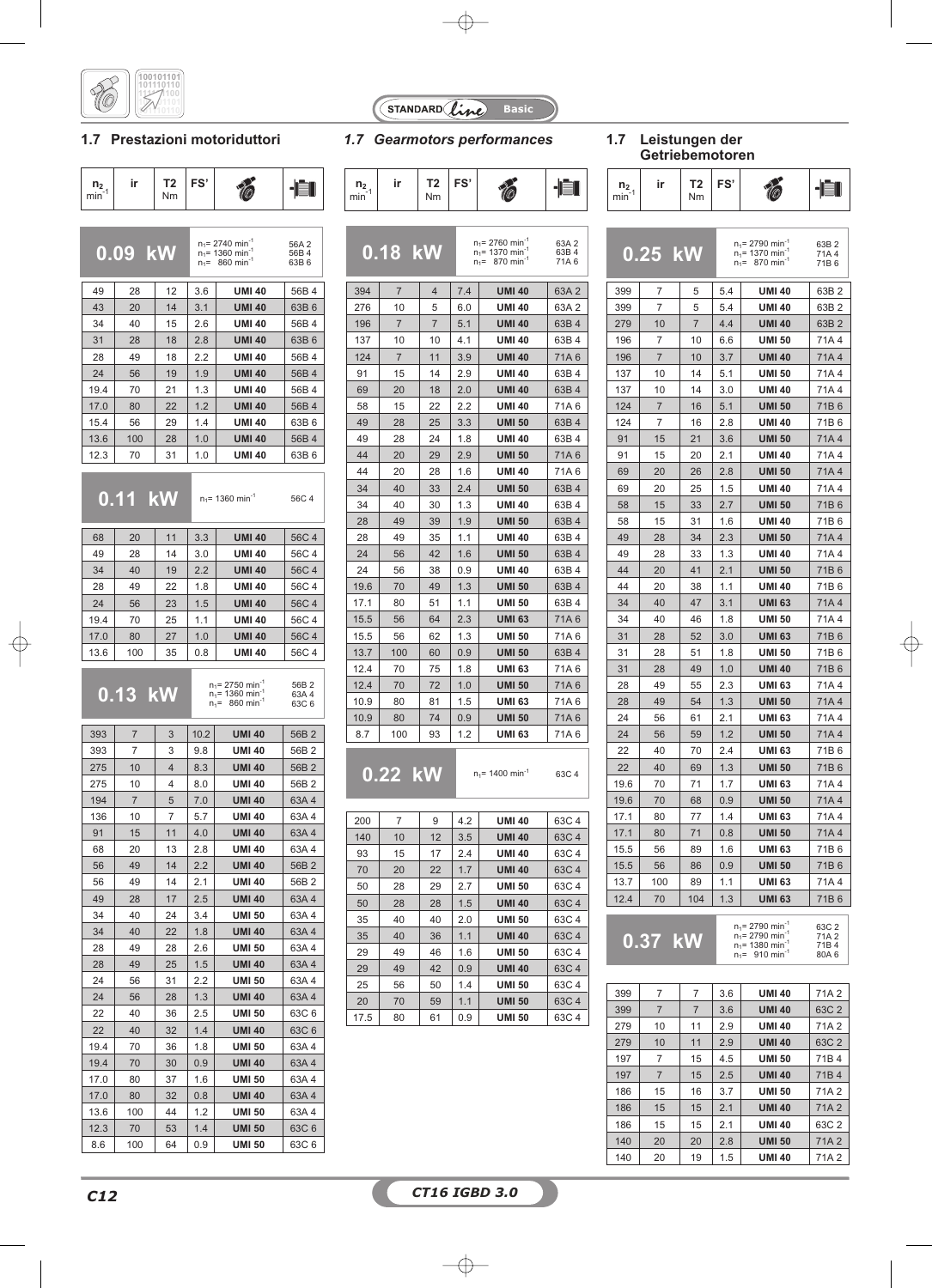

**C**<br>简

## **1.7 Prestazioni motoriduttori**

|  | 1.7 Gearmotors performances |  | 1.7 Leistungen der |
|--|-----------------------------|--|--------------------|
|--|-----------------------------|--|--------------------|

(STANDARD (line)

Nm

**Basic**

**FS' 1** 

| $n_{2}$ <sub>1</sub><br>min <sup>-</sup> | ir              | Τ2<br>Nm | FS'        |                                                                                                                                     |                               | $n_{2,1}$<br>min | ir             | Τ2<br>Nm   |
|------------------------------------------|-----------------|----------|------------|-------------------------------------------------------------------------------------------------------------------------------------|-------------------------------|------------------|----------------|------------|
|                                          | $0.37$ kW       |          |            | $n_1$ = 2790 min <sup>-1</sup><br>$n_1 = 2790$ min <sup>-1</sup><br>$n_1$ = 1380 min <sup>-1</sup><br>$n_1 = 910$ min <sup>-1</sup> | 63C 2<br>71A2<br>71B4<br>80A6 |                  | 0.55 kW        |            |
| 140                                      | 20              | 19       | 1.5        | <b>UMI 40</b>                                                                                                                       | 63C 2                         |                  |                |            |
| 138                                      | 10              | 21       | 3.5        | <b>UMI 50</b>                                                                                                                       | 71B 4                         | 130              | $\overline{7}$ | 34         |
| 138                                      | 10              | 21       | 2.0        | <b>UMI 40</b>                                                                                                                       | 71B 4                         | 100              | 28             | 39         |
| 92                                       | 15              | 31       | 2.5        | <b>UMI 50</b>                                                                                                                       | 71B 4                         | 100<br>93        | 28<br>15       | 39<br>46   |
| 92                                       | 15              | 30       | 1.4        | <b>UMI 40</b>                                                                                                                       | 71B 4                         | 93               | 15             | 45         |
| 61                                       | 15              | 46       | 5.7        | <b>UMI 75</b>                                                                                                                       | 80A 6                         | 93               | 15             | 45         |
| 69                                       | 20              | 39       | 3.4        | <b>UMI 63</b>                                                                                                                       | 71B 4                         | 92               | 15             | 46         |
| 69                                       | 20              | 39       | 1.9        | <b>UMI 50</b>                                                                                                                       | 71B 4                         | 92               | 15             | 44         |
| 69                                       | 20              | 37       | 1.0        | <b>UMI 40</b>                                                                                                                       | 71B 4                         | 70               | 20             | 60         |
| 49                                       | 28              | 51       | 2.7        | <b>UMI 63</b>                                                                                                                       | 71B4                          | 70               | 20             | 58         |
| 49                                       | 28              | 50       | 1.6        | <b>UMI 50</b>                                                                                                                       | 71B 4                         | 70               | 20             | 57         |
| 49                                       | 28              | 48       | 0.9        | <b>UMI 40</b>                                                                                                                       | 71B4                          | 69               | 20             | 58         |
| 35                                       | 40              | 69       | 2.1        | <b>UMI 63</b>                                                                                                                       | 71B 4                         | 61               | 15             | 69         |
| 45                                       | 20              | 60       | 3.9        | <b>UMI 75</b>                                                                                                                       | 80A 6                         | 61               | 15             | 68.4       |
| 35                                       | 40              | 68       | 1.2        | <b>UMI 50</b>                                                                                                                       | 71B 4                         | 50               | 28             | 78         |
| 33<br>28                                 | 28<br>49        | 76<br>80 | 3.7<br>1.6 | <b>UMI 75</b><br><b>UMI 63</b>                                                                                                      | 80A 6<br>71B 4                | 50               | 28             | 76         |
| 28                                       | 49              | 79       | 0.9        | <b>UMI 50</b>                                                                                                                       | 71B 4                         | 50               | 28             | 75         |
| 25                                       | 56              | 89       | 1.4        | <b>UMI 63</b>                                                                                                                       | 71B 4                         | 50               | 28             | 74         |
| 25                                       | 56              | 86       | 0.8        | <b>UMI 50</b>                                                                                                                       | 71B 4                         | 49               | 28             | 76         |
| 23                                       | 40              | 104      | 4,5        | <b>UMI 90</b>                                                                                                                       | 80A6                          | 49               | 28             | 75         |
| 23                                       | 40              | 104      | 2.4        | <b>UMI 75</b>                                                                                                                       | 80A 6                         | 46               | 20             | 90         |
| 20                                       | 70              | 104      | 1.1        | <b>UMI 63</b>                                                                                                                       | 71B 4                         | 46               | 20             | 88         |
| 19                                       | 49              | 122      | 3,5        | <b>UMI 90</b>                                                                                                                       | 80A 6                         | 46<br>46         | 20<br>20       | 87         |
| 19                                       | 49              | 120      | 2.0        | <b>UMI 75</b>                                                                                                                       | 80A6                          | 35               | 40             | 85<br>107  |
| 17                                       | 80              | 113      | 1.0        | <b>UMI 63</b>                                                                                                                       | 71B 4                         | 35               | 40             | 102        |
| 16                                       | 56              | 137      | 2,9        | <b>UMI 90</b>                                                                                                                       | 80A6                          | 35               | 40             | 101        |
| 16                                       | 56              | 135      | 1,6        | <b>UMI 75</b>                                                                                                                       | 80A 6                         | 35               | 40             | 102        |
| 13                                       | 70              | 160      | 2,2        | <b>UMI 90</b>                                                                                                                       | 80A6                          | 35               | 40             | 100        |
| 13                                       | 70              | 155      | 1,4        | <b>UMI 75</b>                                                                                                                       | 80A 6                         | 28               | 49             | 124        |
| 11                                       | 80              | 174      | 1,9        | <b>UMI 90</b>                                                                                                                       | 80A6                          | 28               | 49             | 120        |
| 11                                       | 80              | 171      | 1,2        | <b>UMI 75</b>                                                                                                                       | 80A6                          | 28               | 49             | 119        |
| 9                                        | 100             | 202      | 1,5        | <b>UMI 90</b>                                                                                                                       | 80A6                          | 28               | 49             | 119        |
| 9                                        | 100             | 198      | 0,9        | <b>UMI 75</b>                                                                                                                       | 80A6                          | 25               | 56             | 144        |
|                                          |                 |          |            |                                                                                                                                     |                               | 25               | 56             | 138        |
|                                          |                 |          |            |                                                                                                                                     |                               | 25               | 56             | 131        |
|                                          | $0.55$ kW       |          |            | $n_1$ = 2800 min <sup>-1</sup><br>$n_1$ = 1380 min <sup>-1</sup>                                                                    | 71B <sub>2</sub><br>71C 4     | 25               | 56             | 132        |
|                                          |                 |          |            | $n_1$ = 1390 min <sup>-1</sup><br>$n_1$ = 910 min <sup>-1</sup>                                                                     | 80A 4<br>80B6                 | 20               | 70             | 167        |
|                                          |                 |          |            |                                                                                                                                     |                               | 20               | 70             | 161        |
| 400                                      | 7               | 11       | 4.5        | <b>UMI 50</b>                                                                                                                       | 71B <sub>2</sub>              | 19               | 49             | 181        |
| 400                                      | 7               | 11       | 2.4        | <b>UMI 40</b>                                                                                                                       | 71B <sub>2</sub>              | 19               | 49             | 178        |
| 280                                      | 10              | 16       | 3.5        | <b>UMI 50</b>                                                                                                                       | 71B <sub>2</sub>              | 17               | 80             | 181        |
| 280                                      | 10              | 16       | 2.0        | <b>UMI 40</b>                                                                                                                       | 71B <sub>2</sub>              | 17               | 80             | 178        |
| 199<br>197                               | 7<br>7          | 22<br>22 | 3.1<br>3.0 | <b>UMI 50</b><br><b>UMI 50</b>                                                                                                      | 80A4<br>71C 4                 | 16               | 56             | 204        |
| 197                                      | $\overline{7}$  | 22       | 1.7        | <b>UMI 40</b>                                                                                                                       | 71C 4                         | 16               | 56             | 200        |
| 187                                      | 15              | 23       | 1.4        | <b>UMI 40</b>                                                                                                                       | 71B 2                         | 14<br>14         | 100<br>100     | 208        |
| 140                                      | 20              | 29       | 1.0        | <b>UMI 40</b>                                                                                                                       | 71B <sub>2</sub>              | 13               | 70             | 208<br>238 |
| 139                                      | 10              | 32       | 7.0        | <b>UMI 75</b>                                                                                                                       | 80A4                          | 13               | 70             | 230        |
| 139                                      | 10              | 31       | 2.4        | <b>UMI 50</b>                                                                                                                       | 80A 4                         | 11               | 80             | 259        |
| 138                                      | 10              | 31       | 2.3        | <b>UMI 50</b>                                                                                                                       | 71C 4                         | 11               | 80             | 254        |
| 138                                      | 10 <sup>1</sup> | 31       | 1.4        | <b>UMI 40</b>                                                                                                                       | 71C4                          | 9                | 100            | 300        |

130 7 34 7.0 **UMI 75** 80B 6

|     |         |      |     | $n_1$ = 2800 min <sup>-1</sup>                                   | 71B <sub>2</sub> |
|-----|---------|------|-----|------------------------------------------------------------------|------------------|
|     | 0.55 kW |      |     | $n_1$ = 1380 min <sup>-1</sup><br>$n_1$ = 1390 min <sup>-1</sup> | 71C4<br>80A 4    |
|     |         |      |     | $910$ min <sup>-1</sup><br>$n_1 =$                               | 80B6             |
|     |         |      |     |                                                                  |                  |
| 130 | 7       | 34   | 2.4 | <b>UMI 50</b>                                                    |                  |
|     |         |      |     |                                                                  | 80B6             |
| 100 | 28      | 39   | 2.7 | <b>UMI 63</b>                                                    | 71B <sub>2</sub> |
| 100 | 28      | 39   | 1.6 | <b>UMI 50</b>                                                    | 71B <sub>2</sub> |
| 93  | 15      | 46   | 5.0 | <b>UMI 75</b>                                                    | 80A4             |
| 93  | 15      | 45   | 2.9 | <b>UMI 63</b>                                                    | 80A 4            |
| 93  | 15      | 45   | 1.7 | <b>UMI 50</b>                                                    | 80A 4            |
| 92  | 15      | 46   | 1.7 | <b>UMI 50</b>                                                    | 71C4             |
| 92  | 15      | 44   | 1.0 | <b>UMI 40</b>                                                    | 71C 4            |
| 70  | 20      | 60   | 3.7 | <b>UMI 75</b>                                                    | 80A4             |
| 70  | 20      | 58   | 2.3 | <b>UMI 63</b>                                                    | 80A 4            |
| 70  | 20      | 57   | 1.3 | <b>UMI 50</b>                                                    | 80A 4            |
| 69  | 20      | 58   | 1.3 | <b>UMI 50</b>                                                    | 71C4             |
| 61  | 15      | 69   | 6,3 | <b>UMI 90</b>                                                    | 80B6             |
| 61  | 15      | 68.4 | 3.8 | <b>UMI 75</b>                                                    | 80B6             |
| 50  | 28      | 78   | 5,3 | <b>UMI 90</b>                                                    | 80A 4            |
| 50  | 28      | 76   | 3.3 | <b>UMI 75</b>                                                    | 80A 4            |
| 50  | 28      | 75   | 1.8 | <b>UMI 63</b>                                                    | 80A 4            |
| 50  | 28      | 74   | 1.1 | <b>UMI 50</b>                                                    | 80A4             |
| 49  |         | 76   | 1.8 | <b>UMI 63</b>                                                    |                  |
|     | 28      |      |     |                                                                  | 71C4             |
| 49  | 28      | 75   | 1.1 | <b>UMI 50</b>                                                    | 71C4             |
| 46  | 20      | 90   | 4,9 | UMI 90                                                           | 80B6             |
| 46  | 20      | 88   | 2.6 | <b>UMI 75</b>                                                    | 80B6             |
| 46  | 20      | 87   | 1.8 | <b>UMI 63</b>                                                    | 80B6             |
| 46  | 20      | 85   | 1.0 | <b>UMI 50</b>                                                    | 80B6             |
| 35  | 40      | 107  | 3,8 | <b>UMI 90</b>                                                    | 80A 4            |
| 35  | 40      | 102  | 2.2 | <b>UMI 75</b>                                                    | 80A 4            |
| 35  | 40      | 101  | 1.4 | <b>UMI 63</b>                                                    | 80A 4            |
| 35  | 40      | 102  | 1.4 | <b>UMI 63</b>                                                    | 71C4             |
| 35  | 40      | 100  | 0.8 | <b>UMI 50</b>                                                    | 71C4             |
| 28  | 49      | 124  | 3,0 | <b>UMI 90</b>                                                    | 80A 4            |
| 28  | 49      | 120  | 1.8 | <b>UMI 75</b>                                                    | 80A 4            |
| 28  | 49      | 119  | 1.1 | <b>UMI 63</b>                                                    | 80A 4            |
| 28  | 49      | 119  | 1.0 | <b>UMI 63</b>                                                    | 71C4             |
| 25  | 56      | 144  | 2.4 | <b>UMI 90</b>                                                    | 80A4             |
| 25  | 56      | 138  | 1.5 | <b>UMI 75</b>                                                    | 80A 4            |
| 25  | 56      | 131  | 1.0 | <b>UMI 63</b>                                                    | 80A 4            |
| 25  | 56      | 132  | 1.0 | <b>UMI 63</b>                                                    | 71C4             |
| 20  | 70      | 167  | 1,9 | <b>UMI 90</b>                                                    | 80A 4            |
| 20  | 70      | 161  | 1,2 | <b>UMI 75</b>                                                    | 80A 4            |
| 19  | 49      | 181  | 2,3 | <b>UMI 90</b>                                                    | 80B6             |
| 19  | 49      | 178  | 1,4 | <b>UMI 75</b>                                                    | 80B6             |
|     |         |      |     |                                                                  |                  |
| 17  | 80      | 181  | 1,6 | <b>UMI 90</b>                                                    | 80A 4            |
| 17  | 80      | 178  | 1,0 | <b>UMI 75</b>                                                    | 80A 4            |
| 16  | 56      | 204  | 1,9 | <b>UMI 90</b>                                                    | 80B 6            |
| 16  | 56      | 200  | 1,0 | <b>UMI 75</b>                                                    | 80B6             |
| 14  | 100     | 208  | 1,3 | UMI 90                                                           | 80A 4            |
| 14  | 100     | 208  | 0,8 | <b>UMI 75</b>                                                    | 80A 4            |
| 13  | 70      | 238  | 1,5 | <b>UMI 90</b>                                                    | 80B6             |
| 13  | 70      | 230  | 0,9 | <b>UMI 75</b>                                                    | 80B6             |
| 11  | 80      | 259  | 1,3 | <b>UMI 90</b>                                                    | 80B6             |
| 11  | 80      | 254  | 0,8 | <b>UMI 75</b>                                                    | 80B6             |
| 9   | 100     | 300  | 1,0 | <b>UMI 90</b>                                                    | 80B6             |
|     |         |      |     |                                                                  |                  |



| 403      | 7              | 15         | 3.3        | <b>UMI 50</b>                  | 80A2           |
|----------|----------------|------------|------------|--------------------------------|----------------|
| 400      | 7              | 15         | 3.3        | <b>UMI 50</b>                  | 71C 2          |
| 282      | 10             | 21         | 2.6        | <b>UMI 50</b>                  | 80A2           |
| 280      | 10             | 21         | 2.6        | UMI 50                         | 71C 2          |
| 199      | $\overline{7}$ | 31         | 6.7        | <b>UMI 75</b>                  | 80B 4          |
| 199      | 7              | 30         | 3.8        | <b>UMI 63</b>                  | 80B 4          |
| 199      | 7              | 30         | 2.2        | <b>UMI 50</b>                  | 80B 4          |
| 139      | 10             | 43         | 5.1        | <b>UMI 75</b>                  | 80B 4          |
| 139      | 10             | 43         | 2.9        | <b>UMI 63</b>                  | 80B 4          |
| 139      | 10             | 42         | 1.7        | <b>UMI 50</b>                  | 80B4           |
| 131      | $\overline{7}$ | 46         | 5.1        | <b>UMI 75</b>                  | 90S6           |
| 131      | 7              | 46         | 3.0        | <b>UMI 63</b>                  | 90S6           |
| 101      | 28             | 55         | 3.4        | <b>UMI 75</b>                  | 80A2           |
| 101      | 28             | 53         | 2.0        | <b>UMI 63</b>                  | 80A2           |
| 101      | 28             | 53         | 1.2        | <b>UMI 50</b>                  | 80A2           |
| 100      | 28             | 54         | 2.0        | UMI 63                         | 71C 2          |
| 100      | 28             | 53         | 1.2        | <b>UMI 50</b>                  | 71C 2          |
| 93       | 15             | 63         | 3.7        | <b>UMI 75</b>                  | 80B 4          |
| 93       | 15             | 62         | 2.1        | <b>UMI 63</b>                  | 80B 4          |
| 93       | 15             | 62         | 1.2        | <b>UMI 50</b>                  | 80B 4          |
| 70       | 20             | 82         | 4,6        | <b>UMI 90</b>                  | 80B 4          |
| 70       | 20             | 81         | 2.7        | <b>UMI 75</b>                  | 80B 4          |
| 70       | 20             | 79         | 1.7        | <b>UMI 63</b>                  | 80B 4          |
| 70       | 20             | 78         |            | <b>UMI 50</b>                  | 80B 4          |
|          |                |            | 0.9        |                                |                |
| 50<br>50 | 28<br>28       | 107<br>103 | 3,9<br>2.4 | <b>UMI 90</b><br><b>UMI 75</b> | 80B 4<br>80B 4 |
|          |                |            |            |                                | 80B 4          |
| 50       | 28             | 102        | 1.3        | <b>UMI 63</b>                  |                |
| 35       | 40             | 146        | 2,8        | UMI 90                         | 80B 4          |
| 35       | 40             | 139        | 1.6        | <b>UMI 75</b>                  | 80B 4          |
| 35       | 40             | 138        | 1.0        | UMI 63                         | 80B 4          |
| 28       | 49             | 169        | 2,2        | <b>UMI 90</b>                  | 80B 4          |
| 28       | 49             | 169        | 1,3        | <b>UMI 75</b>                  | 80B 4          |
| 25       | 56             | 196        | 1,8        | <b>UMI 90</b>                  | 80B 4          |
| 25       | 56             | 188        | 1,1        | <b>UMI 75</b>                  | 80B 4          |
| 23       | 40             | 211        | 2,2        | <b>UMI 90</b>                  | 80C6           |
| 23       | 40             | 211        | 1,2        | <b>UMI 75</b>                  | 80C 6          |
| 20       | 70             | 227        | 1,4        | <b>UMI 90</b>                  | 80B 4          |
| 20       | 70             | 220        | 0,9        | <b>UMI 75</b>                  | 80B 4          |
| 19       | 49             | 247        | 1,7        | UMI 90                         | 80C 6          |
| 19       | 49             | 243        | 1,0        | <b>UMI 75</b>                  | 80C 6          |
| 17       | 80             | 247        | 1,2        | <b>UMI 90</b>                  | 80B 4          |
| 17       | 80             | 243        | 0,8        | UMI 75                         | 80B 4          |
| 16       | 56             | 279        | 1,9        | <b>UMI 110</b>                 | 90S6           |
| 16       | 56             | 278        | 1,4        | <b>UMI 90</b>                  | 80C 6          |
| 16       | 56             | 273        | 0,8        | <b>UMI 75</b>                  | 80C 6          |
| 14       | 100            | 283        | 1,0        | <b>UMI 90</b>                  | 80B 4          |
| 13       | 70             | 327        | 1,7        | UMI 110                        | 90S 6          |
| 13       | 70             | 325        | 1,1        | UMI 90                         | 80C6           |
| 11       | 80             | 361        | 1,5        | <b>UMI 110</b>                 | 90S6           |
| 11       | 80             | 353        | 1,0        | <b>UMI 90</b>                  | 80C 6          |
| 9        | 100            | 409        | 0,7        | <b>UMI 90</b>                  | 80C 6          |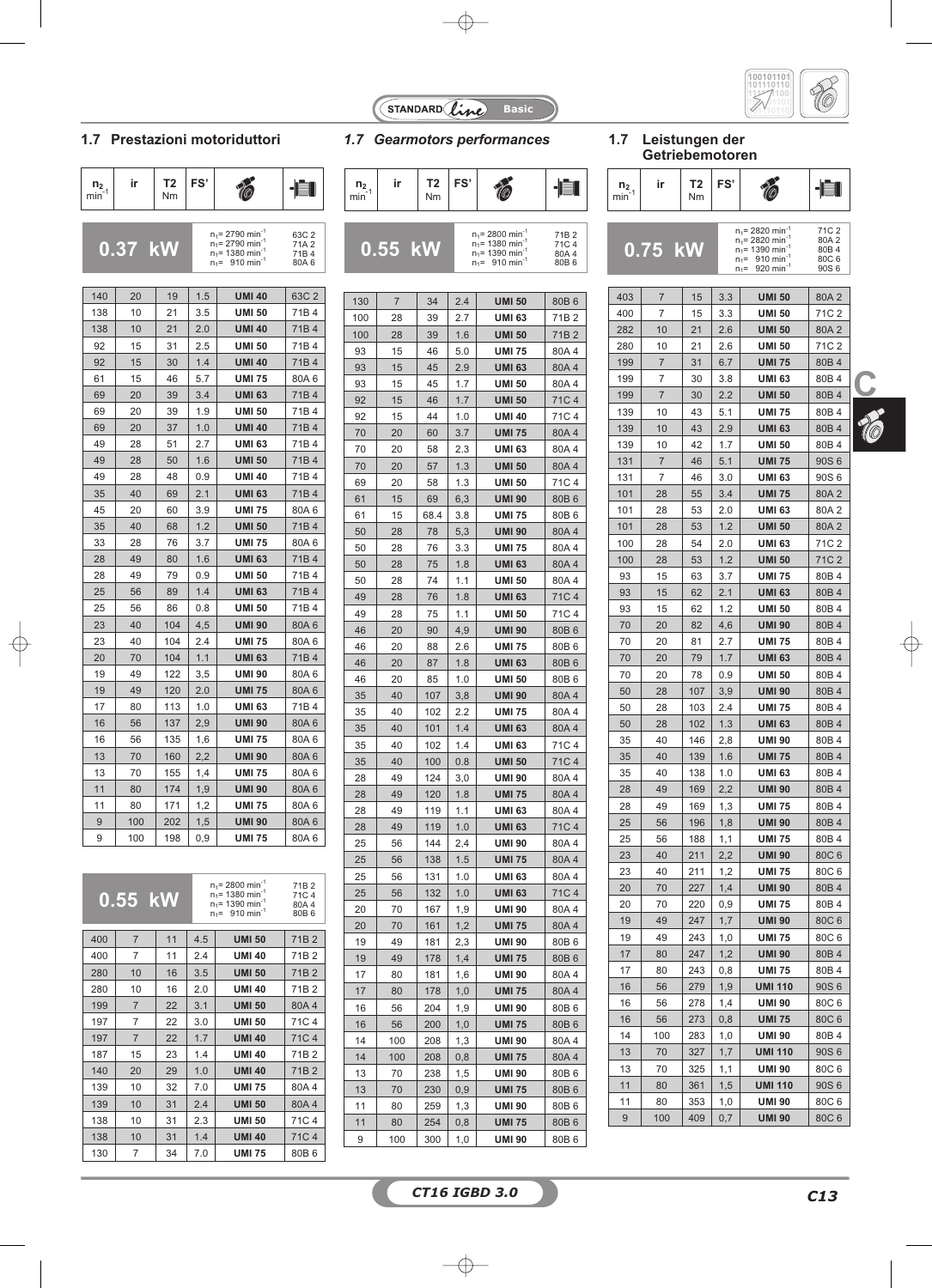

## **1.7 Prestazioni motoriduttori**

| $n_{2_{.1}}$<br>min | ir                            | Τ2<br>Nm | FS' | To                                                               |                           | n <sub>2</sub><br>min |
|---------------------|-------------------------------|----------|-----|------------------------------------------------------------------|---------------------------|-----------------------|
|                     | 0.88 kW                       |          |     | $n_1$ = 1350 min <sup>-1</sup>                                   | 80C 4                     |                       |
| 193                 | $\overline{7}$                | 37       | 5.5 | <b>UMI 75</b>                                                    | 80C 4                     | 13 <sub>3</sub>       |
| 193                 | 7                             | 37       | 3.1 | <b>UMI 63</b>                                                    | 80C 4                     | 13                    |
| 193                 | $\overline{7}$                | 37       | 1.9 | <b>UMI 50</b>                                                    | 80C 4                     | 13 <sup>°</sup>       |
| 135                 | 10                            | 52       | 4.2 | <b>UMI 75</b>                                                    | 80C 4                     | 13 <sup>′</sup>       |
| 135                 | 10                            | 52       | 2.4 | <b>UMI 63</b>                                                    | 80C 4                     | 13 <sup>7</sup>       |
| 135                 | 10                            | 51       | 1.4 | <b>UMI 50</b>                                                    | 80C 4                     | 93                    |
| 90                  | 15                            | 75       | 3.0 | <b>UMI 75</b>                                                    | 80C 4                     | 93                    |
| 90                  | 15                            | 75       | 1.8 | <b>UMI 63</b>                                                    | 80C 4                     | 93                    |
| 90                  | 15                            | 75       | 1.0 | <b>UMI 50</b>                                                    | 80C 4                     | 93                    |
| 68                  | 20                            | 100      | 3,8 | <b>UMI 90</b>                                                    | 80C 4                     | 93                    |
| 68                  | 20                            | 98       | 2.2 | <b>UMI 75</b>                                                    | 80C 4                     | 70                    |
| 68                  | 20                            | 96       | 1.4 | <b>UMI 63</b>                                                    | 80C 4                     | 70                    |
| 48                  | 28                            | 129      | 3,2 | <b>UMI 90</b>                                                    | 80C 4                     | 70                    |
| 48                  | 28                            | 125      | 2.0 | <b>UMI 75</b>                                                    | 80C 4                     | 70                    |
| 48                  | 28                            | 124      | 1.1 | <b>UMI 63</b>                                                    | 80C 4                     | 61                    |
| 34                  | 40                            | 177      | 2,3 | <b>UMI 90</b>                                                    | 80C 4                     | 61                    |
| 34                  | 40                            | 168      | 1.3 | <b>UMI 75</b>                                                    | 80C 4                     | 61                    |
| 34                  | 40                            | 167      | 0.9 | <b>UMI 63</b>                                                    | 80C 4                     | 50                    |
| 28                  | 49                            | 204      | 1,1 | <b>UMI 75</b>                                                    | 80C 4                     | 50                    |
| 28                  | 49                            | 204      | 1,8 | <b>UMI 90</b>                                                    | 80C 4                     | 50                    |
| 24                  | 56                            | 227      | 0,9 | <b>UMI 75</b>                                                    | 80C 4                     | 50                    |
| 24                  | 56                            | 237      | 1,5 | <b>UMI 90</b>                                                    | 80C 4                     | 46                    |
| 19                  | 70                            | 266      | 0,7 | <b>UMI 75</b>                                                    | 80C 4                     | 46                    |
| 19                  | 70                            | 275      | 1,1 | <b>UMI 90</b>                                                    | 80C 4                     | 46                    |
| 17                  | 80                            | 299      | 1,0 | <b>UMI 90</b>                                                    | 80C 4                     | 35                    |
| 14                  | 100                           | 342      | 0,8 | <b>UMI 90</b>                                                    | 80C 4                     | 35                    |
|                     |                               |          |     |                                                                  |                           | 29                    |
|                     |                               |          |     | $n_1$ = 2830 min <sup>-1</sup><br>$n_1$ = 1390 min <sup>-1</sup> | 80B <sub>2</sub><br>80D 4 | 29                    |
|                     | <b>kW</b><br>1.1 <sub>2</sub> |          |     | $n_1$ = 1400 min<br>920 min <sup>-1</sup><br>$n_1 =$             | 90S 4<br>90L6             | 29                    |
|                     |                               |          |     |                                                                  |                           | 25                    |
| 404                 | 7                             | 22       | 6.4 | <b>UMI 75</b>                                                    | 80B <sub>2</sub>          | 25                    |
| 404                 | 7                             | 22       | 3.8 | <b>UMI 63</b>                                                    | 80B <sub>2</sub>          | 25                    |
| 404                 | 7                             | 22       | 2.3 | <b>UMI 50</b>                                                    | 80B <sub>2</sub>          | 23                    |
| 283                 | 10                            | 32       | 5.0 | <b>UMI 75</b>                                                    | 80B <sub>2</sub>          | 23                    |
| 283                 | 10                            | 31       | 3.0 | <b>UMI 63</b>                                                    | 80B <sub>2</sub>          | 20                    |
| 283                 | 10                            | 31       | 1.8 | <b>UMI 50</b>                                                    | 80B <sub>2</sub>          | 20                    |
| 200                 | $\overline{7}$                | 45       | 4.6 | <b>UMI 75</b>                                                    | 90S 4                     | 20                    |
|                     |                               |          |     |                                                                  |                           |                       |

| STANDARD $l_{ABC}$ |  |
|--------------------|--|
|                    |  |

#### *1.7 Gearmotors performances* **1.7 Leistungen der**

| $n_{2_{-1}}$<br>min | ir       | Т2<br>Nm   | FS'        |                                                                                                                                         |                                            | $\mathsf{n}_2$<br>min |
|---------------------|----------|------------|------------|-----------------------------------------------------------------------------------------------------------------------------------------|--------------------------------------------|-----------------------|
|                     |          |            |            |                                                                                                                                         |                                            |                       |
| 1.1 kW              |          |            |            | $n_1$ = 2830 min <sup>-1</sup><br>$n_1$ = 1390 min <sup>-1</sup><br>$n_1$ = 1400 min <sup>-</sup><br>$920$ min <sup>-1</sup><br>$n_1 =$ | 80B <sub>2</sub><br>80D 4<br>90S 4<br>90L6 |                       |
| 139                 | 10       | 63         | 2.0        | <b>UMI 63</b>                                                                                                                           | 80D 4                                      | 40                    |
| 139                 | 10       | 62         | 1.2        | <b>UMI 50</b>                                                                                                                           | 80D 4                                      | 40                    |
| 131                 | 7        | 68         | 5,6        | <b>UMI 90</b>                                                                                                                           | 90L 6                                      | 40                    |
| 131                 | 7        | 67         | 3.5        | <b>UMI 75</b>                                                                                                                           | 90L 6                                      | 40                    |
| 131                 | 7        | 67         | 2.0        | <b>UMI 63</b>                                                                                                                           | 90L6                                       | 40                    |
| 93                  | 15       | 93         | 4,0        | <b>UMI 90</b>                                                                                                                           | 80D 4                                      | 28 <sup>°</sup>       |
| 93                  | 15       | 91         | 2.5        | <b>UMI 75</b>                                                                                                                           | 80D 4                                      | 28                    |
| 93                  | 15       | 90         | 1.5        | <b>UMI 63</b>                                                                                                                           | 90S 4                                      | 28                    |
| 93                  | 15       | 91         | 1.4        | <b>UMI 63</b>                                                                                                                           | 80D 4                                      | 28:                   |
| 93                  | 15       | 91         | 0.8        | <b>UMI 50</b>                                                                                                                           | 80D 4                                      | 28                    |
| 70                  | 20       | 121        | 3,2        | <b>UMI 90</b>                                                                                                                           | 80D 4                                      | 20                    |
| 70                  | 20       | 118        | 1.9        | <b>UMI 75</b>                                                                                                                           | 80D 4                                      | 20 <sub>0</sub>       |
| 70                  | 20       | 116        | 1.2        | <b>UMI 63</b>                                                                                                                           | 90S 4                                      | 20 <sub>0</sub>       |
| 70                  | 20       | 116        | 1.2        | <b>UMI 63</b>                                                                                                                           | 80D 4                                      | 18                    |
| 61                  | 15       | 137        | 3,2        | <b>UMI 90</b>                                                                                                                           | 90L 6                                      | 18                    |
| 61                  | 15       | 135        | 1.9        | <b>UMI 75</b>                                                                                                                           | 90L6                                       | 18                    |
| 61                  | 15       | 134        | 1.1        | <b>UMI 63</b>                                                                                                                           | 90L6                                       | 18 <sup>1</sup>       |
| 50                  | 28       | 157        | 2,6        | <b>UMI 90</b>                                                                                                                           | 80D 4                                      | 18                    |
| 50                  | 28       | 150        | 1.6        | <b>UMI 75</b>                                                                                                                           | 80D 4                                      | 14 <sub>1</sub>       |
| 50                  | 28       | 149        | 0.9        | <b>UMI 63</b>                                                                                                                           | 90S 4                                      | 14 <sub>1</sub>       |
| 50                  | 28       | 150        | 0.9        | <b>UMI 63</b>                                                                                                                           | 80D 4                                      | 141                   |
| 46                  | 20       | 178        | 2,5        | <b>UMI 90</b>                                                                                                                           | 90L 6                                      | 93                    |
| 46                  | 20       | 172        | 1.3        | <b>UMI 75</b>                                                                                                                           | 90L6                                       | 93                    |
| 46                  | 20       | 171        | 0.9        | <b>UMI 63</b>                                                                                                                           | 90L 6                                      | 93                    |
| 35                  | 40       | 216        | 3.0        | <b>UMI 110</b>                                                                                                                          | 90S 4                                      | <b>70</b>             |
| 35                  | 40       | 213        | 1.9        | <b>UMI 90</b>                                                                                                                           | 90S 4                                      | 70                    |
| 29                  | 49       | 254        | 2.3        | <b>UMI 110</b>                                                                                                                          | 90S 4                                      | 70                    |
| 29                  | 49       | 246        | 1.1        | <b>UMI 90</b>                                                                                                                           | 90S 4                                      | 62                    |
| 29                  | 49       | 234        | 1.0        | <b>UMI 75</b>                                                                                                                           | 90S 4                                      | 62<br>62              |
| 25                  | 56       | 290        | 1.6        | <b>UMI 110</b>                                                                                                                          | 90S 4                                      | 58                    |
| 25                  | 56       | 286        | 1,2        | <b>UMI 90</b>                                                                                                                           | 90S 4                                      | 58                    |
| 25                  | 56       | 288        | 1,2        | UMI 90                                                                                                                                  | 80D 4                                      | 58                    |
| 23                  | 40       | 306        | 0,8        | <b>UMI 75</b>                                                                                                                           | 90L6                                       | 58                    |
| 23                  | 40       | 306        | 1,5        | <b>UMI 90</b>                                                                                                                           | 90L 6                                      | 51                    |
| 20                  | 70       | 336        | 1.4        | <b>UMI 110</b>                                                                                                                          | 90S 4                                      | 51                    |
| 20                  | 70       | 331        | 0,9        | <b>UMI 90</b><br><b>UMI 90</b>                                                                                                          | 90S 4                                      | 50                    |
| 20<br>19            | 70<br>49 | 333<br>358 | 0,9<br>1,2 | <b>UMI 90</b>                                                                                                                           | 80D 4<br>90L6                              | 50                    |
| 18                  | 80       | 360        | 0,8        | <b>UMI 90</b>                                                                                                                           | 90S 4                                      | 46                    |
| 17                  | 80       | 372        | 1.3        | UMI 110                                                                                                                                 | 90S 4                                      | 46                    |
| 17                  | 80       | 363        | 0,8        | <b>UMI 90</b>                                                                                                                           | 80D 4                                      | 46                    |
| 16                  | 56       | 403        | 1,0        | <b>UMI 90</b>                                                                                                                           | 90L6                                       | 41                    |
| 14                  | 100      | 428        | 1.0        | <b>UMI 110</b>                                                                                                                          | 90S 4                                      | 41                    |
| 12                  | 80       | 530        | 1.1        | <b>UMI 110</b>                                                                                                                          | 90L 6                                      | 35                    |
| 9                   | 100      | 605        | 0.8        | <b>UMI 110</b>                                                                                                                          | 90L6                                       | 35                    |
|                     |          |            |            |                                                                                                                                         |                                            |                       |

# **Getriebemotoren**

| $n_{2,1}$<br>min <sup>-</sup> | ir             | T <sub>2</sub><br>Nm | FS'   |                                                                                                                                                                                                           |                                            |
|-------------------------------|----------------|----------------------|-------|-----------------------------------------------------------------------------------------------------------------------------------------------------------------------------------------------------------|--------------------------------------------|
|                               | 1.5 kW         |                      |       | $n_1$ = 2830 min <sup>-1</sup><br>$n_1$ = 2830 min <sup>-1</sup><br>$n_1$ = 1400 min <sup>-1</sup><br>-1<br>$925$ min <sup><math>\overline{ }</math></sup><br>$n_1 =$<br>940 min <sup>-1</sup><br>$n_1 =$ | 80C 2<br>90S 2<br>90L 4<br>90LB 6<br>100A6 |
| 404                           | 7              | 30                   | 7,5   | UMI 90                                                                                                                                                                                                    | 90S 2                                      |
| 404                           | 7              | 31                   | 4.7   | <b>UMI 75</b>                                                                                                                                                                                             | 90S 2                                      |
| 404                           | 7              | 31                   | 4.7   | <b>UMI 75</b>                                                                                                                                                                                             | 80C 2                                      |
| 404                           | 7              | 30                   | 2.8   | <b>UMI 63</b>                                                                                                                                                                                             | 90S 2                                      |
| 404                           | 7              | 30                   | 2.8   | <b>UMI 63</b>                                                                                                                                                                                             | 80C 2                                      |
| 283                           | 10             | 43                   | 5,9   | <b>UMI 90</b>                                                                                                                                                                                             | 90S 2                                      |
| 283                           | 10             | 43                   | 3.7   | <b>UMI 75</b>                                                                                                                                                                                             | 90S 2                                      |
| 283                           | 10             | 43                   | 3.7   | <b>UMI 75</b>                                                                                                                                                                                             | 80C <sub>2</sub>                           |
| 283                           | 10             | 43                   | 2.2   | <b>UMI 63</b>                                                                                                                                                                                             | 90S 2                                      |
| 283                           | 10             | 43                   | 2.2   | <b>UMI 63</b>                                                                                                                                                                                             | 80C <sub>2</sub>                           |
| 200                           | 7              | 62                   | 5,2   | <b>UMI 90</b>                                                                                                                                                                                             | 90L 4                                      |
| 200                           | $\overline{7}$ | 61                   | 3.4   | <b>UMI 75</b>                                                                                                                                                                                             | 90L 4                                      |
| 200                           | 7              | 60                   | 1.9   | <b>UMI 63</b>                                                                                                                                                                                             | 90L 4                                      |
| 189                           | 15             | 63                   | 4,4   | <b>UMI 90</b>                                                                                                                                                                                             | 80C 2                                      |
| 189                           | 15             | 62                   | 2.7   | <b>UMI 75</b>                                                                                                                                                                                             | 90S 2                                      |
| 189                           | 15             | 62                   | 2.7   | <b>UMI 75</b>                                                                                                                                                                                             | 80C 2                                      |
| 189                           | 15             | 62                   | 1.6   | <b>UMI 63</b>                                                                                                                                                                                             | 90S 2                                      |
| 189                           | 15             | 62                   | 1.6   | <b>UMI 63</b>                                                                                                                                                                                             | 80C <sub>2</sub>                           |
| 140                           | 10             | 87                   | 4,0   | <b>UMI 90</b>                                                                                                                                                                                             | 90L 4                                      |
| 140                           | 10             | 86                   | 2.6   | <b>UMI 75</b>                                                                                                                                                                                             | 90L 4                                      |
| 140                           | 10             | 85                   | 1.5   | UMI 63                                                                                                                                                                                                    | 90L 4                                      |
| 93                            | 15             | 126                  | 2,9   | <b>UMI 90</b>                                                                                                                                                                                             | 90L 4                                      |
| 93                            | 15             | 124                  | 1.9   | <b>UMI 75</b>                                                                                                                                                                                             | 90L 4                                      |
| 93                            | 15             | 123                  | 1.1   | <b>UMI 63</b>                                                                                                                                                                                             | 90L 4                                      |
| 70                            | 20             | 164                  | 2,3   | <b>UMI 90</b>                                                                                                                                                                                             | 90L 4                                      |
| 70                            | 20             | 160                  | 1.4   | <b>UMI 75</b>                                                                                                                                                                                             | 90L 4                                      |
| 70                            | 20             | 158                  | 0.9   | UMI 63                                                                                                                                                                                                    | 90L 4                                      |
| 62                            | 15             | 183                  | 3.5   | <b>UMI 110</b>                                                                                                                                                                                            | 90LB 6                                     |
| 62                            | 15             | 186                  | 2,3   | <b>UMI 90</b>                                                                                                                                                                                             | 90LB 6                                     |
| 62                            | 15             | 184                  | 1,4   | <b>UMI 75</b>                                                                                                                                                                                             | 90LB <sub>6</sub>                          |
| 58                            | 49             | 176                  | 1,6   | <b>UMI 90</b>                                                                                                                                                                                             | 80C 2                                      |
| 58                            | 49             | 176                  | 1,6   | <b>UMI 90</b>                                                                                                                                                                                             | 90S 2                                      |
| 58                            | 49             | 176                  | 0,9   | UMI 75*                                                                                                                                                                                                   | 80C 2                                      |
| 58                            | 49             | 176                  | 0,9   | <b>UMI 75*</b>                                                                                                                                                                                            | 90S 2                                      |
| 51                            | 56             | 201                  | 1,4   | UMI 90                                                                                                                                                                                                    | 80C <sub>2</sub>                           |
| 51                            | 56             | 201                  | 1,4   | UMI 90                                                                                                                                                                                                    | 90S 2                                      |
| 50                            | 28             | 212                  | 2,0   | UMI 90                                                                                                                                                                                                    | 90L 4                                      |
| 50                            | 28             | 212                  | 1,2   | <b>UMI 75</b>                                                                                                                                                                                             | 90L 4                                      |
| 46                            | 20             | 241                  | 3.0   | UMI 110                                                                                                                                                                                                   | 90LB 6                                     |
| 46                            | 20             | 242                  | 1,8   | UMI 90                                                                                                                                                                                                    | 90LB 6                                     |
| 46                            | 20             | 238                  | 1,0   | <b>UMI 75</b>                                                                                                                                                                                             | 90LB 6                                     |
| 41                            | 70             | 237                  | 1,0   | UMI 90                                                                                                                                                                                                    | 80C 2                                      |
| 41                            | 70             | 237                  | 1,0   | <b>UMI 90</b>                                                                                                                                                                                             | 90S 2                                      |
| 35                            | 40             | 295                  | 2.2   | <b>UMI 110</b>                                                                                                                                                                                            | 90L 4                                      |
| 35                            | 40             | 291                  | 1,4   | UMI 90                                                                                                                                                                                                    | 90L 4                                      |
| 35                            | 40             | 287                  | 0,8   | UMI 75*                                                                                                                                                                                                   | 90L 4                                      |
| 29                            | 49             | 346                  | 1.7   | <b>UMI 110</b>                                                                                                                                                                                            | 90L 4                                      |
| 29                            | 49             | 336                  | 1,1   | UMI 90                                                                                                                                                                                                    | 90L 4                                      |
| 25                            | 56             | 395                  | $1.2$ | <b>UMI 110</b>                                                                                                                                                                                            | 90L 4                                      |

## N.B.

Tutte le potenze indicate si riferiscono alla potenza meccanica dei riduttori.

200 7 44 2.6 **UMI 63** 90S 4 199 | 7 | 45 | 4.6 | **UMI 75** | 80D 4 199 7 44 2.6 **UMI 63** 80D 4 189 | 15 | 46 | 3.7 | **UMI 75** | 80B 2  $189$  15 46 2.1 **UMI 63** 80B 2 189 15 46 1.3 **UMI 50** 80B 2 142 20 60 2.6 **UMI 75** 80B 2 142 | 20 | 59 | 1.0 | **UMI 50\*** | 80B 2 140 | 10 | 63 | 3.5 | **UMI 75** | 80D 4 140 10 62 2.0 **UMI 63** 90S 4 139 10 64 5,4 **UMI 90** 80D 4 139 10 63 3.5 **UMI 75** 80D 4

Per i riduttori contrassegnati con **(\*)** è opportuno effettuare la verifica della potenza limite termico secondo le indicazioni riportate nel par. 1.7-A

#### NOTE.

The indicated power is based on the mechanical<br>capacities of the gearboxes.<br>For the gearboxes marked with (\*) it is aslo necessary to<br>obey the therminal capacity like shown on chapter<br>1.7-A.

HINWEIS. Die Leistungsangaben beziehen sich auf die mecanische Belasbarkeit der Getriebe. Bei den mit (\*) gekennzeichneten Getrieben ist außerdem die thermische Leistungsgrenze zu beachten (s. Kap. 1.7-A).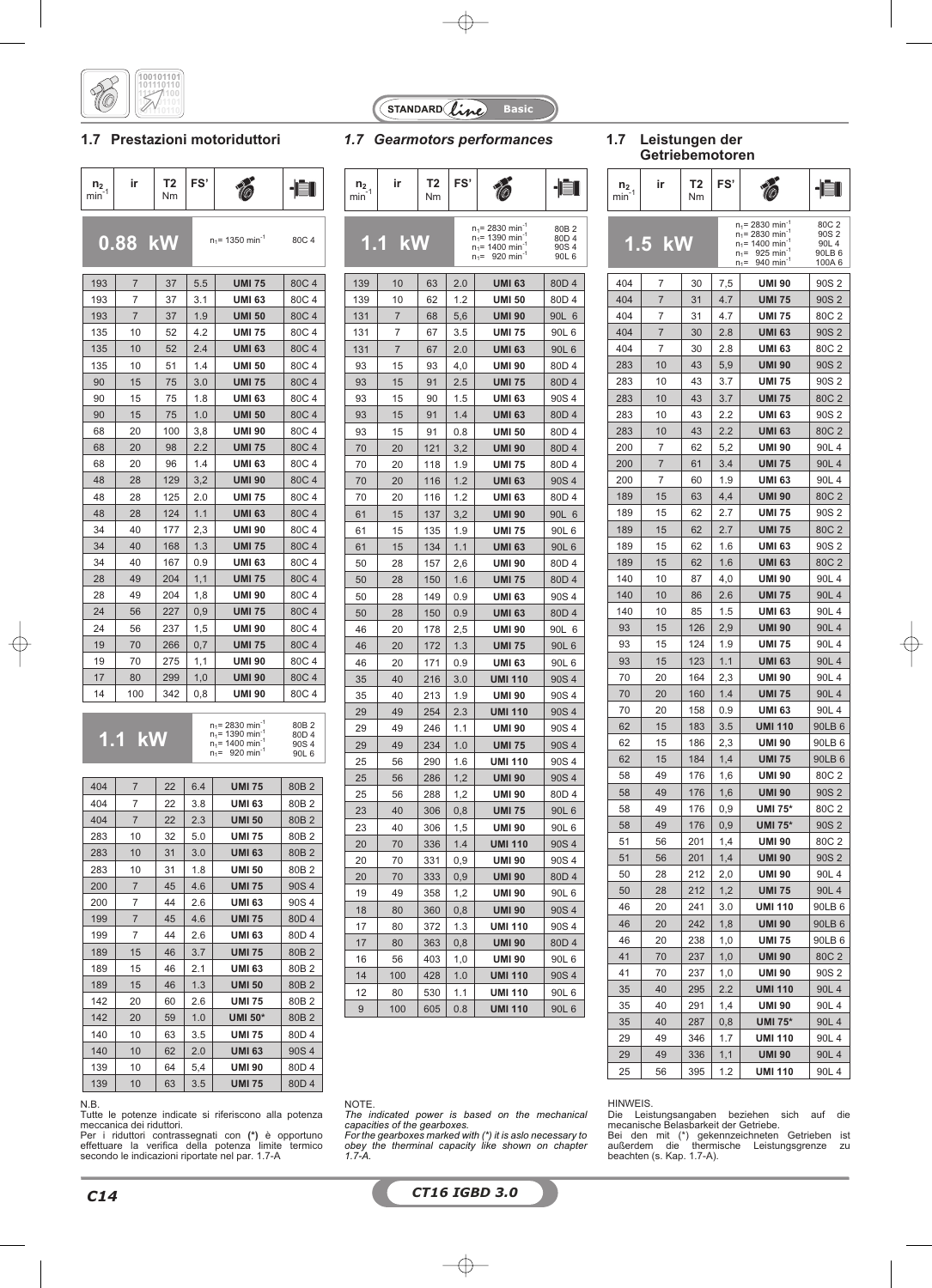

 $\frac{1}{\sqrt[3]{6}}$ 

## (STANDARD (line) **1.7 Prestazioni motoriduttori**

## **1.7 Gearmotors performances**

**Basic**

| $n_{2_{1}}$<br>min | ir                  | Τ2<br>Nm | FS'            |                                                                                                                                                                              |                                            | n <sub>2</sub><br>min    |
|--------------------|---------------------|----------|----------------|------------------------------------------------------------------------------------------------------------------------------------------------------------------------------|--------------------------------------------|--------------------------|
| 1.5 kW             |                     |          |                | $n_1$ = 2830 min <sup>-1</sup><br>$n_1$ = 2830 min <sup>-1</sup><br>$n_1$ = 1400 min <sup>-1</sup><br>$925$ min <sup>-1</sup><br>$n_1 =$<br>940 min <sup>-1</sup><br>$n_1 =$ | 80C 2<br>90S 2<br>90L 4<br>90LB 6<br>100A6 |                          |
| 25                 | 56                  | 390      | 0,9            | <b>UMI 90</b>                                                                                                                                                                | 90L 4                                      | 40                       |
| 24                 | 40                  | 408      | 1,1            | <b>UMI 90</b>                                                                                                                                                                | 100A6                                      | 40                       |
| 23                 | 40                  | 415      | 1,1            | <b>UMI 90</b>                                                                                                                                                                | 90LB 6                                     | 40                       |
| 20                 | 70                  | 458      | 1.1            | <b>UMI 110</b>                                                                                                                                                               | 90L 4                                      | 284                      |
| 19                 | 49                  | 478      | 0,9            | <b>UMI 90</b>                                                                                                                                                                | 100A6                                      | 28                       |
| 19                 | 49                  | 486      | 0,9            | <b>UMI 90</b>                                                                                                                                                                | 90LB 6                                     | 284                      |
| 18                 | 80                  | 508      | 1.0            | <b>UMI 110</b>                                                                                                                                                               | 90L 4                                      | 18                       |
| 17                 | 56                  | 546      | 1.0            | <b>UMI 110</b>                                                                                                                                                               | 100A6                                      | 18                       |
| 17                 | 56                  | 555      | 1.0            | <b>UMI 110</b>                                                                                                                                                               | 90LB 6                                     | 18                       |
| 13                 | 70                  | 640      | 0.9            | <b>UMI 110</b>                                                                                                                                                               | 100A6                                      | 14 <sup>1</sup>          |
| 13                 | 70                  | 650      | 0.8            | <b>UMI 110</b>                                                                                                                                                               | 90LB 6                                     | 14 <sup>1</sup>          |
|                    |                     |          |                |                                                                                                                                                                              |                                            | 10 <sup>1</sup>          |
|                    | 1.8 kW              |          |                | $n_1 = 2770$ min <sup>-1</sup><br>$n_1$ = 1400 min <sup>-1</sup><br>$n_1 = 940$ min <sup>-1</sup>                                                                            | 80D <sub>2</sub><br>90LB 4<br>100B6        | 39<br>39<br>$27^{\circ}$ |
|                    |                     |          |                |                                                                                                                                                                              |                                            | $27^{\circ}$             |
| 396<br>396         | 7<br>$\overline{7}$ | 37<br>37 | 6,2            | <b>UMI 90</b><br><b>UMI 75</b>                                                                                                                                               | 80D <sub>2</sub><br>80D <sub>2</sub>       | 20                       |
| 396                | 7                   | 37       | 3.8<br>2.2     | <b>UMI 63</b>                                                                                                                                                                | 80D <sub>2</sub>                           | 20                       |
| 396                | 7                   | 37       | 1.4            | <b>UMI 50*</b>                                                                                                                                                               | 80D <sub>2</sub>                           | 14 <sup>1</sup>          |
| 277                | 10                  | 53       | 4,8            | <b>UMI 90</b>                                                                                                                                                                | 80D <sub>2</sub>                           | 10 <sup>1</sup>          |
| 277                | 10                  | 52       | 3.0            | <b>UMI 75</b>                                                                                                                                                                | 80D <sub>2</sub>                           | 10 <sup>1</sup>          |
| 277                | 10                  | 52       | 1.8            | <b>UMI 63</b>                                                                                                                                                                | 80D <sub>2</sub>                           | 94                       |
| 277                | 10                  | 52       | 1.1            | UMI 50*                                                                                                                                                                      | 80D <sub>2</sub>                           | 94                       |
| 200                | 7                   | 74       | 4,3            | <b>UMI 90</b>                                                                                                                                                                | 90LB 4                                     | 94                       |
| 200                | 7                   | 73       | 2.8            | <b>UMI 75</b>                                                                                                                                                                | 90LB 4                                     | 71                       |
| 200                | 7                   | 72       | 1.6            | <b>UMI 63</b>                                                                                                                                                                | 90LB 4                                     | 71                       |
| 185                | 15                  | 77       | 3,6            | <b>UMI 90</b>                                                                                                                                                                | 80D 2                                      | 71                       |
| 185                | 15                  | 76       | 2.2            | <b>UMI 75</b>                                                                                                                                                                | 80D <sub>2</sub>                           | 63                       |
| 185                | 15                  | 76       | 1.3            | UMI 63*                                                                                                                                                                      | 80D <sub>2</sub>                           | 63                       |
| 140                | 10                  | 104      | 3,3            | <b>UMI 90</b>                                                                                                                                                                | 90LB 4                                     | 58                       |
| 140                | 10                  | 103      | 2.1            | <b>UMI 75</b>                                                                                                                                                                | 90LB 4                                     | 50                       |
| 140                | 10                  | 102      | 1.2            | <b>UMI 63</b>                                                                                                                                                                | 90LB 4                                     | 50                       |
| 93                 | 15                  | 151      | 2,5            | <b>UMI 90</b>                                                                                                                                                                | 90LB 4                                     | 50                       |
| 93                 | 15                  | 148      | 1.5            | <b>UMI 75</b>                                                                                                                                                                | 90LB 4                                     | 35                       |
| 93                 | 15                  | 147      | 0.9            | UMI 63*                                                                                                                                                                      | 90LB 4                                     | 35                       |
| 70                 | 20                  | 196      | 1,9            | UMI 90                                                                                                                                                                       | 90LB 4                                     | 35                       |
| 70                 | 20                  | 194      | 1,1            | <b>UMI 75</b>                                                                                                                                                                | 90LB 4                                     | 29                       |
| 63                 | 15                  | 219      | 2.9            | <b>UMI 110</b>                                                                                                                                                               | 100B6                                      | 29                       |
| 63                 | 15                  | 219      | $\overline{2}$ | <b>UMI 90</b>                                                                                                                                                                | 100B6                                      | 25                       |
| 57                 | 49                  | 216      | 1,3            | <b>UMI 90</b>                                                                                                                                                                | 80D 2                                      |                          |
| 57                 | 49                  | 216      | 0,8            | UMI 75*                                                                                                                                                                      | 80D 2                                      |                          |
| 50                 | 28                  | 254      | 1,6            | <b>UMI 90</b>                                                                                                                                                                | 90LB 4                                     |                          |
| 50                 | 28                  | 254      | 1,0            | UMI 75*                                                                                                                                                                      | 90LB 4                                     |                          |
| 49                 | 56                  | 247      | 1,1            | UMI 90*                                                                                                                                                                      | 80D <sub>2</sub>                           |                          |
| 47                 | 20                  | 289      | $2.5\,$        | UMI 110                                                                                                                                                                      | 100B6                                      |                          |
| 47                 | 20                  | 289      | 1.6            | UMI 90                                                                                                                                                                       | 100B6                                      |                          |
| 40                 | 70                  | 291      | 0,8            | <b>UMI 90*</b>                                                                                                                                                               | 80D 2                                      |                          |
| 35                 | 40                  | 354      | 1.8            | UMI 110                                                                                                                                                                      | 90LB 4                                     |                          |
| 35                 | 40                  | 349      | 1,2            | <b>UMI 90</b>                                                                                                                                                                | 90LB 4                                     |                          |
| 29                 | 49                  | 415      | 1.4            | <b>UMI 110</b>                                                                                                                                                               | 90LB 4                                     |                          |
| 29                 | 49                  | 403      | 0,9            | UMI 90*                                                                                                                                                                      | 90LB 4                                     |                          |
| 25                 | 56                  | 474      | 1.0            | UMI 110                                                                                                                                                                      | 90LB 4                                     |                          |
| 20                 | 70                  | 550      | 0.9            | <b>UMI 110</b>                                                                                                                                                               | 90LB 4                                     |                          |
| 18                 | 80                  | 609      | 0.8            | UMI 110                                                                                                                                                                      | 90LB 4                                     |                          |

| $n_{2,1}$<br>min | ir             | Τ2<br>Nm | FS' |                                                                                                        |                         |
|------------------|----------------|----------|-----|--------------------------------------------------------------------------------------------------------|-------------------------|
|                  | 2.2 kW         |          |     | $n_1 = 2840$ min <sup>-1</sup><br>$n_1$ = 1410 min <sup>-1</sup><br>$950$ min <sup>-1</sup><br>$n_1 =$ | 90L 2<br>100A4<br>112A6 |
| 406              | 7              | 45       | 5,2 | <b>UMI 90</b>                                                                                          | 90L 2                   |
| 406              | $\overline{7}$ | 45       | 3.2 | <b>UMI 75</b>                                                                                          | 90L 2                   |
| 406              | 7              | 45       | 1.9 | UMI 63*                                                                                                | 90L 2                   |
| 284              | 10             | 63       | 4,1 | <b>UMI 90</b>                                                                                          | 90L 2                   |
| 284              | 10             | 63       | 2.5 | <b>UMI 75</b>                                                                                          | 90L 2                   |
| 284              | 10             | 62       | 1.5 | <b>UMI 63*</b>                                                                                         | 90L 2                   |
| 189              | 15             | 92       | 3,0 | <b>UMI 90</b>                                                                                          | 90L 2                   |
| 189              | 15             | 91       | 1.8 | <b>UMI 75</b>                                                                                          | 90L 2                   |
| 189              | 15             | 91       | 1.1 | UMI 63*                                                                                                | 90L 2                   |
| 141              | 10             | 127      | 2,7 | <b>UMI 90</b>                                                                                          | 100A 4                  |
| 141              | 10             | 125      | 1,8 | <b>UMI 75</b>                                                                                          | 100A4                   |
| 101              | 28             | 159      | 1,2 | <b>UMI 75*</b>                                                                                         | 90L2                    |
| 396              | 7              | 37       | 6,2 | <b>UMI 90</b>                                                                                          | 80D <sub>2</sub>        |
| 396              | 7              | 37       | 3,8 | <b>UMI 75</b>                                                                                          | 80D <sub>2</sub>        |
| 277              | 10             | 53       | 4,8 | <b>UMI 90</b>                                                                                          | 80D <sub>2</sub>        |
| 277              | 10             | 53       | 3,0 | <b>UMI 75</b>                                                                                          | 80D <sub>2</sub>        |
| 200              | 7              | 74       | 4,3 | <b>UMI 90</b>                                                                                          | 90LB 4                  |
| 200              | $\overline{7}$ | 73       | 2,8 | <b>UMI 75</b>                                                                                          | 90LB 4                  |
| 141              | 10             | 127      | 2,7 | <b>UMI 90</b>                                                                                          | 100A4                   |
| 101              | 28             | 157      | 2,0 | <b>UMI 90</b>                                                                                          | 90L 2                   |
| 101              | 28             | 159      | 1,2 | <b>UMI 75*</b>                                                                                         | 90L 2                   |
| 94               | 15             | 183      | 2.9 | <b>UMI 110</b>                                                                                         | 100A4                   |
| 94               | 15             | 183      | 2,0 | <b>UMI 90</b>                                                                                          | 100A4                   |
| 94               | 15             | 181      | 1,3 | <b>UMI 75</b>                                                                                          | 100A4                   |
| 71               | 20             | 241      | 2.6 | <b>UMI 90</b>                                                                                          | 100A4                   |
| 71               | 20             | 238      | 1,6 | <b>UMI 90</b>                                                                                          | 100A4                   |
| 71               | 20             | 235      | 0,9 | <b>UMI 75*</b>                                                                                         | 100A4                   |
| 63               | 15             | 268      | 1,6 | <b>UMI 90</b>                                                                                          | 100BL 6                 |
| 63               | 15             | 265      | 1,0 | <b>UMI 75*</b>                                                                                         | 100BL 6                 |
| 58               | 49             | 261      | 1.7 | <b>UMI 110</b>                                                                                         | 90L 2                   |
| 50               | 28             | 313      | 1.8 | UMI 110                                                                                                | 100A4                   |
| 50               | 28             | 309      | 1,3 | <b>UMI 90</b>                                                                                          | 100A4                   |
| 50               | 28             | 309      | 0,8 | <b>UMI 75*</b>                                                                                         | 100A4                   |
| 35               | 40             | 429      | 1.5 | <b>UMI 110</b>                                                                                         | 100A4                   |
| 35               | 40             | 423      | 1,0 | <b>UMI 90</b>                                                                                          | 100A4                   |
| 35               | 40             | 417      | 0,6 | <b>UMI 75</b>                                                                                          | 100A4                   |
| 29               | 49             | 504      | 1.2 | <b>UMI 110</b>                                                                                         | 100A4                   |
| 29               | 49             | 489      | 0,8 | <b>UMI 90</b>                                                                                          | 100A4                   |
| 25               | 56             | 576      | 0.8 | <b>UMI 110</b>                                                                                         | 100A4                   |

# 1.7 Leistungen der<br>Getriebemotoren

| $n_{2,1}$<br>min | ir             | T <sub>2</sub><br>Nm | FS' |                                                                                                                                                                              | -IÊN                                          |
|------------------|----------------|----------------------|-----|------------------------------------------------------------------------------------------------------------------------------------------------------------------------------|-----------------------------------------------|
|                  | 3 kW           |                      |     | $n_1$ = 2840 min <sup>-1</sup><br>$n_1$ = 2860 min <sup>-1</sup><br>$n_1$ = 1420 min <sup>-1</sup><br>940 min <sup>-1</sup><br>$n_1 =$<br>$950$ min <sup>-1</sup><br>$n_1 =$ | 90LB 2<br>100A 2<br>100B4<br>112B 6<br>132S 6 |
| 409              | 7              | 60                   | 3,8 | <b>UMI 90</b>                                                                                                                                                                | 100A2                                         |
| 406              | 7              | 61                   | 2.3 | UMI 75*                                                                                                                                                                      | 90LB 2                                        |
| 406              | $\overline{7}$ | 61                   | 1.4 | <b>UMI 63*</b>                                                                                                                                                               | 90LB 2                                        |
| 284              | 10             | 86                   | 3,0 | UMI 90                                                                                                                                                                       | 90LB 2                                        |
| 284              | 10             | 86                   | 1.8 | <b>UMI 75*</b>                                                                                                                                                               | 90LB 2                                        |
| 284              | 10             | 85                   | 1.1 | UMI 63*                                                                                                                                                                      | 90LB 2                                        |
| 203              | 7              | 121                  | 2,6 | <b>UMI 90</b>                                                                                                                                                                | 100B4                                         |
| 203              | 7              | 120                  | 1.7 | UMI 75*                                                                                                                                                                      | 100B 4                                        |
| 191              | 15             | 125                  | 3.2 | <b>UMI 110</b>                                                                                                                                                               | 100A2                                         |
| 189              | 15             | 126                  | 2,2 | UMI 90                                                                                                                                                                       | 90LB 2                                        |
| 189              | 15             | 124                  | 1.3 | <b>UMI 75*</b>                                                                                                                                                               | 90LB 2                                        |
| 189              | 15             | 124                  | 0.8 | UMI 63*                                                                                                                                                                      | 90LB 2                                        |
| 142              | 10             | 171                  | 3.1 | UMI 110                                                                                                                                                                      | 100B4                                         |
| 142              | 10             | 171                  | 2,0 | UMI 90                                                                                                                                                                       | 100B 4                                        |
| 142              | 10             | 169                  | 1,3 | <b>UMI 75*</b>                                                                                                                                                               | 100B 4                                        |
| 134              | 7              | 181                  | 2,1 | UMI 90                                                                                                                                                                       | 112B6                                         |
| 134              | 7              | 179                  | 1,3 | <b>UMI 75*</b>                                                                                                                                                               | 112B6                                         |
| 102              | 28             | 213                  | 1,5 | <b>UMI 90*</b>                                                                                                                                                               | 100A2                                         |
| 102              | 28             | 216                  | 0,9 | <b>UMI 75*</b>                                                                                                                                                               | 100A2                                         |
| 101              | 28             | 215                  | 1,5 | UMI 90*                                                                                                                                                                      | 90LB 2                                        |
| 101              | 28             | 217                  | 0,9 | <b>UMI 75*</b>                                                                                                                                                               | 90LB 2                                        |
| 95               | 15             | 248                  | 2.2 | UMI 110                                                                                                                                                                      | 100B4                                         |
| 95               | 15             | 248                  | 1,5 | <b>UMI 90</b>                                                                                                                                                                | 100B4                                         |
| 95               | 15             | 245                  | 0,9 | <b>UMI 75*</b>                                                                                                                                                               | 100B4                                         |
| 94               | 10             | 256                  | 1,6 | <b>UMI 90</b>                                                                                                                                                                | 112B6                                         |
| 94               | 10             | 253                  | 1,0 | UMI 75*                                                                                                                                                                      | 112B 6                                        |
| 72               | 40             | 293                  | 1,1 | <b>UMI 90*</b>                                                                                                                                                               | 100A2                                         |
| 71               | 20             | 327                  | 1.9 | UMI 110                                                                                                                                                                      | 100B4                                         |
| 71               | 40             | 295                  | 1,1 | UMI 90*                                                                                                                                                                      | 90LB <sub>2</sub>                             |
| 71               | 20             | 323                  | 1,2 | <b>UMI 90</b>                                                                                                                                                                | 100B4                                         |
| 63               | 15             | 632                  | 1.7 | UMI 110                                                                                                                                                                      | 132S 6                                        |
| 63               | 15             | 366                  | 1,2 | UMI 90*                                                                                                                                                                      | 112B 6                                        |
| 58               | 49             | 349                  | 0,8 | <b>UMI 90*</b>                                                                                                                                                               | 100A2                                         |
| 58               | 49             | 351                  | 0,8 | <b>UMI 90*</b>                                                                                                                                                               | 90LB 2                                        |
| 51               | 28             | 424                  | 1.3 | UMI 110                                                                                                                                                                      | 100B4                                         |
| 47               | 20             | 482                  | 1.5 | <b>UMI 110</b>                                                                                                                                                               | 112B6                                         |
| 36               | 40             | 581                  | 1.1 | <b>UMI 110</b>                                                                                                                                                               | 100B4                                         |
| 29               | 49             | 682                  | 0.9 | UMI 110                                                                                                                                                                      | 100B4                                         |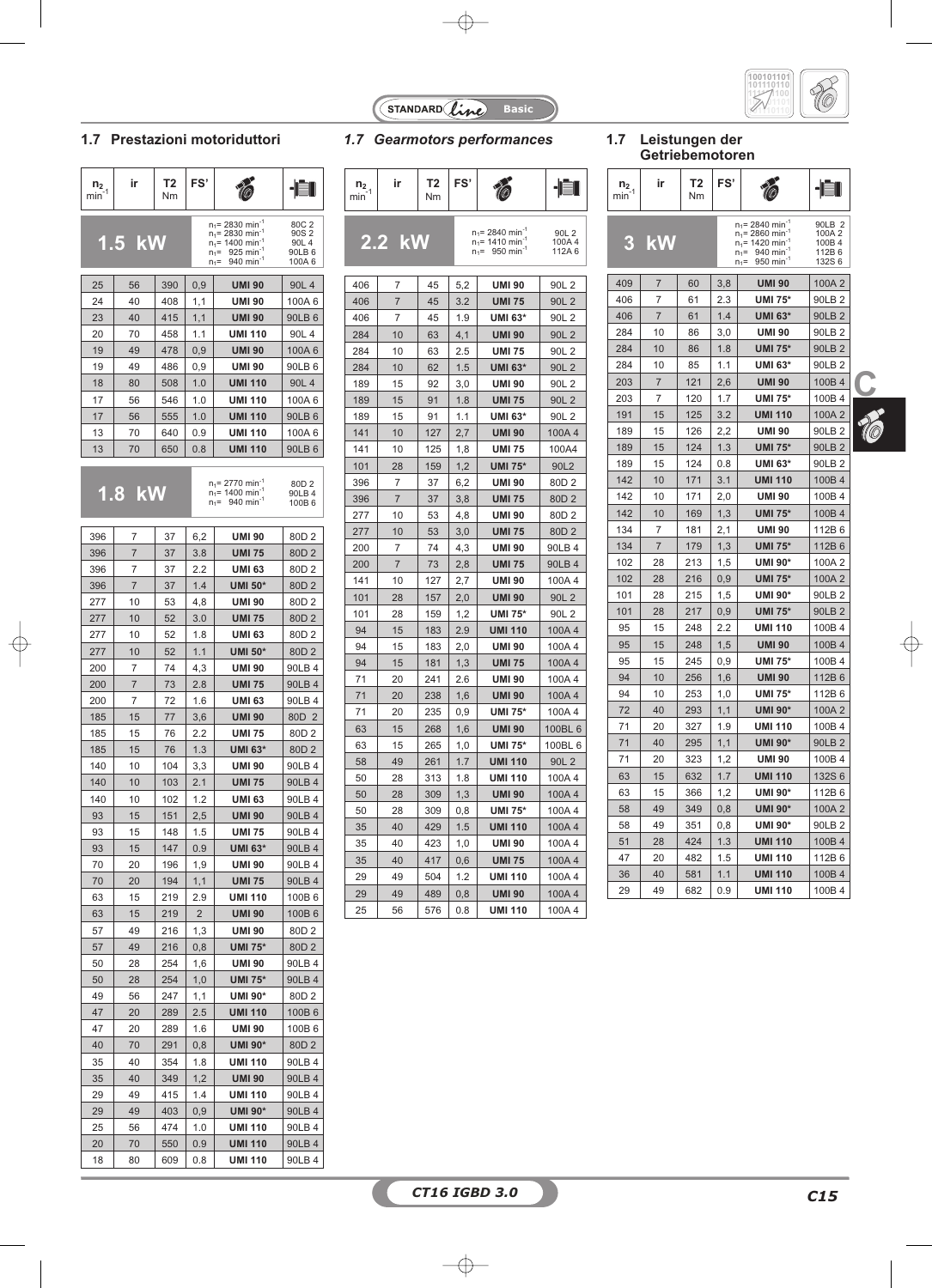



#### **1.7 Prestazioni motoriduttori**

| $n_{2,1}$<br>min <sup>-</sup> | ir             | Τ2<br>Nm | FS' |                                                                                                                                     |                                      | n <sub>2</sub><br>min |
|-------------------------------|----------------|----------|-----|-------------------------------------------------------------------------------------------------------------------------------------|--------------------------------------|-----------------------|
|                               |                |          |     | $n_1$ = 2860 min <sup>-1</sup>                                                                                                      | 100B <sub>2</sub>                    |                       |
|                               | 4 kW           |          |     | $n_1 = 2860$ min <sup>-1</sup><br>$n_1$ = 1410 min <sup>-1</sup><br>$n_1$ = 1425 min <sup>-1</sup><br>$n_1 = 950$ min <sup>-1</sup> | 112A 2<br>100BL 4<br>112A4<br>132M 6 | Ļ                     |
| 409                           | $\overline{7}$ | 80       | 4.2 | <b>UMI 110</b>                                                                                                                      | 112A 2                               | 41 <sup>2</sup>       |
| 409                           | 7              | 80       | 4.2 | <b>UMI 110</b>                                                                                                                      | 100A2                                | 41                    |
| 409                           | 7              | 80       | 2,9 | <b>UMI 90</b>                                                                                                                       | 100B <sub>2</sub>                    | 41 <sup>2</sup>       |
| 409                           | 7              | 80       | 2,9 | <b>UMI 90</b>                                                                                                                       | 112A 2                               | 41 <sup>2</sup>       |
| 409                           | 7              | 80       | 1,8 | <b>UMI 75*</b>                                                                                                                      | 100B <sub>2</sub>                    | 28                    |
| 409                           | 7              | 80       | 1,8 | <b>UMI 75*</b>                                                                                                                      | 112A 2                               | 28                    |
| 286                           | 10             | 114      | 3.4 | <b>UMI 110</b>                                                                                                                      | 112A 2                               | <b>28</b>             |
| 286                           | 10             | 114      | 3.4 | <b>UMI 110</b>                                                                                                                      | 100B <sub>2</sub>                    | 28                    |
| 286                           | 10             | 114      | 2,2 | <b>UMI 90*</b>                                                                                                                      | 100B <sub>2</sub>                    | 20                    |
| 286                           | 10             | 114      | 2,2 | <b>UMI 90*</b>                                                                                                                      | 112A 2                               | 20                    |
| 286                           | 10             | 114      | 1,4 | <b>UMI 75*</b>                                                                                                                      | 100B <sub>2</sub>                    | 19 <sub>2</sub>       |
| 286                           | 10             | 114      | 1,4 | <b>UMI 75*</b>                                                                                                                      | 112A 2                               | 192                   |
| 204                           | 7              | 161      | 3.0 | <b>UMI 110</b>                                                                                                                      | 112A4                                | 19 <sup>°</sup>       |
| 204                           | 7              | 161      | 2,0 | <b>UMI 90</b>                                                                                                                       | 112A4                                | 144                   |
| 204                           | 7              | 160      | 1,3 | <b>UMI 75*</b>                                                                                                                      | 112A 4                               | 144                   |
| 201                           | 7              | 163      | 2,0 | <b>UMI 90</b>                                                                                                                       | 100BL 4                              | 14(                   |
| 201                           | $\overline{7}$ | 161      | 1,3 | <b>UMI 75*</b>                                                                                                                      | 100BL 4                              | 136                   |
| 191                           | 15             | 166      | 2.4 | <b>UMI 110</b>                                                                                                                      | 112A 2                               | 10:                   |
| 191                           | 15             | 166      | 2.4 | <b>UMI 110</b>                                                                                                                      | 100B <sub>2</sub>                    | 96                    |
| 191                           | 15             | 166      | 1,7 | <b>UMI 90*</b>                                                                                                                      | 100B <sub>2</sub>                    | 93                    |
| 191                           | 15             | 166      | 1,7 | <b>UMI 90*</b>                                                                                                                      | 112A 2                               | 93                    |
| 191                           | 15             | 164      | 1,0 | <b>UMI 75*</b>                                                                                                                      | 100B <sub>2</sub>                    | 63                    |
| 191                           | 15             | 164      | 1,0 | <b>UMI 75*</b>                                                                                                                      | 112A 2                               |                       |
| 143                           | 10             | 228      | 2.4 | <b>UMI 110</b>                                                                                                                      | 112A 4                               |                       |
| 143                           | 20             | 219      | 1,3 | <b>UMI 90*</b>                                                                                                                      | 100B <sub>2</sub>                    | Z                     |
| 143                           | 20             | 219      | 1,3 | UMI 90*                                                                                                                             | 112A 2                               |                       |
| 143                           | 10             | 228      | 1,5 | UMI 90*                                                                                                                             | 112A 4                               | 41:                   |
| 143                           | 10             | 225      | 1,0 | <b>UMI 75*</b>                                                                                                                      | 112A4                                | 40                    |
| 141                           | 10             | 230      | 1,5 | <b>UMI 90*</b>                                                                                                                      | 100BL 4                              | 40                    |
| 141                           | 10             | 228      | 1,0 | <b>UMI 75*</b>                                                                                                                      | 100BL 4                              | 40                    |
| 136                           | $\overline{7}$ | 239      | 2.4 | <b>UMI 110</b>                                                                                                                      | 132M 6                               | 28                    |
| 102                           | 28             | 284      | 1,1 | UMI 90*                                                                                                                             | 100B <sub>2</sub>                    | 28                    |
| 102                           | 28             | 284      | 1,1 | <b>UMI 90*</b>                                                                                                                      | 112A 2                               | 28                    |
| 95                            | 15             | 330      | 1.6 | <b>UMI 110</b>                                                                                                                      | 112A4                                | 20                    |
| 95                            | 15             | 330      | 1,1 | UMI 90*                                                                                                                             | 112A 4                               | 19 <sup>°</sup>       |
| 94                            | 15             | 333      | 1,1 | UMI 90*                                                                                                                             | 100BL 4                              | 19 <sup>1</sup>       |
| 72                            | 40             | 390      | 0,8 | UMI 90*                                                                                                                             | 100B <sub>2</sub>                    | 19 <sup>°</sup>       |
| 72                            | 40             | 390      | 0,8 | UMI 90*                                                                                                                             | 112A 2                               | 96                    |
| 71                            | 20             | 434      | 1.4 | <b>UMI 110</b>                                                                                                                      | 112A 4                               |                       |
| 71                            | 20             | 429      | 0,9 | UMI 90*                                                                                                                             | 112A4                                |                       |
| 71                            | 20             | 433      | 0,9 | <b>UMI 90*</b>                                                                                                                      | 100BL 4                              |                       |
| 63                            | 15             | 483      | 1.3 | UMI 110                                                                                                                             | 132M 6                               |                       |
| 51                            | 28             | 563      | 1.0 | UMI 110*                                                                                                                            | 112A4                                |                       |
| 36                            | 40             | 772      | 0.8 | UMI 110*                                                                                                                            | 112A 4                               | $20^{\circ}$          |

|  | 1.7 Gearmotors performances |  |  |
|--|-----------------------------|--|--|
|  |                             |  |  |

| n <sub>2</sub><br>min |                                                            |                                                                                                                                                                       | FS' | T2<br>Nm | ir     | n <sub>2</sub><br>min |
|-----------------------|------------------------------------------------------------|-----------------------------------------------------------------------------------------------------------------------------------------------------------------------|-----|----------|--------|-----------------------|
|                       |                                                            |                                                                                                                                                                       |     |          |        |                       |
|                       | 112B <sub>2</sub><br>132S 2<br>132S 4<br>112BL 4<br>132ML6 | $n_1$ = 2880 min <sup>-1</sup><br>$n_1$ = 2870 min <sup>-1</sup><br>$n_1$ = 1440 min <sup>-1</sup><br>$n_1$ = 1400 min <sup>-1</sup><br>$n_1 = 950$ min <sup>-1</sup> |     |          | 5.5 kW |                       |

|     |                |     |      | $H_1$ - 900 $H_1$                                                | <b>I JAIVILU</b>  |
|-----|----------------|-----|------|------------------------------------------------------------------|-------------------|
| 411 | $\overline{7}$ | 110 | 3.1  | <b>UMI 110</b>                                                   | 112B <sub>2</sub> |
| 410 | 7              | 110 | 3.1  | <b>UMI 110</b>                                                   | 132S 2            |
| 411 | $\overline{7}$ | 110 | 2,1  | <b>UMI 90*</b>                                                   | 112B <sub>2</sub> |
| 411 | $\overline{7}$ | 110 | 1,3  | <b>UMI 75*</b>                                                   | 112B <sub>2</sub> |
| 288 | 10             | 156 | 2.5  | <b>UMI 110</b>                                                   | 112B <sub>2</sub> |
| 287 | 10             | 156 | 2.5  | <b>UMI 110</b>                                                   | 132S 2            |
| 288 | 10             | 155 | 1,6  | <b>UMI 90*</b>                                                   | 112B <sub>2</sub> |
| 288 | 10             | 155 | 1,0  | <b>UMI 75*</b>                                                   | 112B 2            |
| 200 | $\overline{7}$ | 226 | 1,4  | <b>UMI 90*</b>                                                   | 112BL 4           |
| 200 | 7              | 223 | 0,9  | <b>UMI 75*</b>                                                   | 112BL 4           |
| 192 | 15             | 227 | 1.7  | <b>UMI 110*</b>                                                  | 112B <sub>2</sub> |
| 192 | 15             | 227 | 1,2  | UMI 90*                                                          | 112B <sub>2</sub> |
| 191 | 15             | 228 | 1.7  | <b>UMI 110*</b>                                                  | 132S 2            |
| 144 | 10             | 310 | 1.7  | <b>UMI 110</b>                                                   | 132S 4            |
| 144 | 20             | 299 | 1,0  | <b>UMI 90*</b>                                                   | 112B <sub>2</sub> |
| 140 | 10             | 319 | 1,1  | UMI 90*                                                          | 112BL 4           |
| 136 | $\overline{7}$ | 329 | 1.8  | <b>UMI 110</b>                                                   | 132ML 6           |
| 103 | 28             | 388 | 0,8  | <b>UMI 90*</b>                                                   | 112B <sub>2</sub> |
| 96  | 15             | 449 | 1.2  | <b>UMI 110*</b>                                                  | 132S 4            |
| 93  | 15             | 461 | 1.15 | <b>UMI 110*</b>                                                  | 112BL 4           |
| 93  | 15             | 461 | 0,8  | <b>UMI 90*</b>                                                   | 112BL 4           |
| 63  | 15             | 663 | 1.0  | <b>UMI 110*</b>                                                  | 132ML 6           |
|     |                |     |      | $n_1$ = 2890 min <sup>-1</sup>                                   | 132SL 2           |
|     | 7.5 KW         |     |      | $n_1$ = 2860 min <sup>-1</sup><br>$n_1$ = 1440 min <sup>-1</sup> | 112BL 2<br>132M 4 |

## 413 7 149 2.3 **UMI 110\*** 132SL 2 409 7 151 2.3 **UMI 110\*** 112BL 2 409 7 151 1,5 **UMI 90\*** 112BL 2 409 7 151 0,9 **UMI 75\*** 112BL 2 289 10 211 1.9 **UMI 110\*** 132SL 2 286 10 213 1.8 **UMI 110\*** 112BL 2 286 10 213 1,2 **UMI 90\*** 112BL 2 206 7 299 1.6 **UMI 110\*** 132M 4 193 15 309 1.3 **UMI 110\*** 132SL 2 191 15 312 1.3 **UMI 110\*** 112BL 2 191 15 312 0,9 **UMI 90\*** 112BL 2 96 15 612 0.9 **UMI 110\*** 132M 4

| 9.2 kW |    |     |     | $n_1$ = 1450 min <sup>-1</sup> | 132ML   |  |
|--------|----|-----|-----|--------------------------------|---------|--|
|        |    |     |     |                                |         |  |
| 207    |    | 365 | 1.3 | <b>UMI 110*</b>                | 132ML 4 |  |
| 145    | 10 | 515 | 1.0 | <b>UMI 110*</b>                | 132ML 4 |  |

#### *1.7 Gearmotors performances* **1.7 Leistungen der Getriebemotoren**



|     | <b>ERAMAN</b> |     |     | $n_1$ = 2940 min <sup>-1</sup><br>$n_1$ = 1455 min <sup>-1</sup><br>$n_1 = 965$ min <sup>-1</sup> | 132M 2<br>160M 4<br>160L 6 |
|-----|---------------|-----|-----|---------------------------------------------------------------------------------------------------|----------------------------|
| 420 |               | 215 | 16  | <b>UMI 110*</b>                                                                                   | 132M 2                     |
| 294 | 10            | 304 | 1.3 | <b>UMI 110*</b>                                                                                   | 132M 2                     |

N.B.

Tutte le potenze indicate si riferiscono alla potenza meccanica dei riduttori.

Per i riduttori contrassegnati con **(\*)** è opportuno effettuare la verifica della potenza limite termico secondo le indicazioni riportate nel par. 1.7-A

#### NOTE.

The indicated power is based on the mechanical<br>capacities of the gearboxes.<br>For the gearboxes marked with (\*) it is aslo necessary to<br>obey the therminal capacity like shown on chapter<br>1.7-A.

#### HINWEIS.

Die Leistungsangaben beziehen sich auf die mecanische Belasbarkeit der Getriebe. Bei den mit (\*) gekennzeichneten Getrieben ist außerdem die thermische Leistungsgrenze zu

beachten (s. Kap. 1.7-A).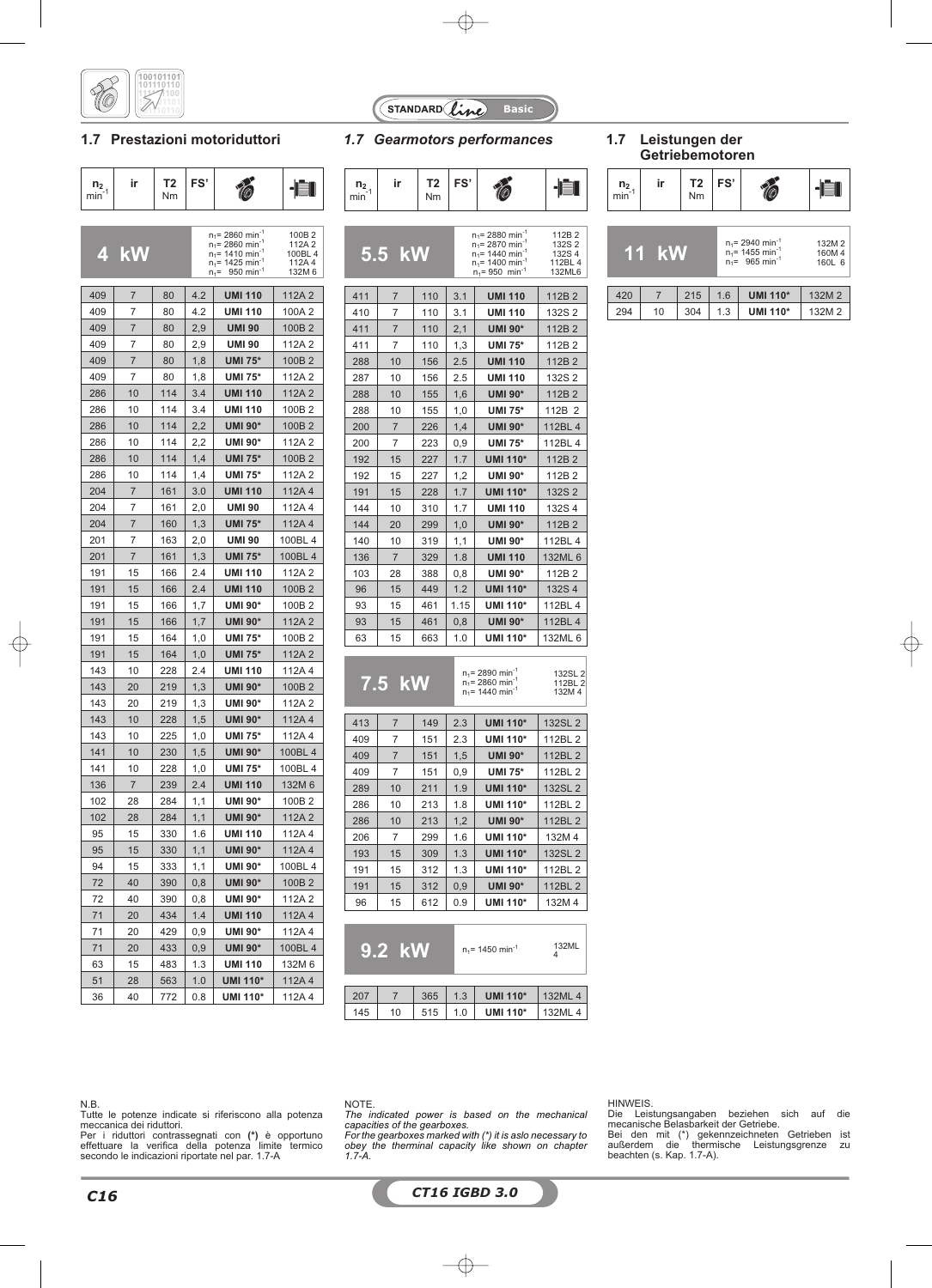



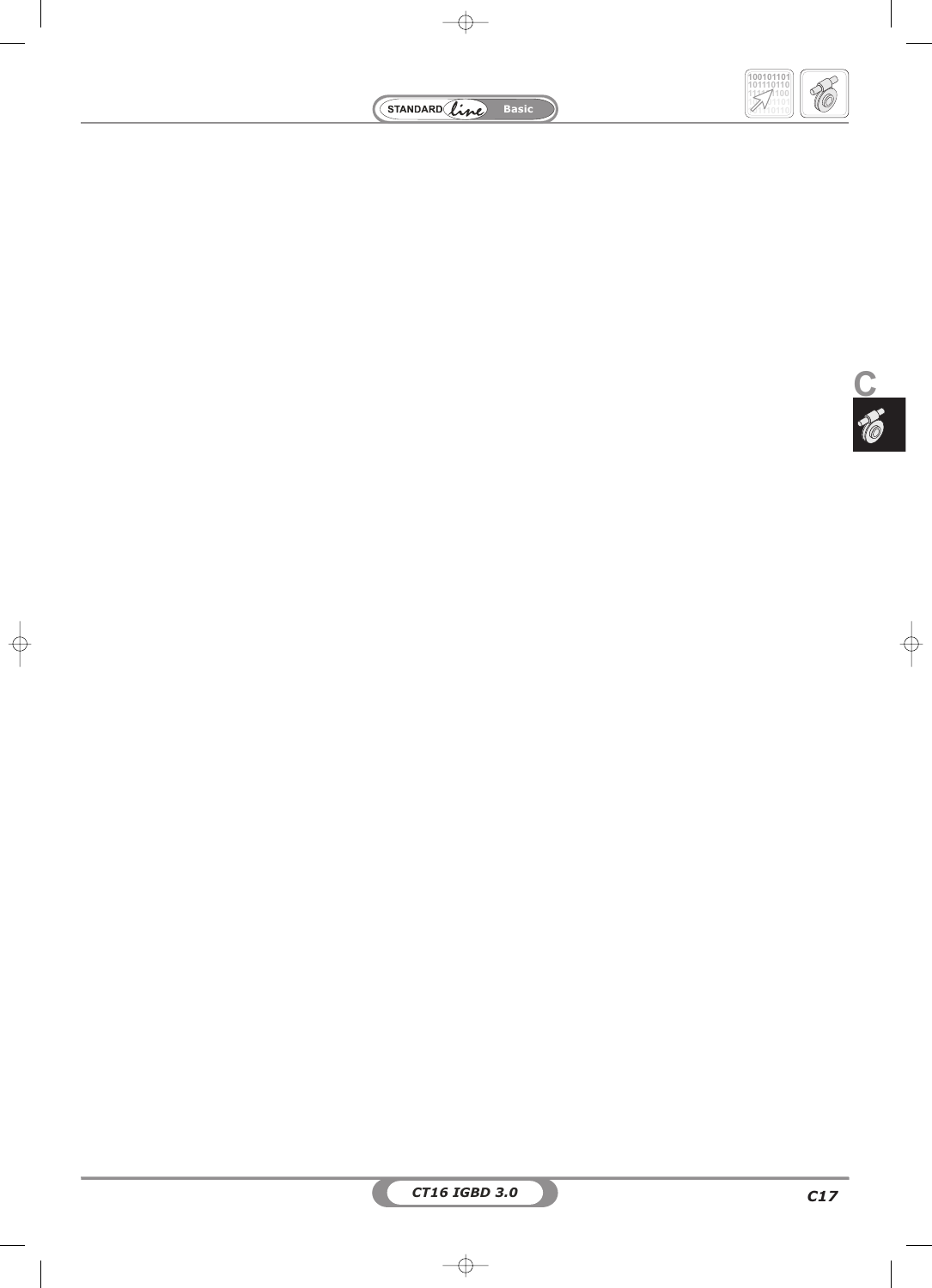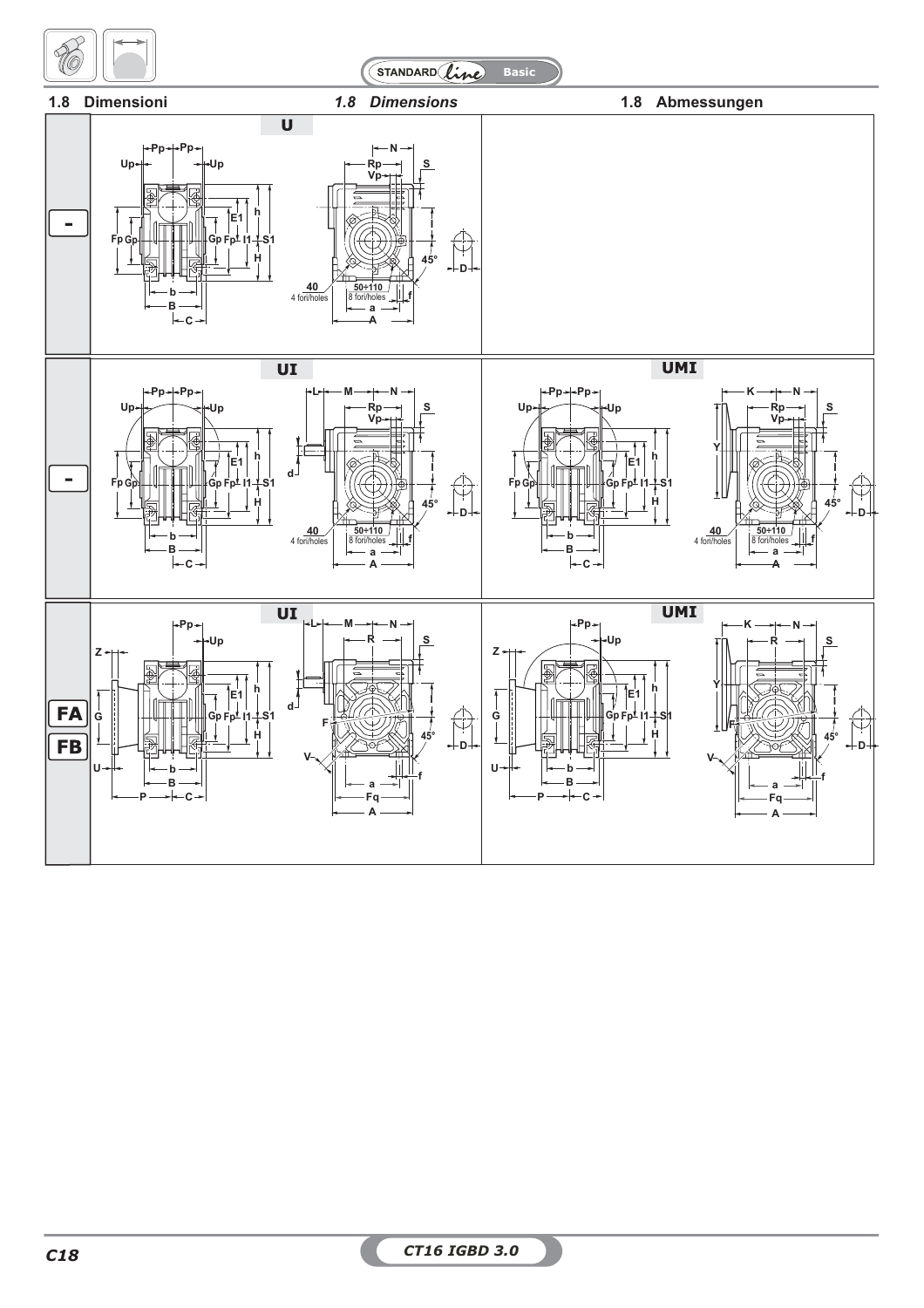



## **1.8 Dimensioni** *1.8 Dimensions* **1.8 Abmessungen**

|     | A   | a   | в   | b   | C    | D          | d  | E <sub>1</sub> |      | h     | н     |     | 11                 |    | M   | m              | N     | S    | -S1   |
|-----|-----|-----|-----|-----|------|------------|----|----------------|------|-------|-------|-----|--------------------|----|-----|----------------|-------|------|-------|
|     |     |     |     |     |      | H7         | i6 |                |      |       |       |     |                    |    |     |                |       |      |       |
| 40  | 100 | 70  | 71  | 60  | 39   | 18         | 11 | 55             | 6.5  | 71.5  | 50    | 40  | 90                 | 22 | 64  | M <sub>5</sub> | 50    | 6    | 121.5 |
| 50  | 120 | 80  | 85  | 70  | 46   | 25         | 14 | 64             | 8.5  | 84    | 60    | 50  | 104                | 30 | 74  | M <sub>6</sub> | 60    |      | 144   |
| 63  | 144 | 100 | 103 | 85  | 56   | 25         | 18 | 80             | 8.5  | 102   | 72    | 63  | 130                | 45 | 96  | M <sub>6</sub> | 72    | 8    | 174   |
| 75  | 172 | 120 | 112 | 90  | 60   | 28<br>(30) | 24 | 93             | 11.5 | 119   | 86    | 75  | 153                | 50 | 105 | M <sub>8</sub> | 86    | 10   | 205   |
| 90  | 206 | 140 | 130 | 100 | 70   | 35         | 24 | 102            | 13   | 135   | 103   | 90  | 172                | 50 | 125 | M8             | 103   | 11   | 238   |
| 110 | 255 | 170 | 144 | 115 | 77.5 | 42         | 28 | 125            | 14   | 167.5 | 127.5 | 110 | $^{0}_{+3}$<br>207 | 60 | 142 | M <sub>8</sub> | 127.5 | 14.5 | 295   |

|     | Fp  | Gp<br>(e8) | Pp   | <b>Rp</b> | Up  | Vp             |
|-----|-----|------------|------|-----------|-----|----------------|
| 40  | 87  | 60         | 36.5 | 75        | 2.5 | M <sub>6</sub> |
| 50  | 100 | 70         | 43.5 | 85        | 2.5 | M <sub>8</sub> |
| 63  | 110 | 80         | 53   | 95        |     | M <sub>8</sub> |
| 75  | 140 | 95         | 57   | 115       |     | M8             |
| 90  | 160 | 110        | 67   | 130       |     | M10            |
| 110 | 200 | 130        | 74   | 165       | 3.5 | M10            |

|     |           | F   | Fq  | G<br>(F8) | P   | R   | U              | $\mathsf{v}$ | z  |
|-----|-----------|-----|-----|-----------|-----|-----|----------------|--------------|----|
|     | <b>FA</b> | 110 | 95  | 60        | 67  | 75  | $\overline{4}$ | 9            |    |
| 40  | <b>FB</b> |     | 95  |           | 97  |     |                |              |    |
|     | FA        | 125 | 110 | 70        | 90  | 85  | 5              | 11           |    |
| 50  | <b>FB</b> |     | 110 |           | 120 |     |                |              | 9  |
|     | <b>FA</b> | 180 | 142 | 115       | 82  |     |                | 11           |    |
| 63  | FB        |     | 142 |           | 112 | 150 | 6              |              | 10 |
|     | FA        | 200 | 170 | 130       | 111 | 165 | 6              | 14           | 13 |
| 75  | <b>FB</b> | 160 | 160 | 110       | 90  | 130 | 5              | 11           | 12 |
|     | <b>FA</b> | 210 | 200 | 152       | 111 | 175 | 6              | 14           | 13 |
| 90  | <b>FB</b> | 250 | 210 | 180       | 122 | 215 | 6              | 14           | 16 |
| 110 | FA        | 280 | 260 | 170       | 131 | 230 | 6              | 14           | 16 |

| UMI - Versione Entrata / Input version / Antriebausführung |             |                          |                          |                          |                          |                          |                          |  |  |  |  |  |
|------------------------------------------------------------|-------------|--------------------------|--------------------------|--------------------------|--------------------------|--------------------------|--------------------------|--|--|--|--|--|
| <b>UMI</b>                                                 |             | 40                       | 50                       | 63                       | 75                       | 90                       | 110                      |  |  |  |  |  |
| <b>IEC</b>                                                 | $\mathbf v$ | Κ                        | Κ                        | Κ                        | Κ                        | K                        | Κ                        |  |  |  |  |  |
| 56 B5                                                      | 120         | 70.5                     | $\overline{\phantom{a}}$ | $\overline{\phantom{a}}$ | ٠                        | $\overline{\phantom{a}}$ | $\sim$                   |  |  |  |  |  |
| 56 B14                                                     | 80          | $\overline{\phantom{a}}$ | ٠                        | $\overline{\phantom{a}}$ | $\overline{\phantom{a}}$ | $\overline{\phantom{a}}$ | ٠                        |  |  |  |  |  |
| 63 B5                                                      | 140         | 70.5                     | 80.5                     |                          |                          |                          |                          |  |  |  |  |  |
| 63B14                                                      | 90          | $70.5\bullet$            | $80.5\bullet$            | $\overline{\phantom{0}}$ | $\overline{\phantom{a}}$ | $\qquad \qquad$          | $\overline{\phantom{0}}$ |  |  |  |  |  |
| 71 B <sub>5</sub>                                          | 160         | 70.5                     | 80.5                     | 95                       | ٠                        | $\overline{\phantom{a}}$ | ٠                        |  |  |  |  |  |
| 71B14                                                      | 105         | 70.5                     | $80.5\bullet$            | $95\bullet$              | $\overline{\phantom{0}}$ |                          |                          |  |  |  |  |  |
| 80 B <sub>5</sub>                                          | 200         | $\overline{\phantom{a}}$ | 80.5                     | 95                       | 118                      | 128                      | $\overline{\phantom{0}}$ |  |  |  |  |  |
| 80 B14                                                     | 120         | $\overline{\phantom{a}}$ | 80.5                     | 95                       | $118 -$                  | 128                      | $\overline{\phantom{0}}$ |  |  |  |  |  |
| 90 <sub>B5</sub>                                           | 200         | ٠                        | $\overline{\phantom{a}}$ | 95                       | 118                      | 128                      | 152                      |  |  |  |  |  |
| 90 B14                                                     | 140         | $\overline{\phantom{a}}$ | $\overline{\phantom{a}}$ | 95                       | 120                      | 128                      | $\sim$                   |  |  |  |  |  |
| 100-112 B5                                                 | 250         | $\overline{\phantom{a}}$ | $\overline{\phantom{a}}$ | $\overline{\phantom{a}}$ | 120                      | 130                      | 152                      |  |  |  |  |  |
| 100-112 B14                                                | 160         | $\overline{\phantom{a}}$ | $\overline{\phantom{a}}$ | $\overline{\phantom{0}}$ | 120                      | 130                      | 153                      |  |  |  |  |  |
| 132 B5                                                     | 300         | ٠                        |                          |                          |                          |                          | 152.5                    |  |  |  |  |  |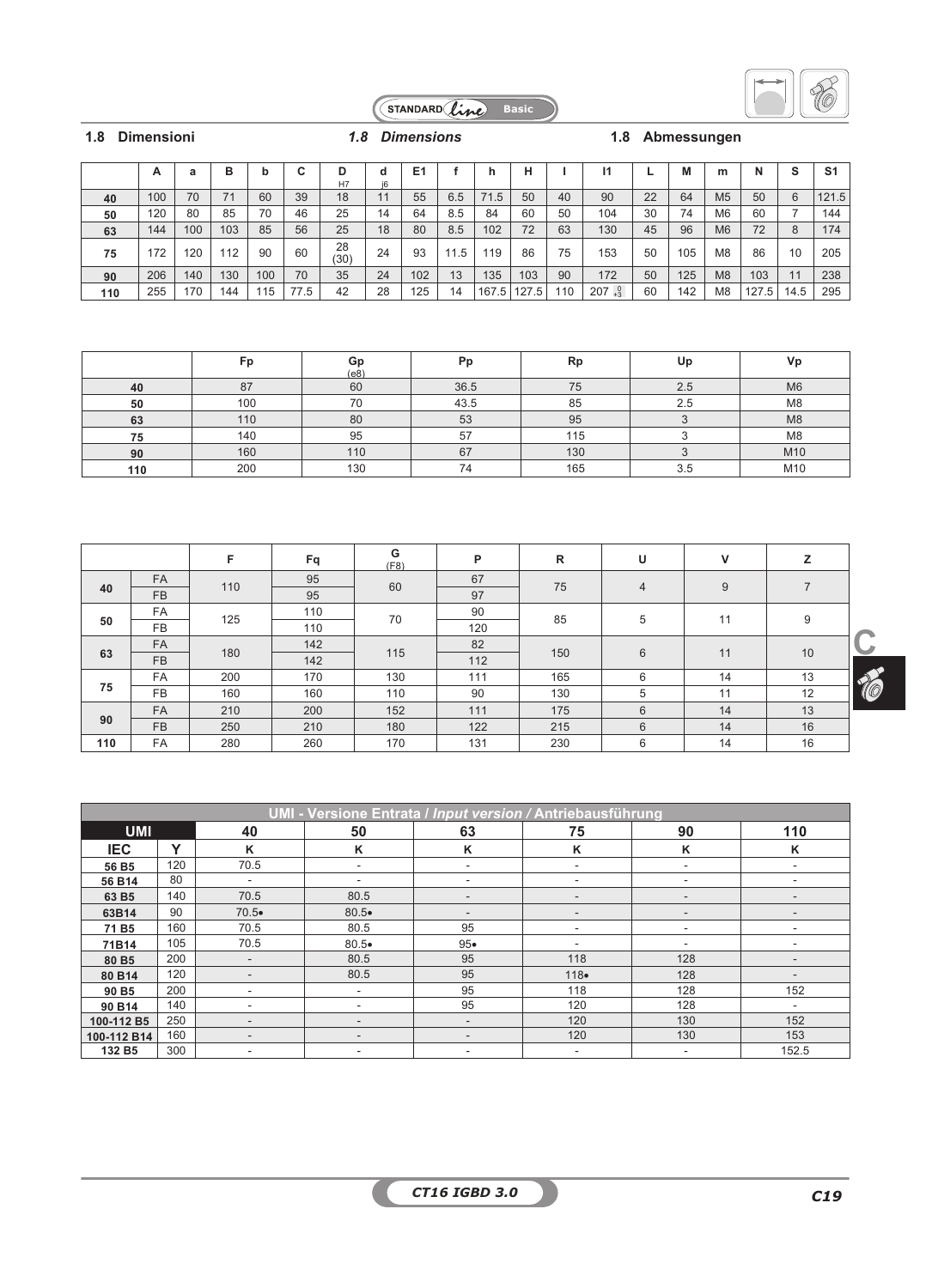

**STANDARD** (Line) Basic

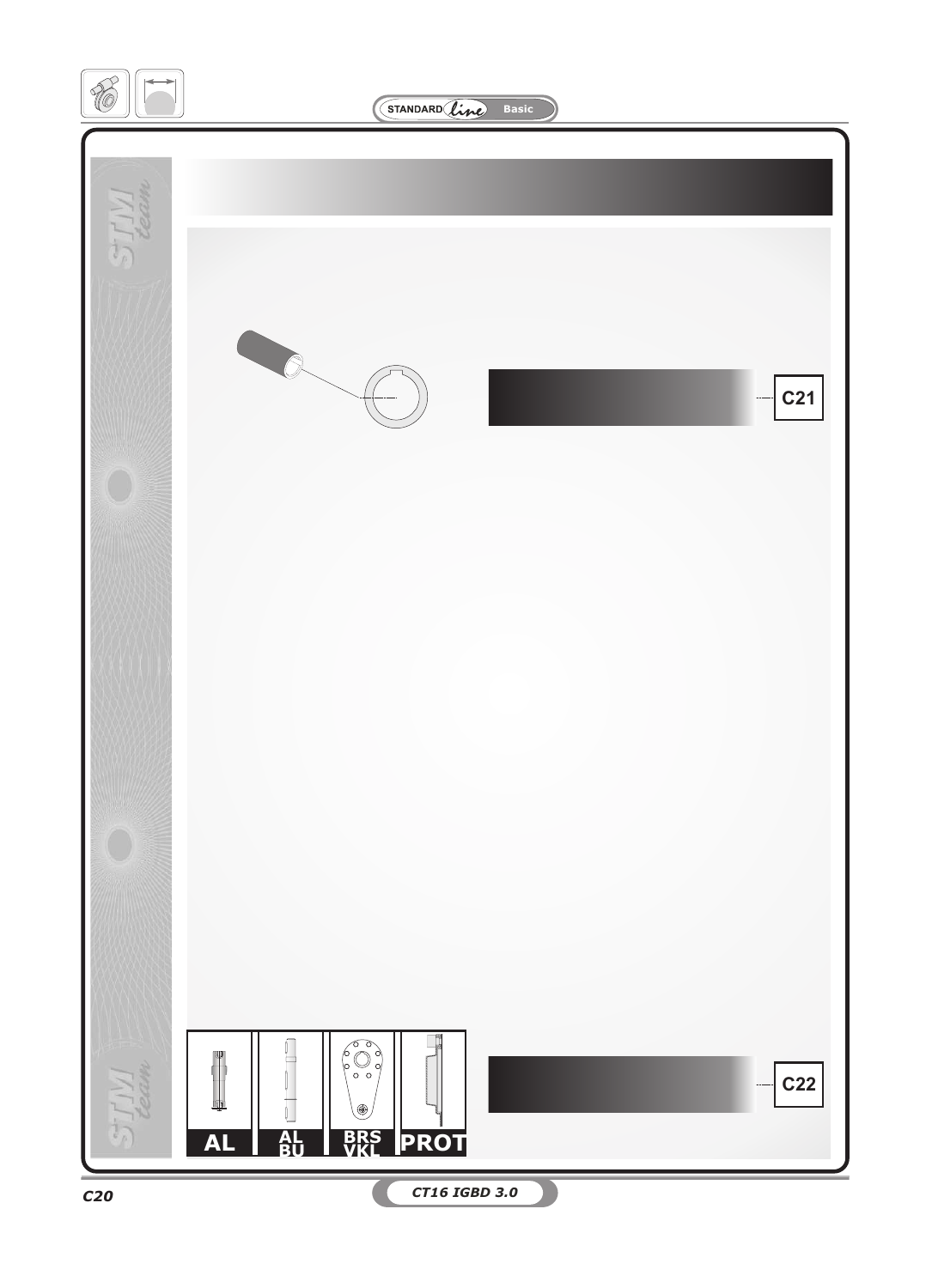

|              | 40       | 50              | uu               |             | 00<br>Ju      |                 |  |
|--------------|----------|-----------------|------------------|-------------|---------------|-----------------|--|
|              |          | $\sim$ $-$<br>∼ | $\sim$ $-$<br>∠J | $\cap$<br>້ | $\sim$ $\sim$ |                 |  |
| tollerance D | $\sim$   | .               | $\overline{1}$   | $\cdots$    | . . –         | $\overline{a}$  |  |
|              | 3d<br>◡◡ | 4r              | 56               | 60          | $-1$          | $- -$<br>$\sim$ |  |

Perno macchina / *Customer shaft* / Maschinachse



|                | 40       | 50             | 63             | 75             | 90              | 110             |
|----------------|----------|----------------|----------------|----------------|-----------------|-----------------|
| d <sub>1</sub> | 18       | 25             | 25             | 28             | 35              | 42              |
| tollerance d1  | g6       | g6             | g6             | g6             | g6              | g <sub>6</sub>  |
|                | 76       | 89             | 109            | 117            | 137             | 153             |
|                | 40       | 50             | 60             | 60             | 70              | 80              |
| m              | M8       | M <sub>8</sub> | M <sub>8</sub> | M <sub>8</sub> | M <sub>10</sub> | M <sub>10</sub> |
| Lm.            | 16       | 16             | 16             | 16             | 25              | 25              |
| D              | 22       | 28             | 34             | 34             | 38              | 50              |
|                | n,<br>∠∣ | 24             | 30             | 30             | 37              | 37              |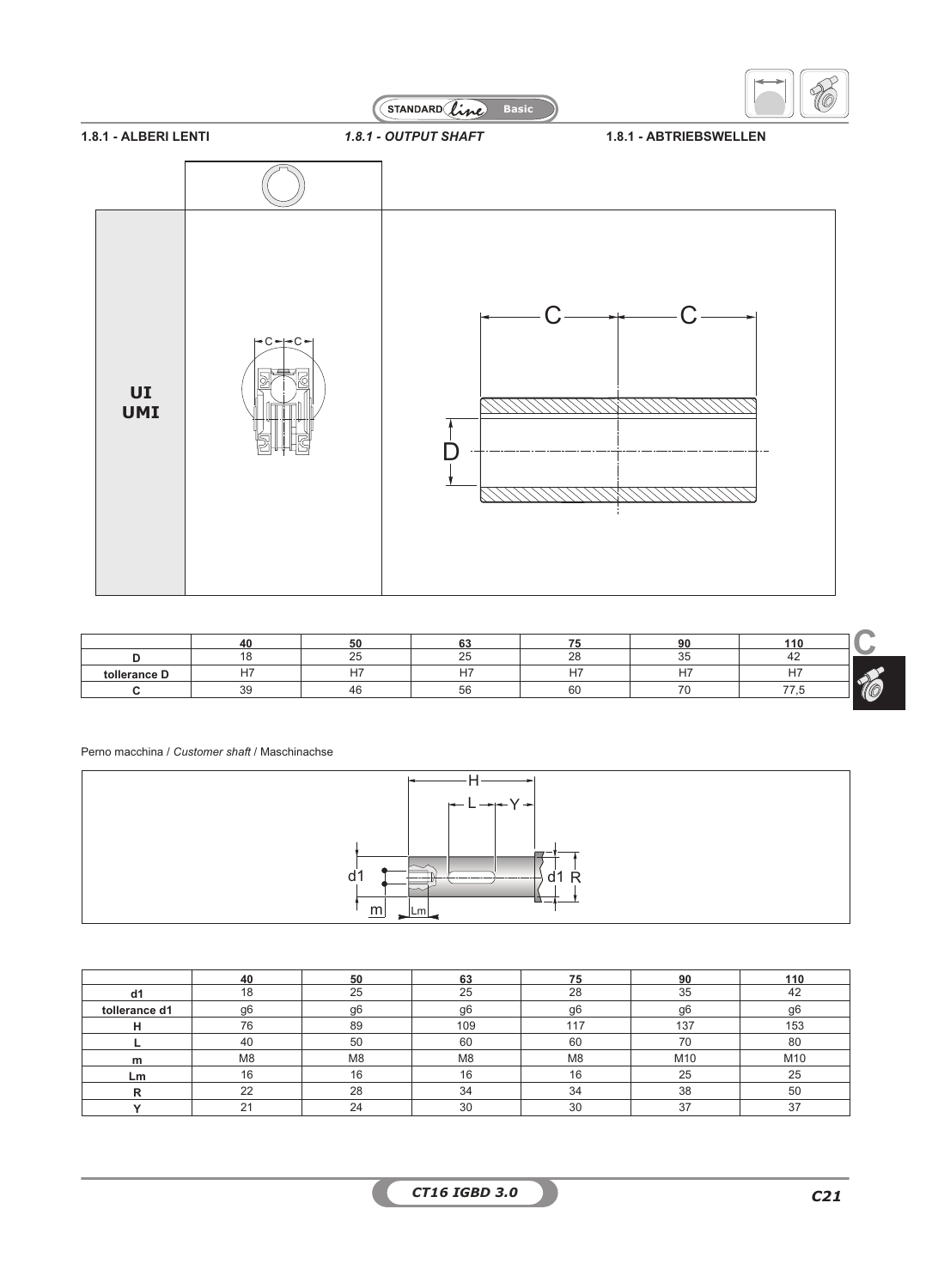



*1.9 OPT - ACC. - Accessories - Options* **1.9 OPT - ACC. Zubehör - Optionen**

## **1.9 OPT - ACC. - Accessori - Opzioni**

# **AL**

#### **AL - ALBERO LENTO SPORGENTE AL - SINGLE OUTPUT SHAFTS - EINSEITIGE ABTRIEBSWELLEN**

Tutti i riduttori a vite senza fine sono forniti con albero lento cavo.

A richiesta, possono essere forniti alberi indicato nei dimensionali.

Le dimensioni delle linguette sono conformi alle norme UNI 6604-69.

*All worm gearboxes are supplied with hollow output shaft. Output shafts as shown in the size drawings can be supplied upon request.*

**AL BU**

*Sizes of feathers comply with standards UNI 6604-69.*

Alle Schneckengetriebe werden mit hohler Abtriebswelle geliefert. Auf Anfrage können Abtriebswellen gemäß den Maßzeichnungen geliefert werden.

Die Abmessungen der Federn entsprechen den Normen UNI 6604-69.







**AL\_BU - ALBERO LENTO BISPORGENTE AL\_BU - DOUBLE OUTPUT SHAFTS AL\_BU - BEIDSEITIGE ABTRIEBSWELLEN**



|              | UI - UMI       |                |                |                |     |                 |
|--------------|----------------|----------------|----------------|----------------|-----|-----------------|
|              | 40             | 50             | 63             | 75             | 90  | 110             |
| A            | 76             | 89             | 109            | 117            | 137 | 153             |
| В            | 10             | 10             | 10             | 10             | 10  | 10 <sup>°</sup> |
| C            | 39             | 46             | 56             | 60             | 70  | 77,5            |
| D            | 18             | 25             | 25             | 28             | 35  | 42              |
| tollerance D | g6             | g6             | g6             | g6             | g6  | <b>g</b> 6      |
| d            | M <sub>8</sub> | M <sub>8</sub> | M <sub>8</sub> | M <sub>8</sub> | M10 | M10             |
| Е            | 22             | 28             | 34             | 34             | 38  | 50              |
| F            | 78             | 92             | 112            | 120            | 140 | 155             |
| G            | 50             | 55             | 70             | 70             | 90  | 110             |
| ц            | 40             | 45             | 60             | 60             | 80  | 100             |
| L1           | 40             | 50             | 60             | 60             | 70  | 80              |
| L2           | 25             | 30             | 40             | 40             | 50  | 80              |
| Lm           | 16             | 16             | 16             | 16             | 25  | 25              |
| $\mathsf{x}$ | 8              | 7.5            | 10             | 10             | 15  | 10              |
| Y            | 21             | 24             | 30             | 30             | 37  | 37              |
| z            | 18             | 18             | 20             | 20             | 25  | 20              |

#### ATTENZIONE

L'albero lento sporgente è fornito per essere installato sulla versione del riduttore<br>con albero CAVO con diametro diametro **STANDARD**.

#### N.B.

Tutti gli alberi lenti vengono forniti in kit di montaggio completi di linguette,. rondelle, viti (e anelli elastici seeger per l'albero bisporgente)

#### **ATTENTION**

The output shaft is available only for standard hollow shaft diameter.

*NOTE*

*All output shafts are supplied in kit complete with feathers, washers and screws (as well as snap rings for the double extended shaft).*

#### Achtung:

Die Einseitige Abtriebswelle wird fuer die Montage bei Getrieben mit Standart Hohlwelle geliefert.

#### **HINWEIS**

Alle Abtriebswellen werden als Bausätze komplett mit Federn, Scheiben und Schrauben geliefert (bei der beidseitigen Abtriebswelle auch die Seegerringe).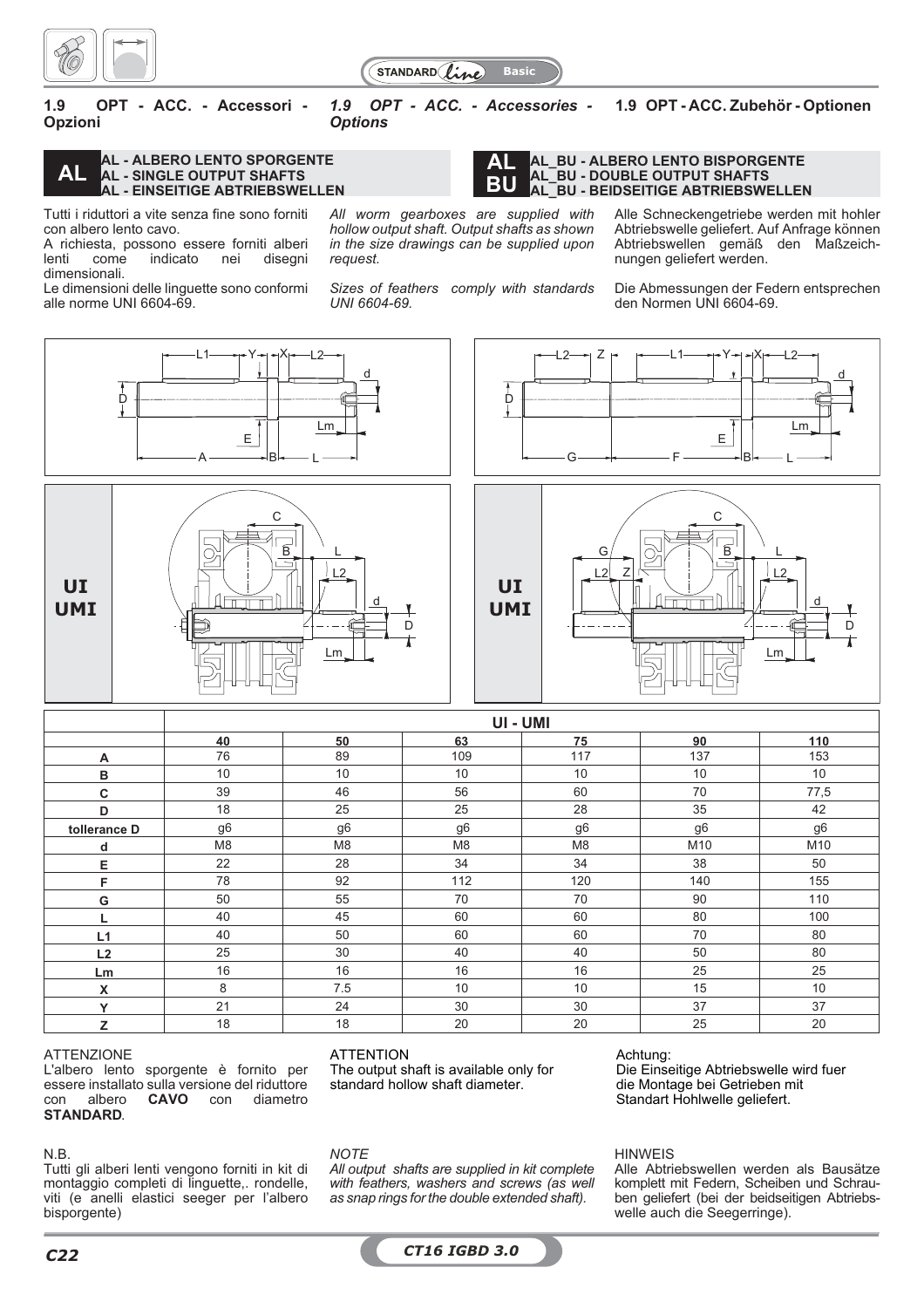



**1.9 OPT - ACC. - Accessori - Opzioni**

#### *1.9 OPT - ACC. - Accessories -* **1.9 OPT - ACC. Zubehör - Optionen**



**BRS\_VKL - Braccio Reazione Semplice\_con boccola\_VKL BRS\_VKL - Torque arm - Single\_with VKL\_bushing BRS\_VKL - Drehmomentstütze - Normal\_mit VKL - Buchse**

*Options*

Per il fissaggio del riduttore mediante tirante, viene fornito in allegato l'apposito braccio di reazione.

*If the gearbox shall be shaft mounted as an extra part there is also available a torque arm.*

Soll das Getriebe pendelnd gelagert werden, so ist als Zubehörteil auch eine Drehmomentstütze.





| UI - UMI | 40  | 50  | co<br>ხა | 75   | 90       | 110  |
|----------|-----|-----|----------|------|----------|------|
|          | 100 | 100 | 150      | 200  | 200      | 250  |
|          | ∣ວ  | 15  | 20       | 25   | 25       | 25   |
|          |     | 10  |          | 20   | ററ<br>ZU | 20   |
|          |     |     |          |      |          |      |
| Dr.      |     | 38  |          | 47.5 | 57.5     | 64.5 |